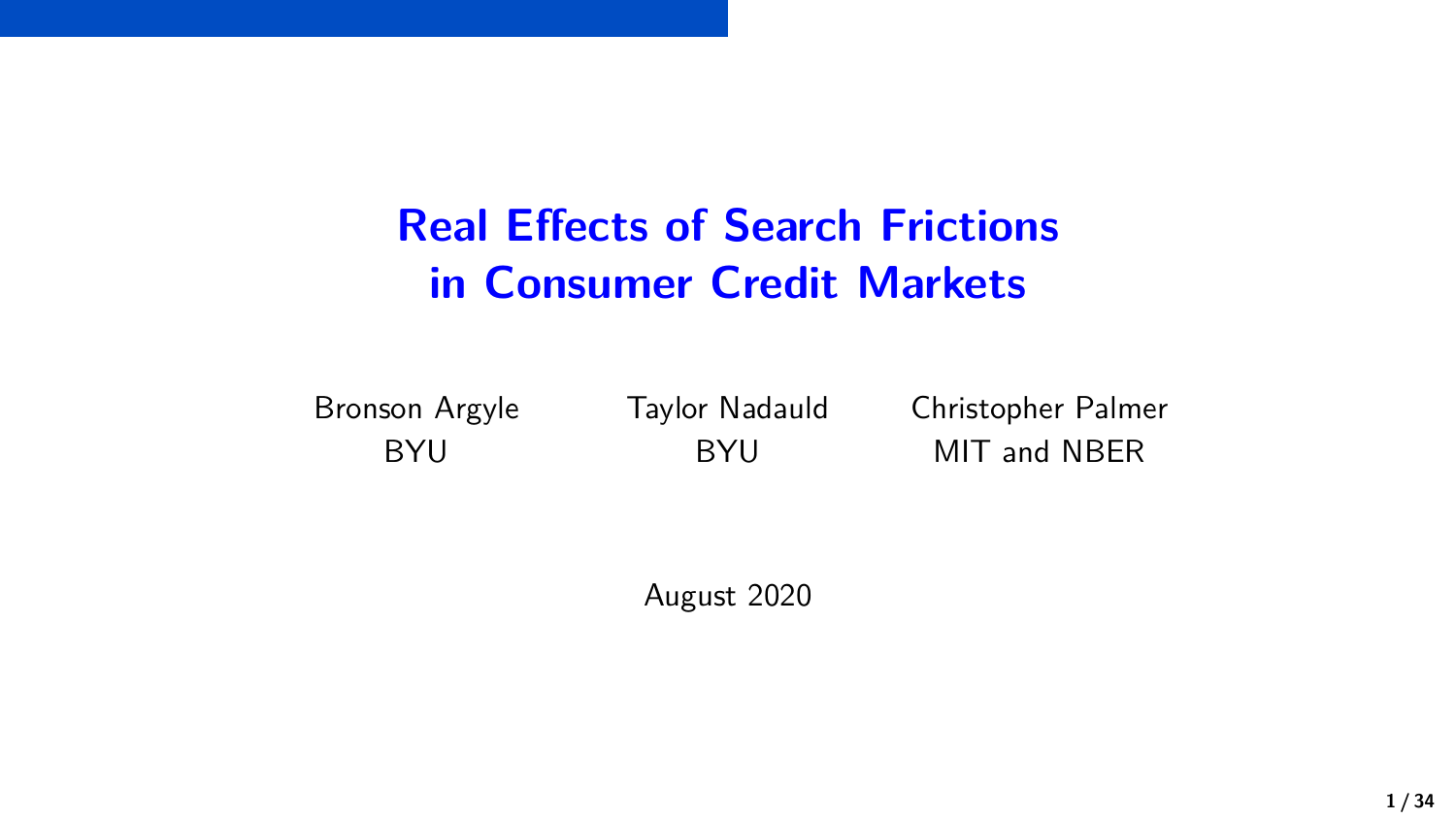# <span id="page-1-0"></span>Credit-Market Imperfections

- How are credit markets special?
- Key household finance question: what credit-market imperfections prevent optimal consumption?
	- Zeldes (1989), Gross & Souleles (2002) Borrowing constraints
	- Adams, Einav, Levin (2009) Adverse selection and moral hazard
	- Scharfstein & Sunderam (2017) Credit market concentration
	- Agarwal et al. (2018) Heterogenous pass-through of credit expansions
	- Kuchler and Pagel (2020) Behavioral biases
	- Nelson (2020) Private information
- This paper: document importance of search frictions in consumer finance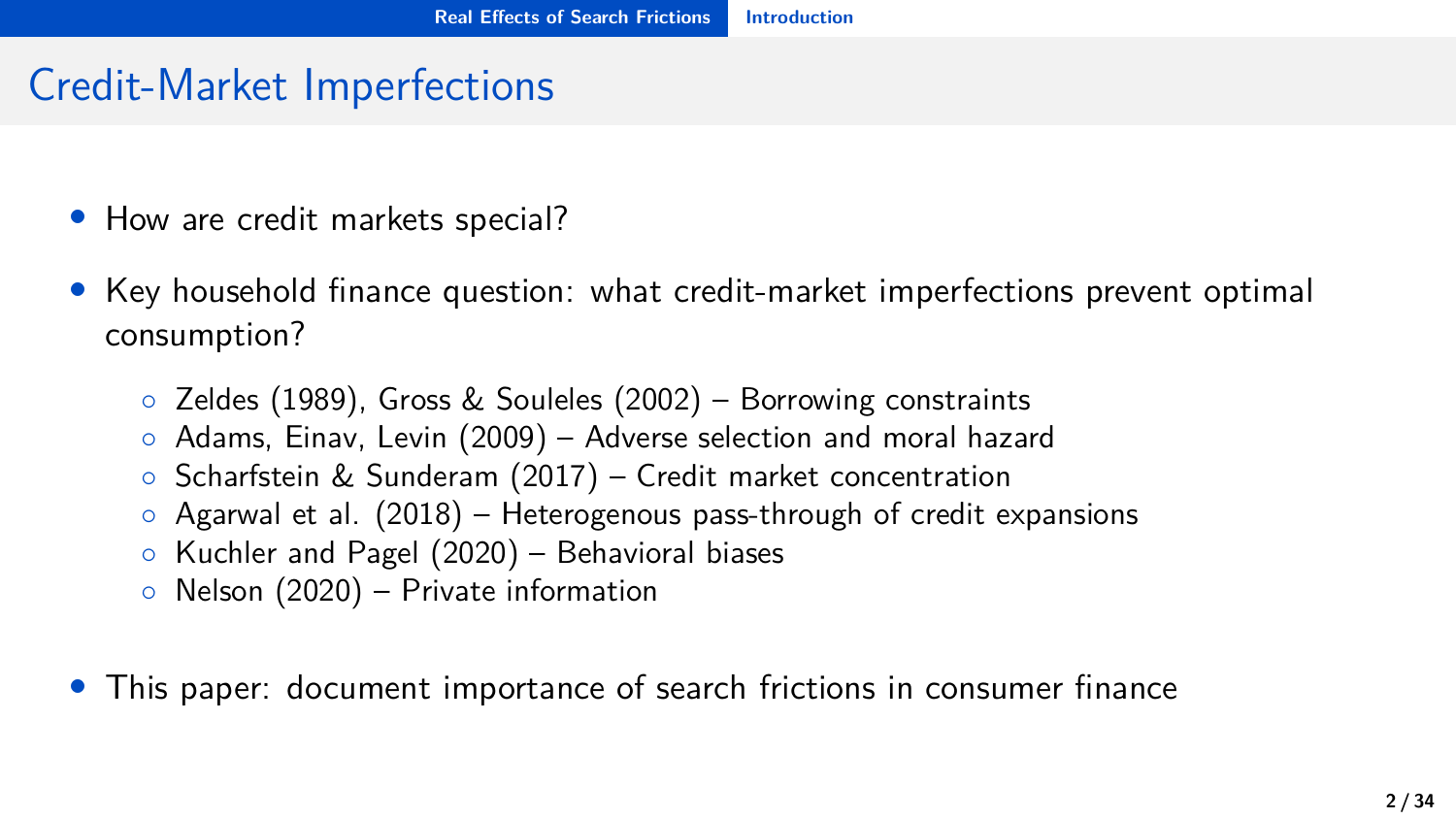# Costly Search in Credit Markets ⇒ Real Effects

Search frictions in market for auto loans:

**1.** Lead to price dispersion and interest-rate markups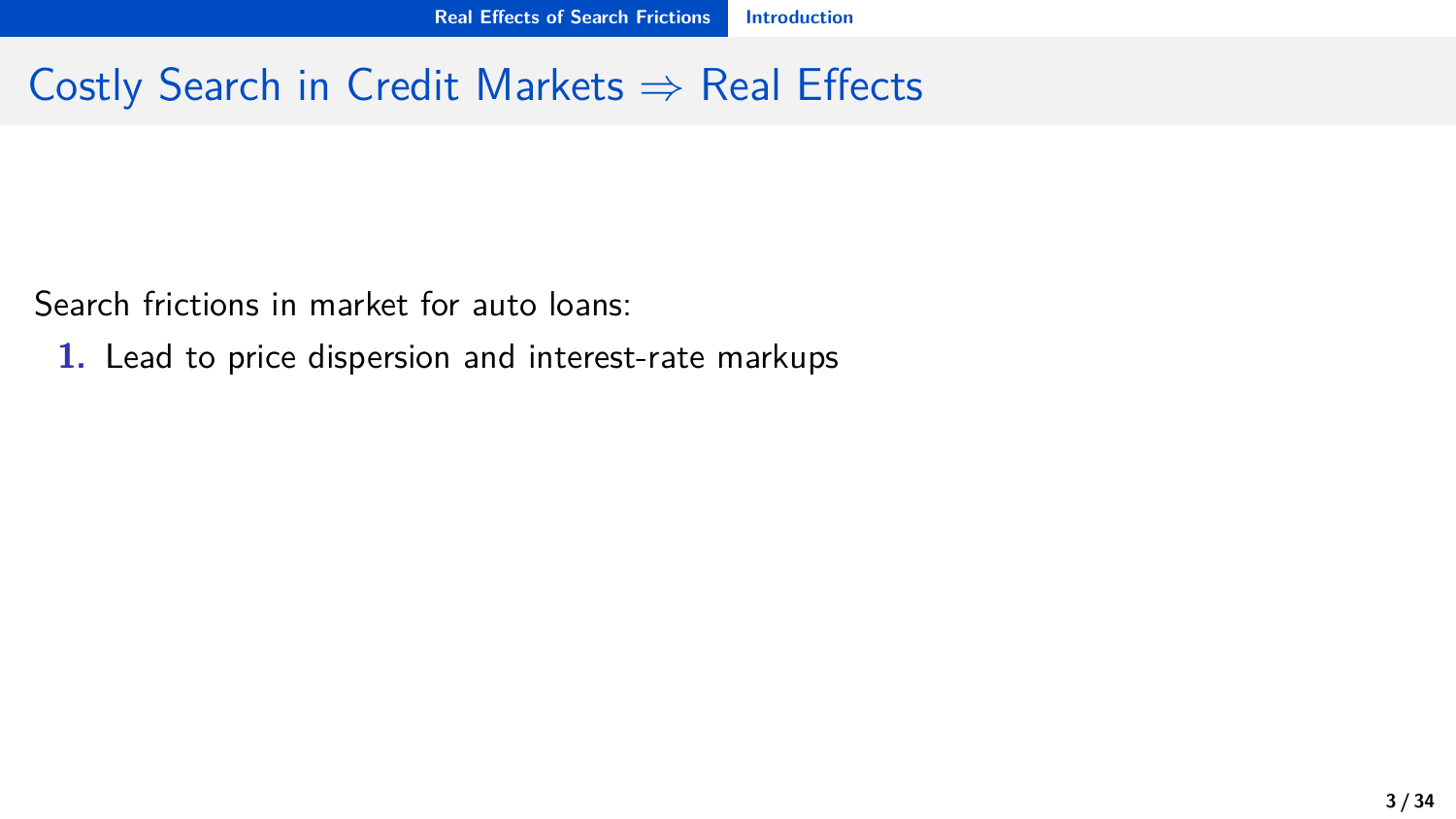# Costly Search in Credit Markets  $\Rightarrow$  Real Effects

Search frictions in market for auto loans:

- **1.** Lead to price dispersion and interest-rate markups
- **2.** Explain borrowers' propensity to shop around for a loan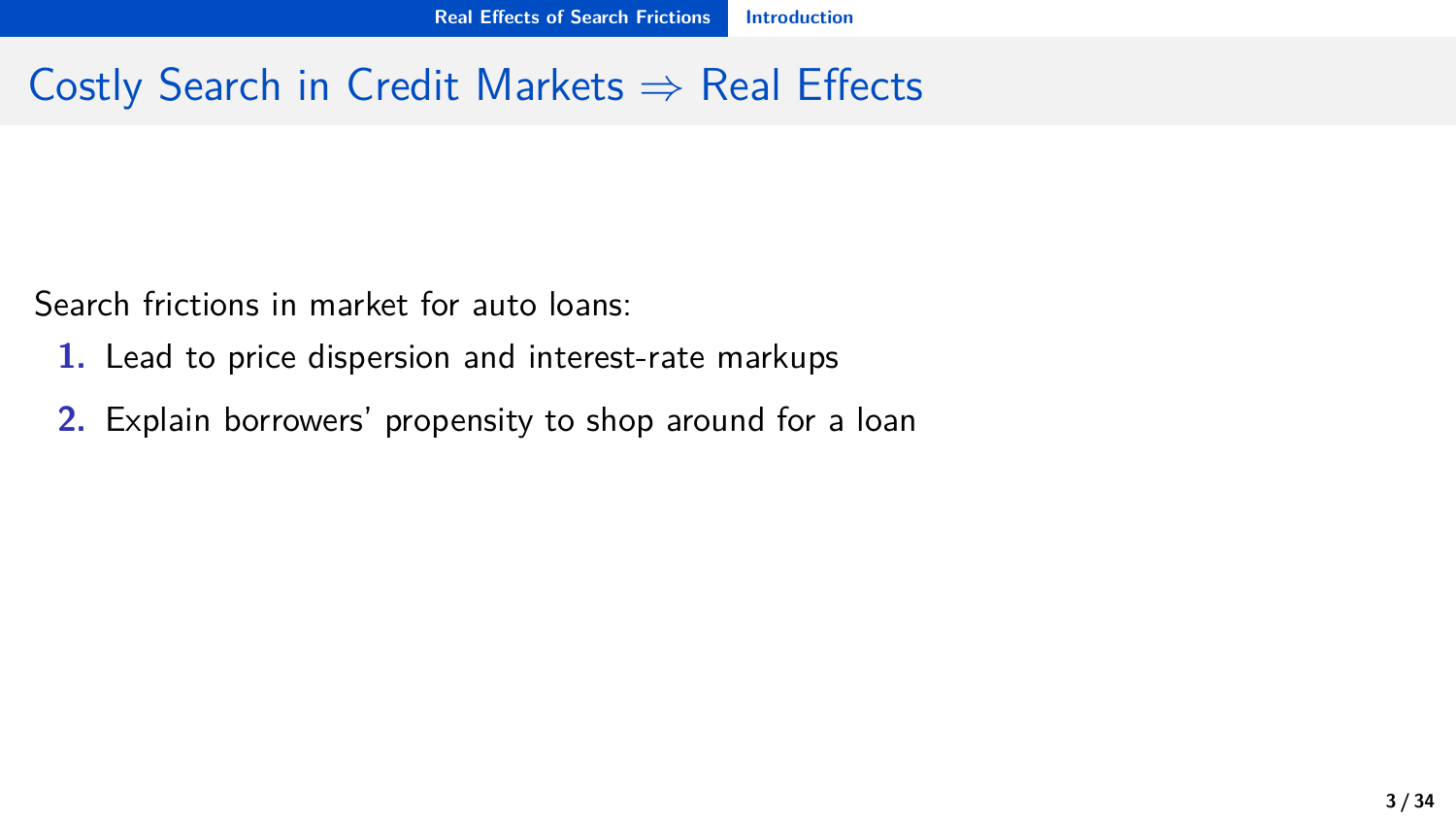# Costly Search in Credit Markets  $\Rightarrow$  Real Effects

Search frictions in market for auto loans:

- **1.** Lead to price dispersion and interest-rate markups
- **2.** Explain borrowers' propensity to shop around for a loan
- **3.** Limit both extensive and intensive margin of borrowing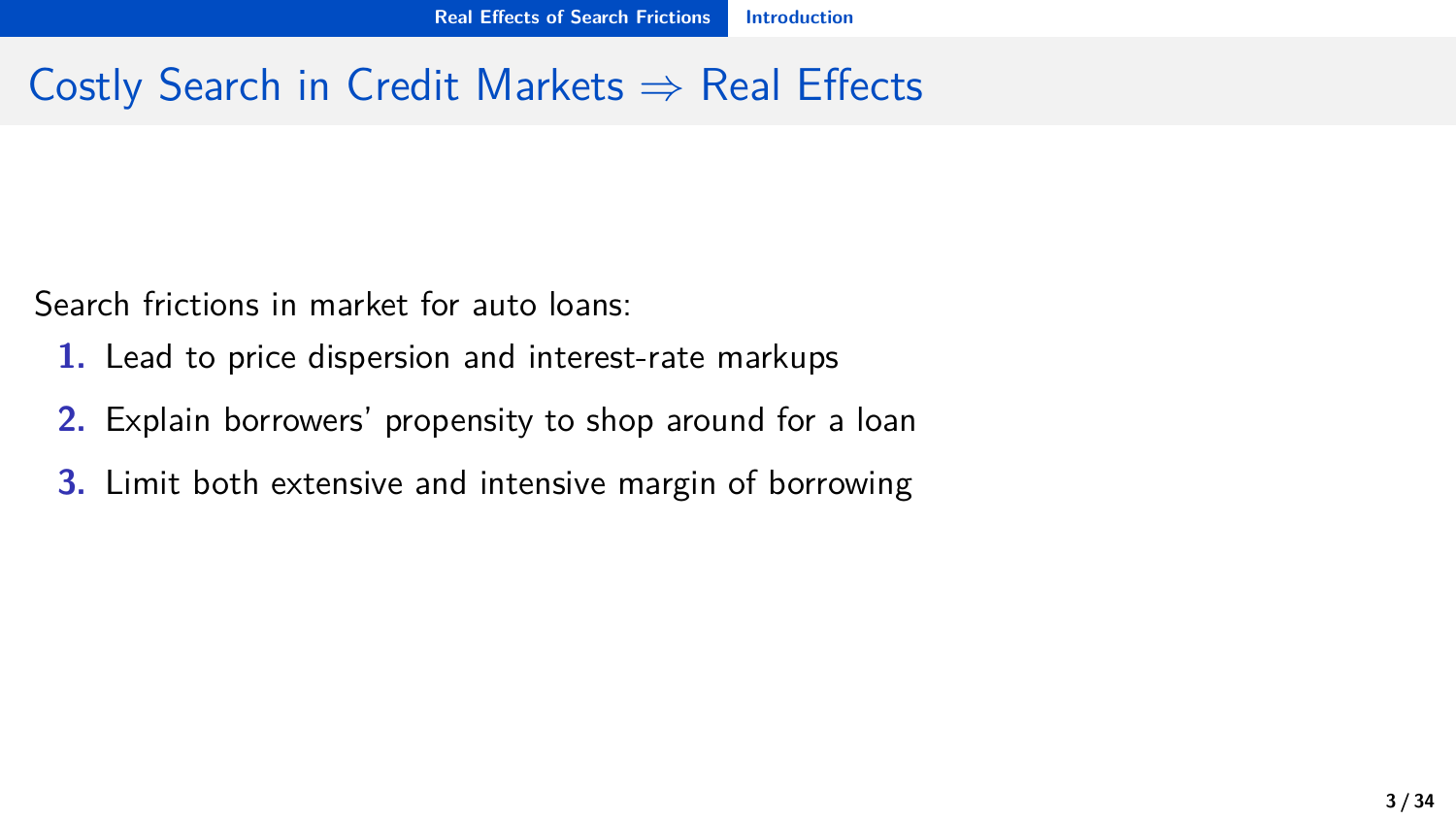# Costly Search in Credit Markets  $\Rightarrow$  Real Effects

Search frictions in market for auto loans:

- **1.** Lead to price dispersion and interest-rate markups
- **2.** Explain borrowers' propensity to shop around for a loan
- **3.** Limit both extensive and intensive margin of borrowing
- **4.** Distort intensive margin of durable consumption through demand response ⇒ DWL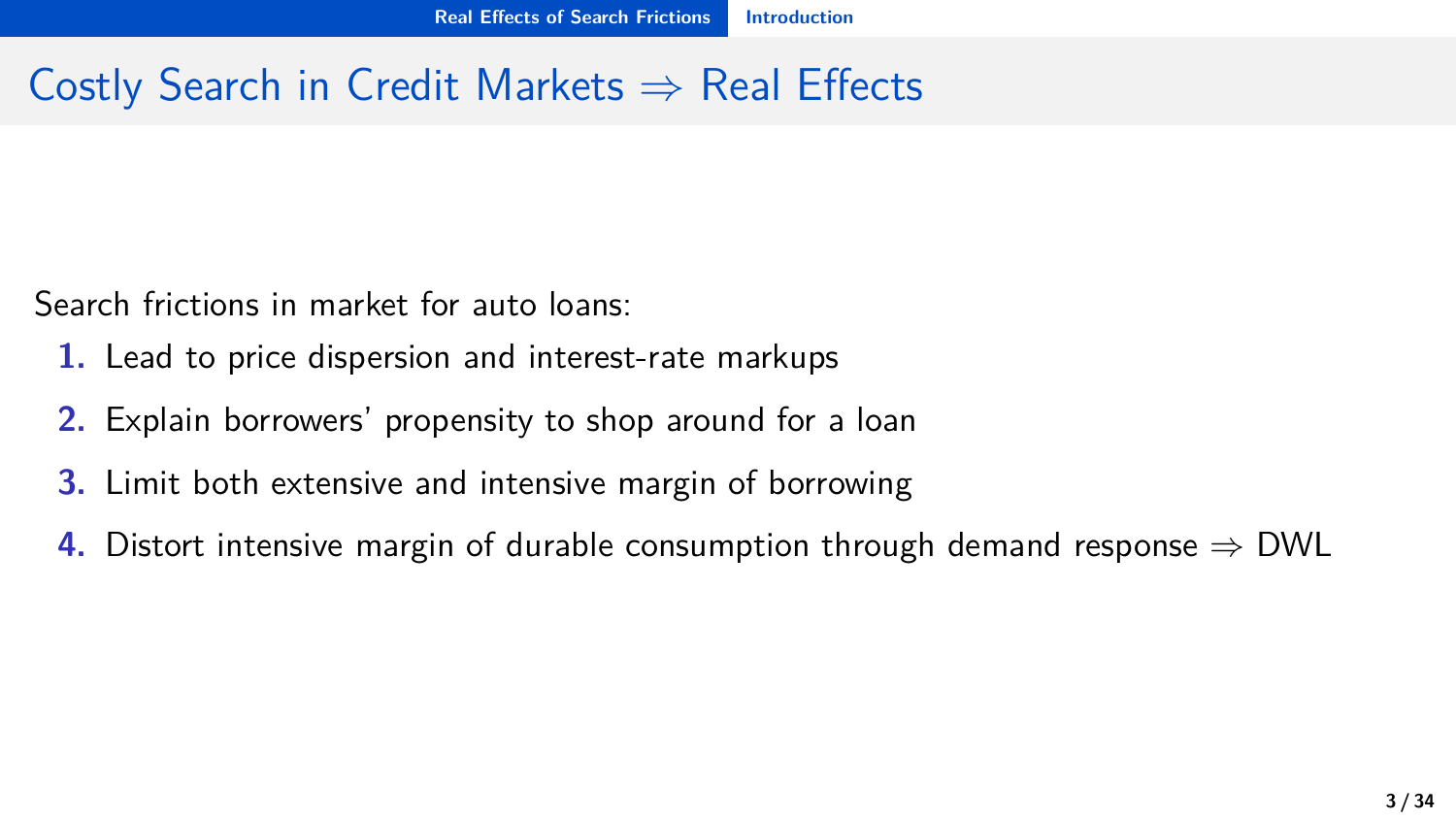# Usual Sequential Search Model: No DWL from Search Frictions

- Usual sequential search model: inelastic unit demand for a homogenous final good
- Firm *i* charges

$$
p_j = MC + markup_j
$$

- Given distribution of search costs  $k$ , markup distribution adjusts
- For each consumer having drawn price  $p'$

$$
p'-E(p_j)\leq k_i
$$

- In equilibrium, buyers stay with first seller
- Costly search consequence: transfer from buyer to seller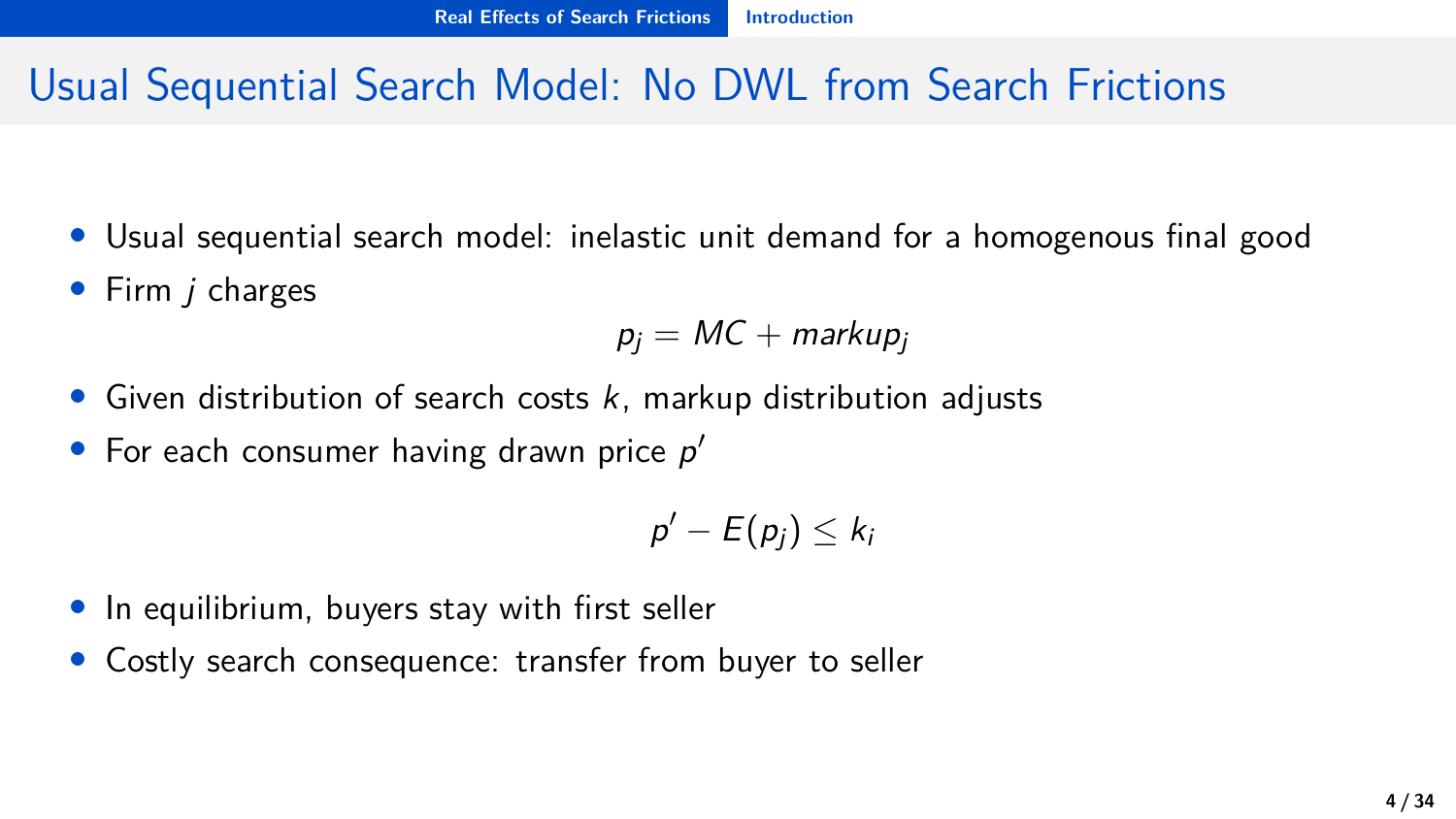# Reality: Elastic Demand, Complements

Reality: efficiency loss from demand response on two dimensions.

- **1** If demand is elastic,  $Q^{search} < Q^*$ 
	- $\rightarrow$  Could result in fewer and/or smaller transactions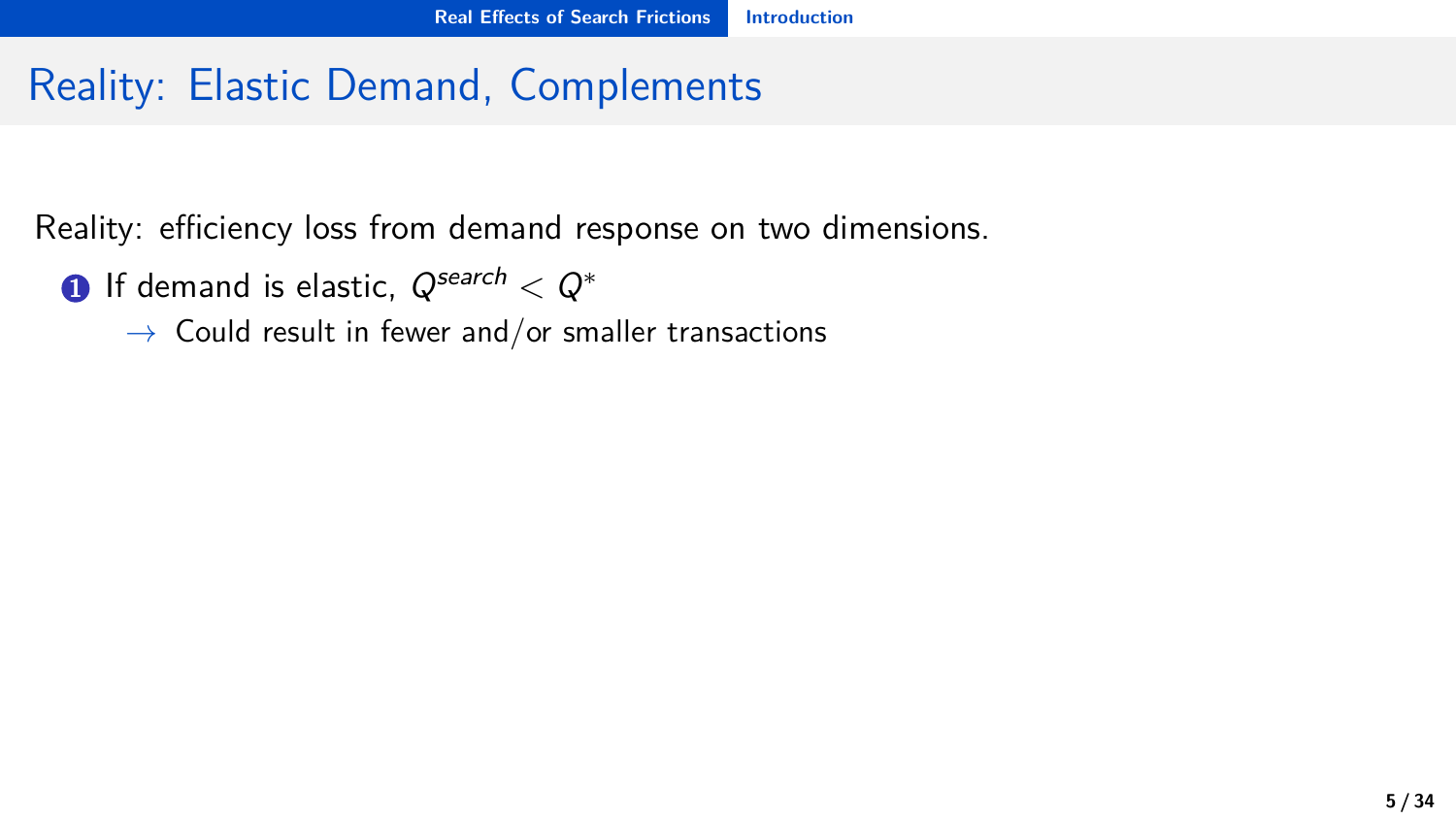# Reality: Elastic Demand, Complements

Reality: efficiency loss from demand response on two dimensions.

- **1** If demand is elastic,  $Q^{search} < Q^*$ 
	- $\rightarrow$  Could result in fewer and/or smaller transactions
- **2** For complements/intermediate goods, distorts final good consumption

$$
Q_2(\rho_1^{search},p_2)
$$

 $\rightarrow$  Highlights credit market specialness

search frictions  $\Rightarrow$  credit markups  $\Rightarrow$  smaller loans  $\Rightarrow$  older, cheaper cars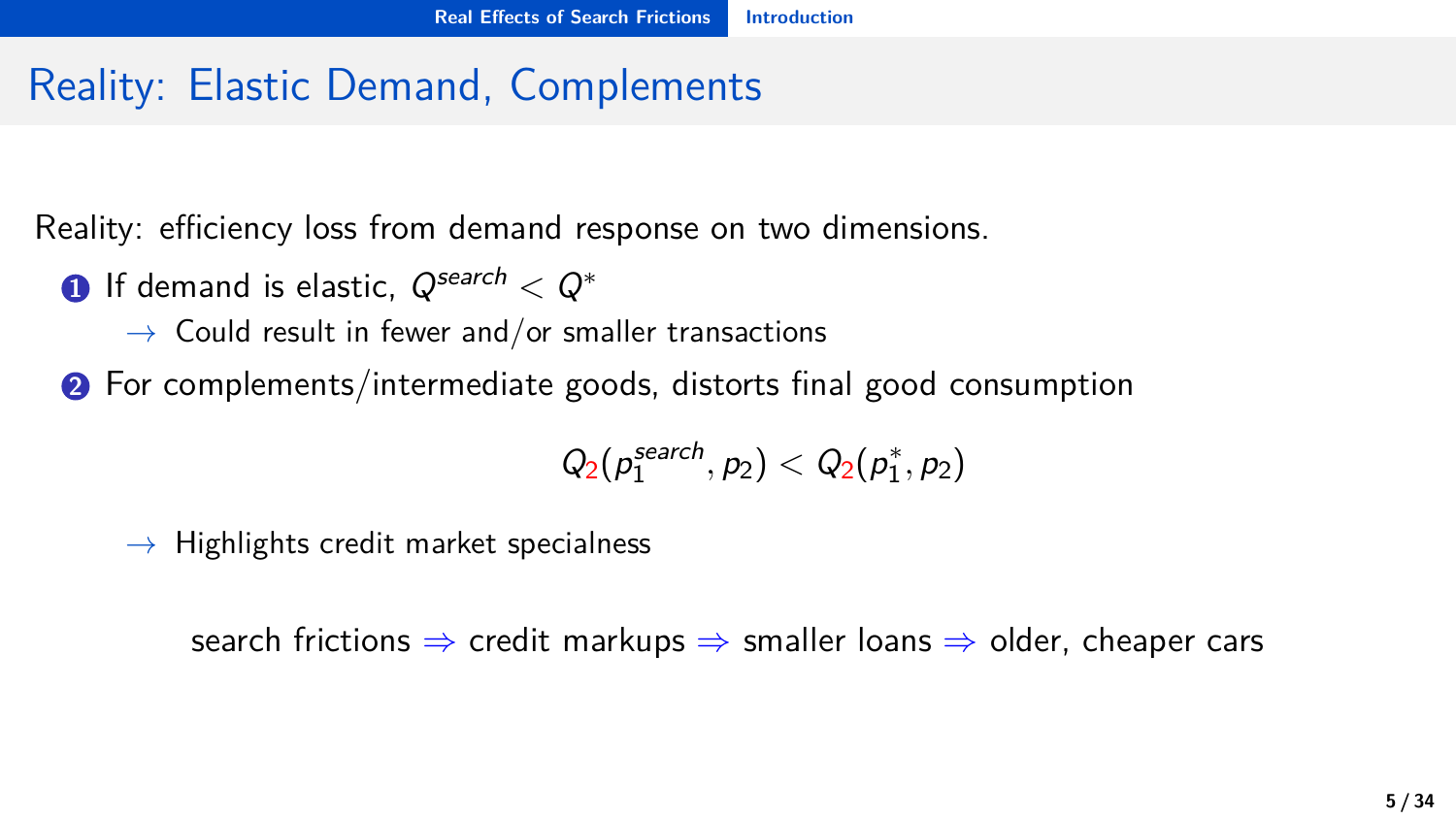### <span id="page-9-0"></span>**Outline**

#### **Auto loans setting and data**

- Search model with elastic demand
- Measuring interest rate dispersion
- Discontinuous pricing policies
- Direct evidence on search costs and search behavior
- Consequences of search frictions on loans and consumption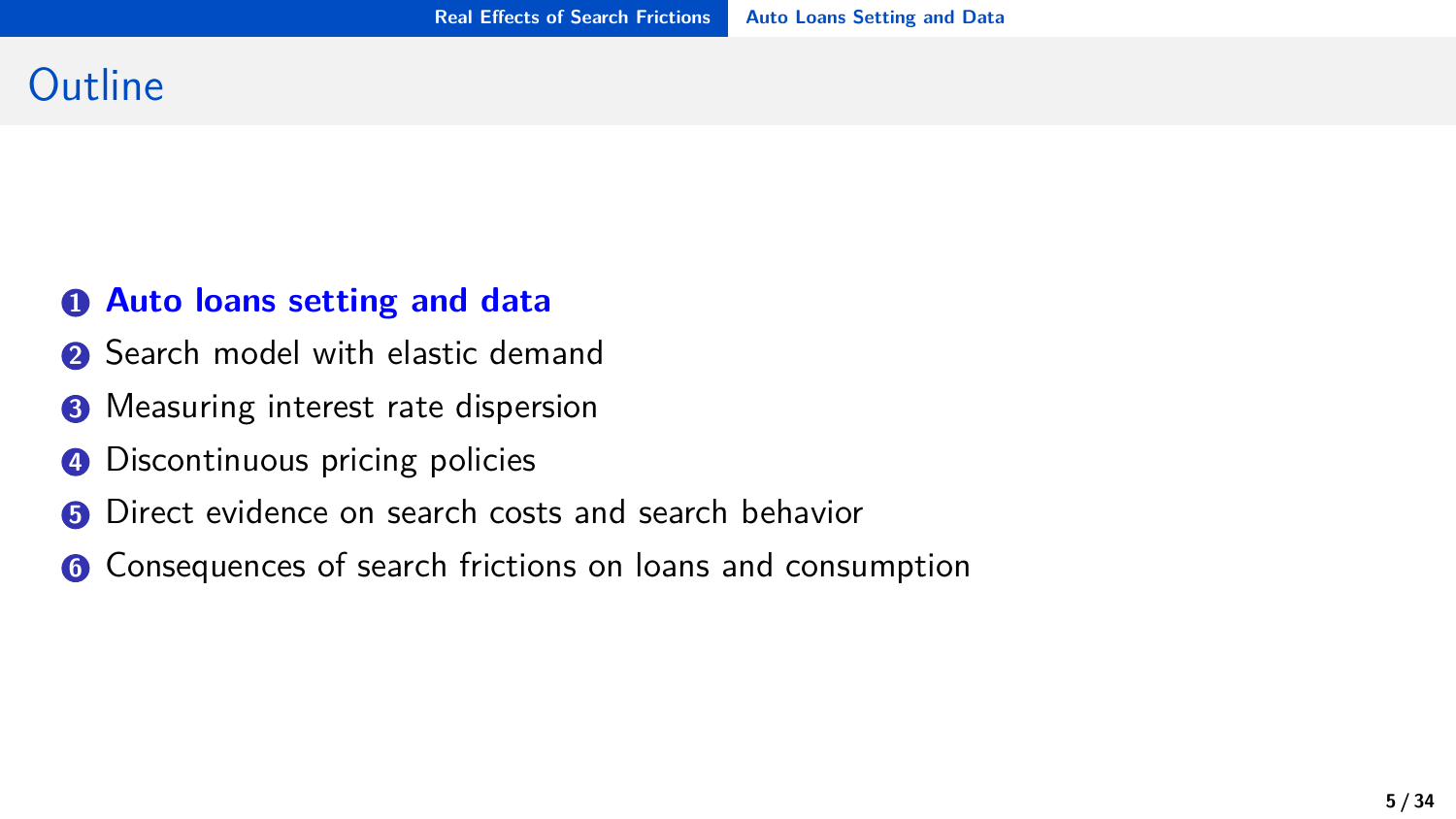#### Auto loans are ubiquitous, important

- \$1.3 trillion outstanding (NY Fed, 2019)
- 3rd largest consumer debt category, larger than credit cards
- 114m outstanding loans  $\approx 0.9$  per U.S. household
- 85% of new car purchases financed (Consumer Reports, 2013)
- Vehicles 50%+ of low-wealth HHs total assets (Campbell, 2006)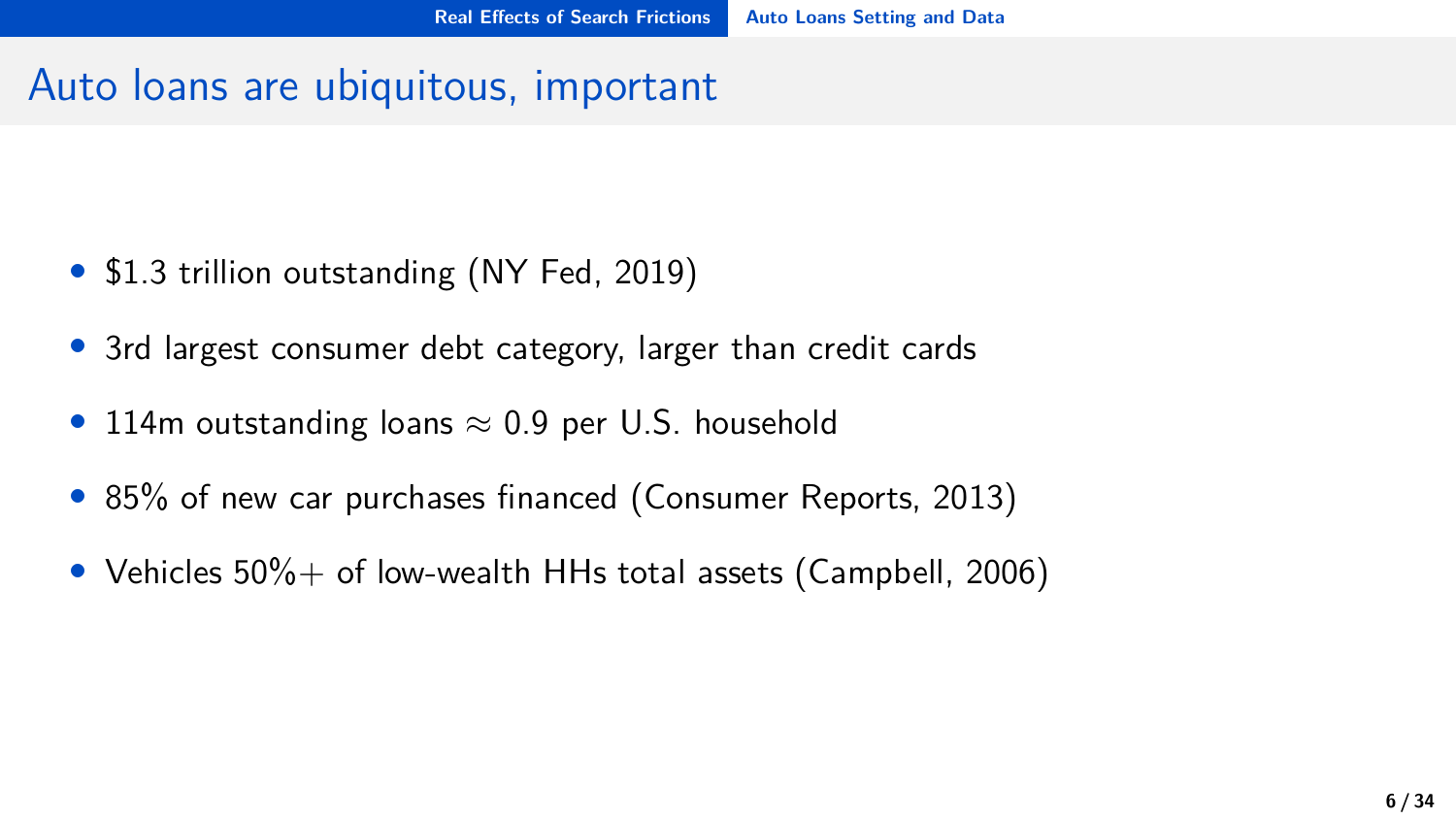# Data Source

- <span id="page-11-0"></span>• Data from private software services company focusing on retail financial institutions
- 2.4 million auto loans from 326 lending institutions in 50 states
- Majority originated by credit unions
- 70% of sample was originated between 2012 and 2015
- 1.3 million loan applications originating from 41 institutions
- Exclude indirect loans and refinances
-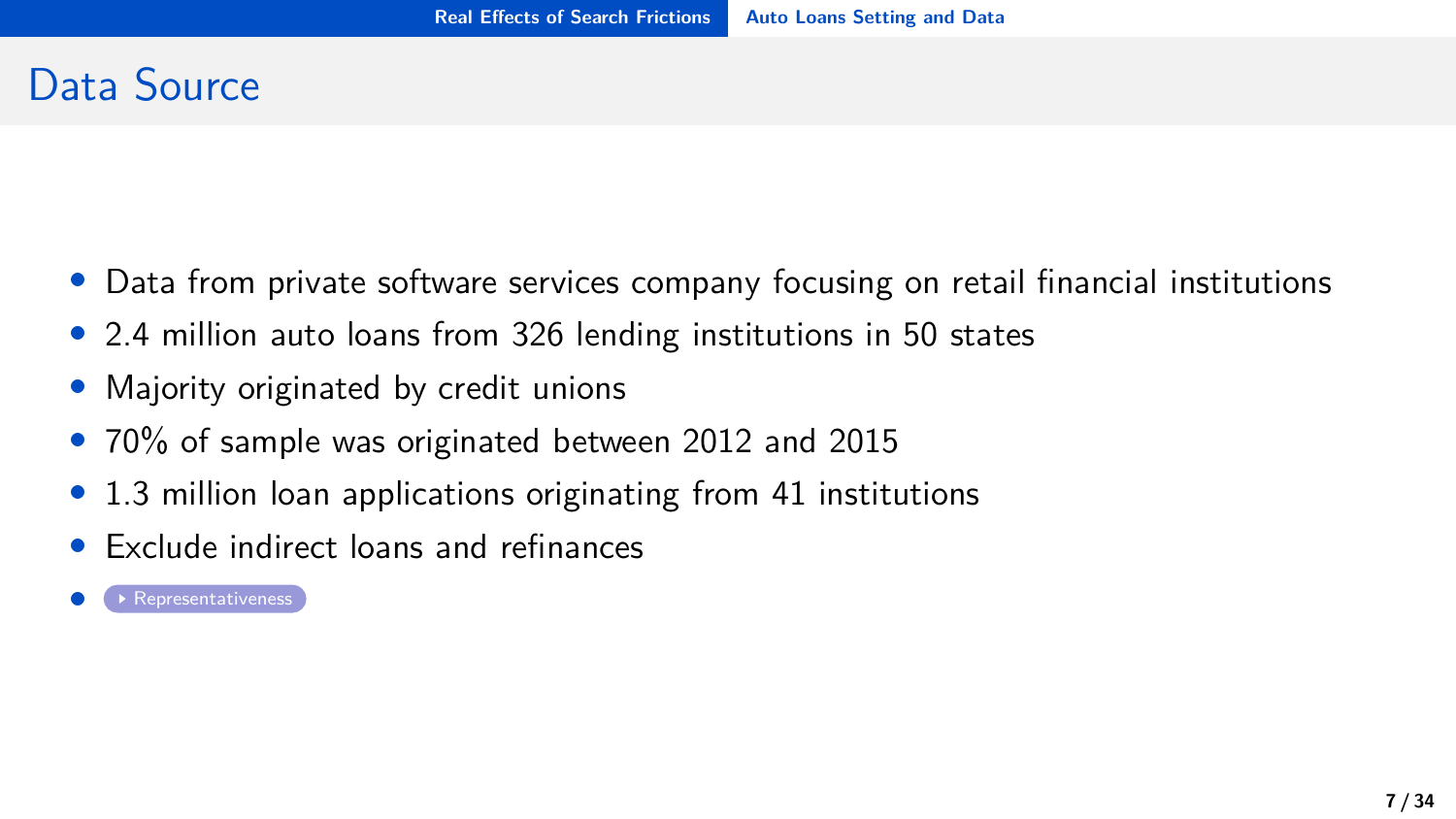#### Variables

- Ex-ante borrower variables: FICO, DTI, gender, age, ethnicity \
- Application variables: Approval, take-up
- Loan variables: Interest rate, LTV, channel
- Collateral variables: VIN, make, model, year, purchase price
- Ex-post loan performance: delinquency, charge-off, ∆FICO

 $\approx$  HMDA + Deeds + LPS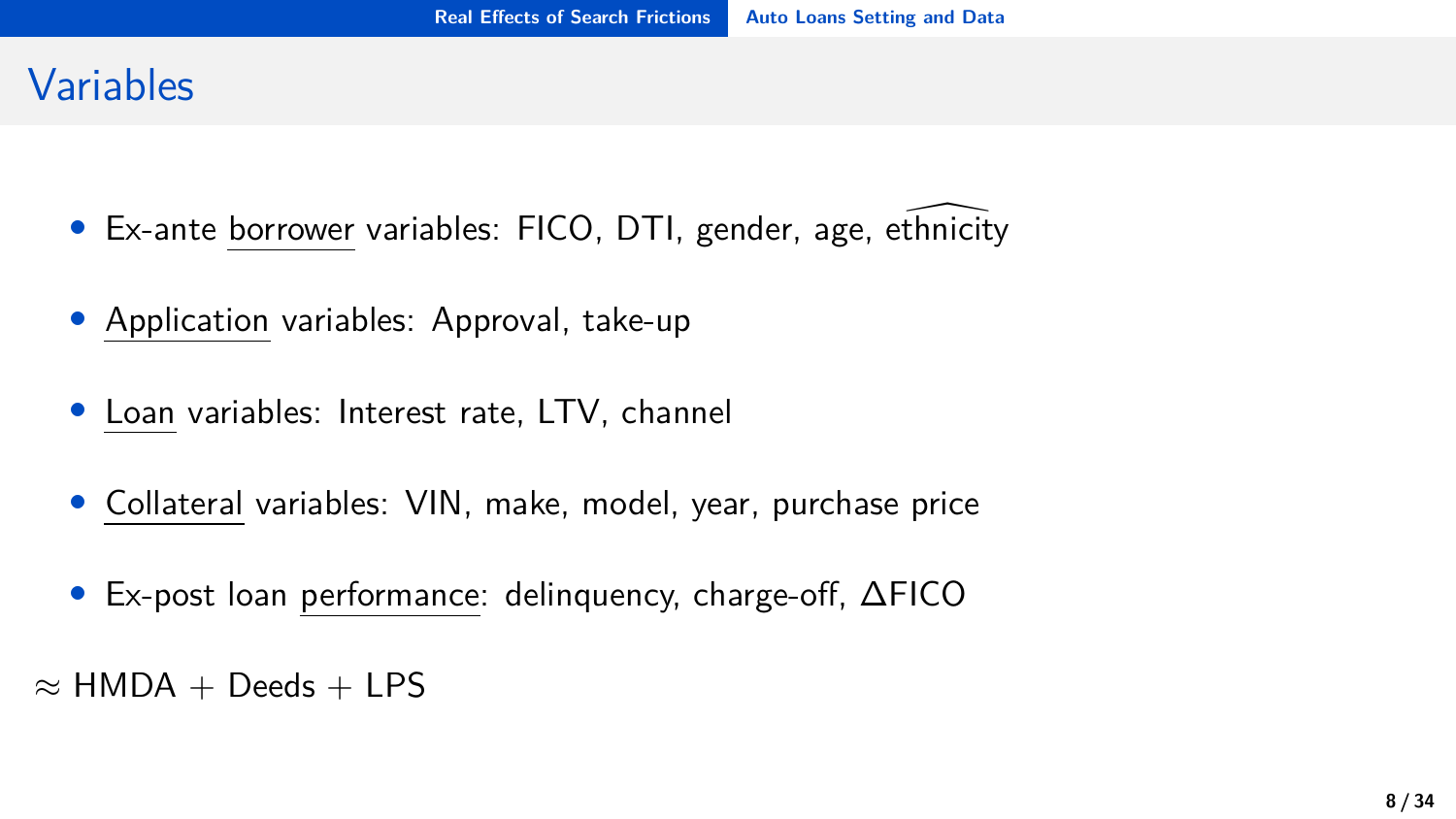### Also in the family

- Argyle, Nadauld, Palmer, and Pratt (2018)
	- Financing conditions capitalized into prices buyers pay for a car
	- Focus on loan maturity shocks at car level that vary payment sizes
	- Heterogenous incidence of credit supply shocks in durables markets
- Argyle, Nadauld, and Palmer (2019)
	- Monthly Payment Targeting, mental accounting
	- Households make decisions using categorical monthly budgets
	- Most sensitive to payment size, even liquidity unconstrained
	- Monthly payments bunch at salient \$100-multiples

 $\rightarrow$  Predictive power of lender-specific pricing rules predicated on costly search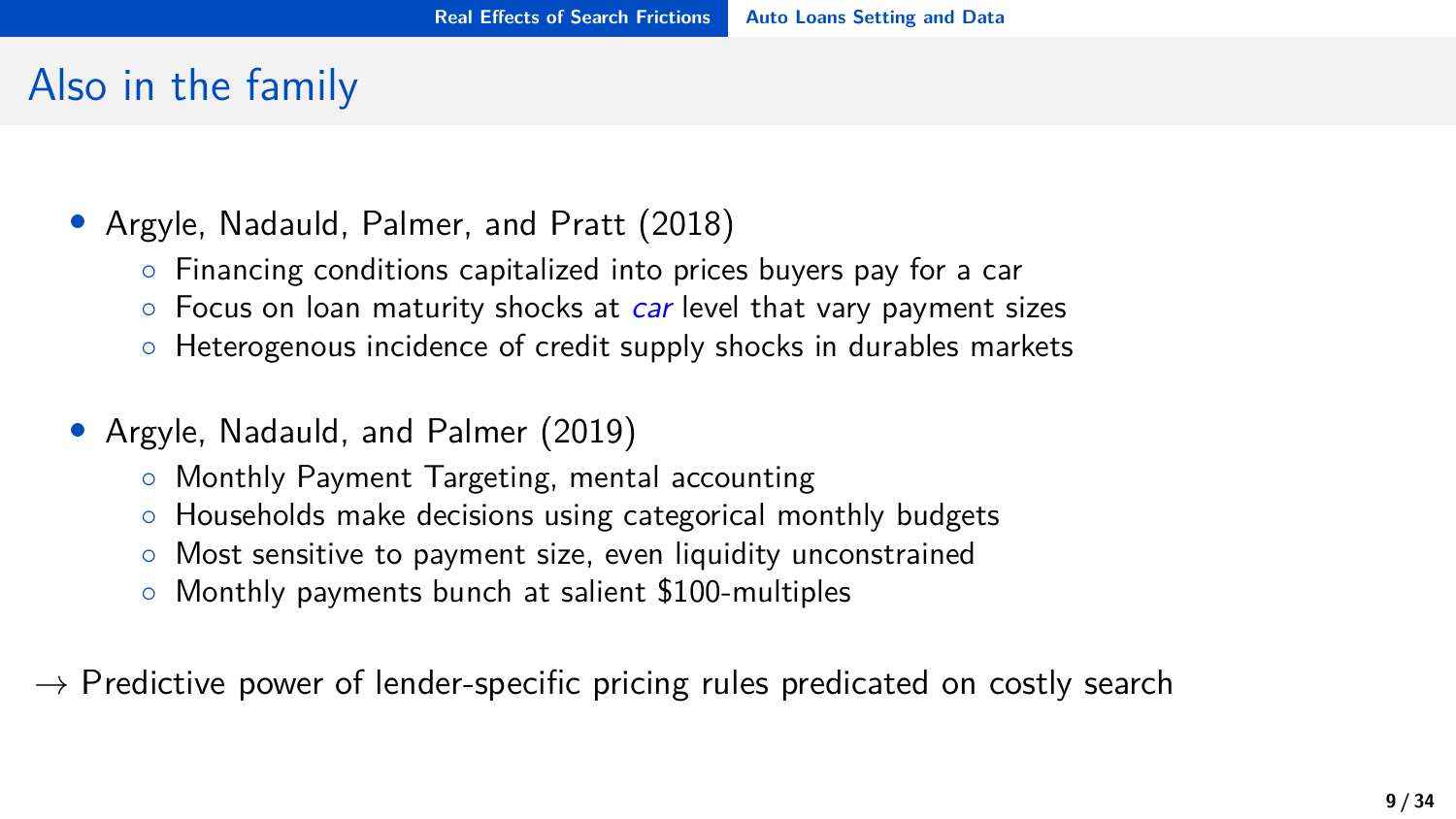#### <span id="page-14-0"></span>Extensive empirical literature on price dispersion and search

- Mortgages: Woodward & Hall (2012), Allen et al. (2014), Alexandrov & Koulayev (2017), Bhutta et al. (2018)
- Credit cards: Stango and Zinman (2016)
- Mutual funds: Hortaçsu and Syverson (2004)
- Cars: Goldberg and Verboven (2001)
- Online shopping: De Los Santos, Hortaçsu, Wildenbeest (2012), Ellison & Ellison (2009)
- Prescription drugs, airfares, houses, auto insurance, electronics, books, fish...
- $\rightarrow$  Open Questions:
	- Generally, these assume inelastic demand. Does this matter?
	- How are search frictions in credit markets special?
	- Are the welfare consequences of credit-market search frictions?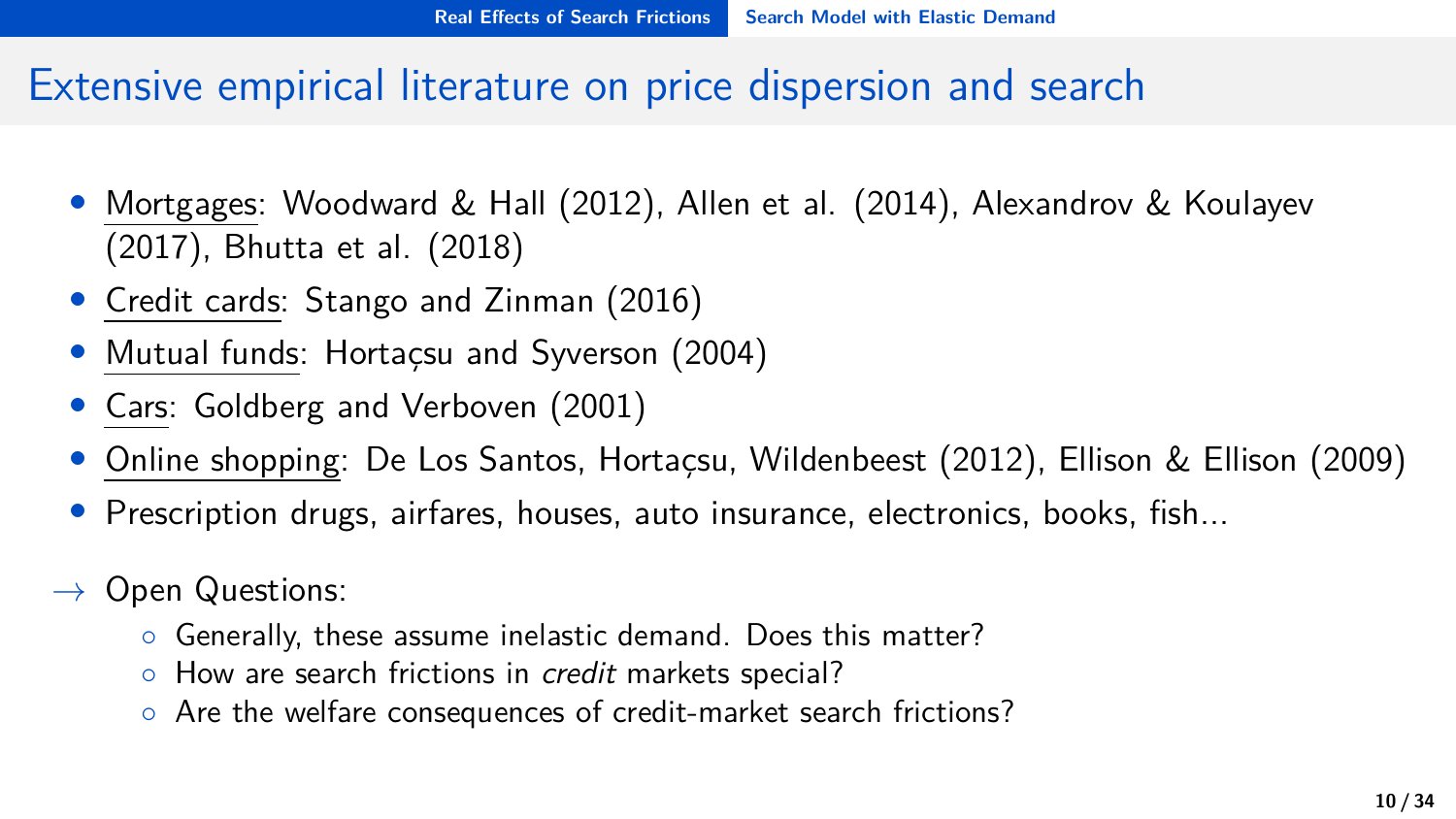# Search Model with Elastic Demand

- Adapt Reinganum (1979) to credit market with elastic demand for loans and durables
- Demonstrate equilibrium price dispersion
- Characterize DWL (assumed away by models with inelastic demand)
- Develop several comparative statics and testable predictions
- Results apply more broadly to the demand for any two complements.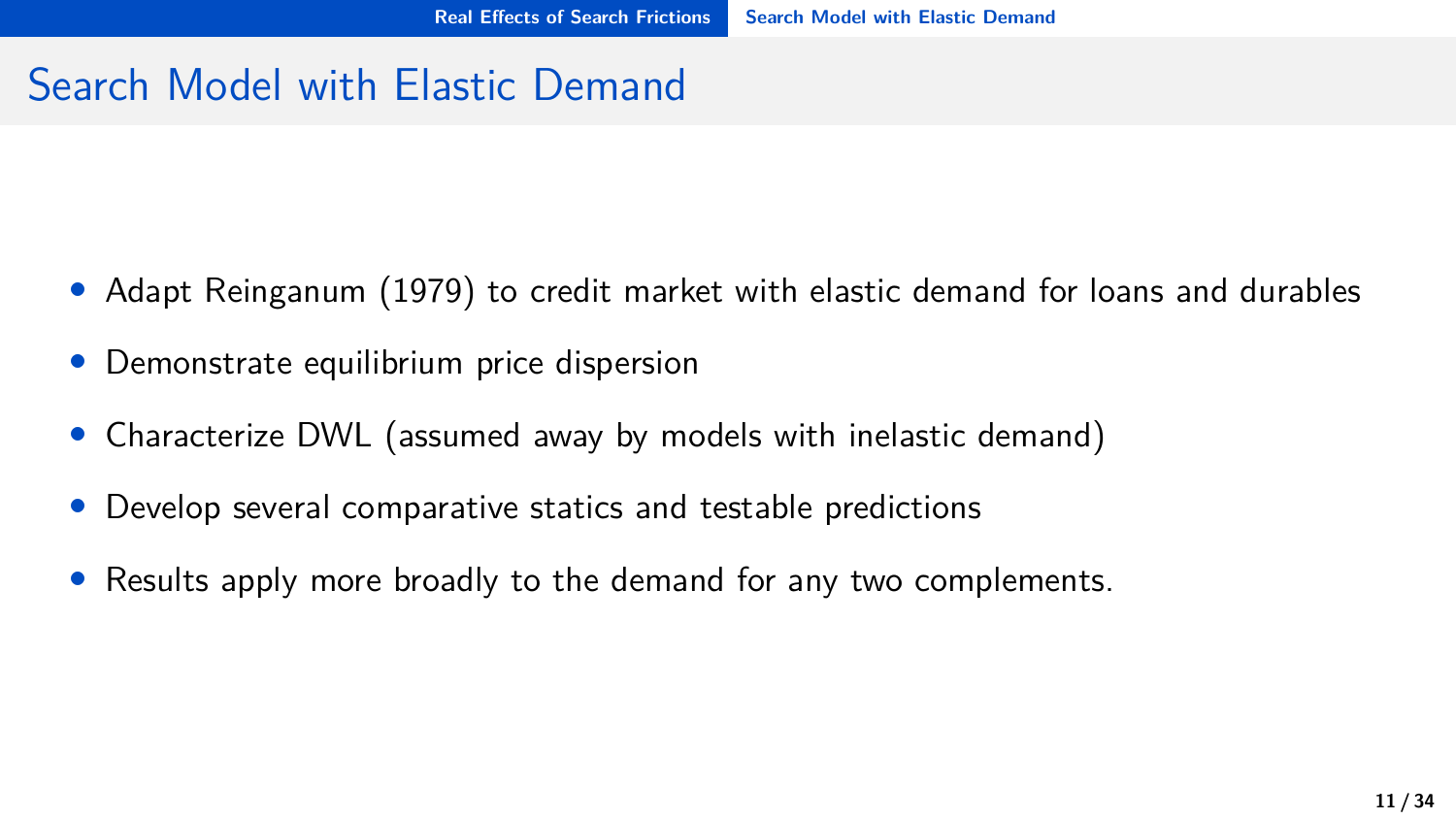# Model Setup

- Borrowers believe r ∼ F on [r*,*r] but don't know price locations
- Pay search cost  $k$  for each interest-rate quote
- When current quote is  $r'$ , expected utility gain from search is

$$
\int_{\underline{r}}^{r'}[V(r,p)-V(r',p)]dF(r)-k
$$

 $V(\cdot, \cdot)$  is the indirect utility of facing prices r and p for loans and durables

- Especially for credit, important to use  $V(\cdot, \cdot)$  instead of just r
	- $\circ$  Incorporates elastic demand  $+$  complements
	- Markups lead to smaller loans and less durable consumption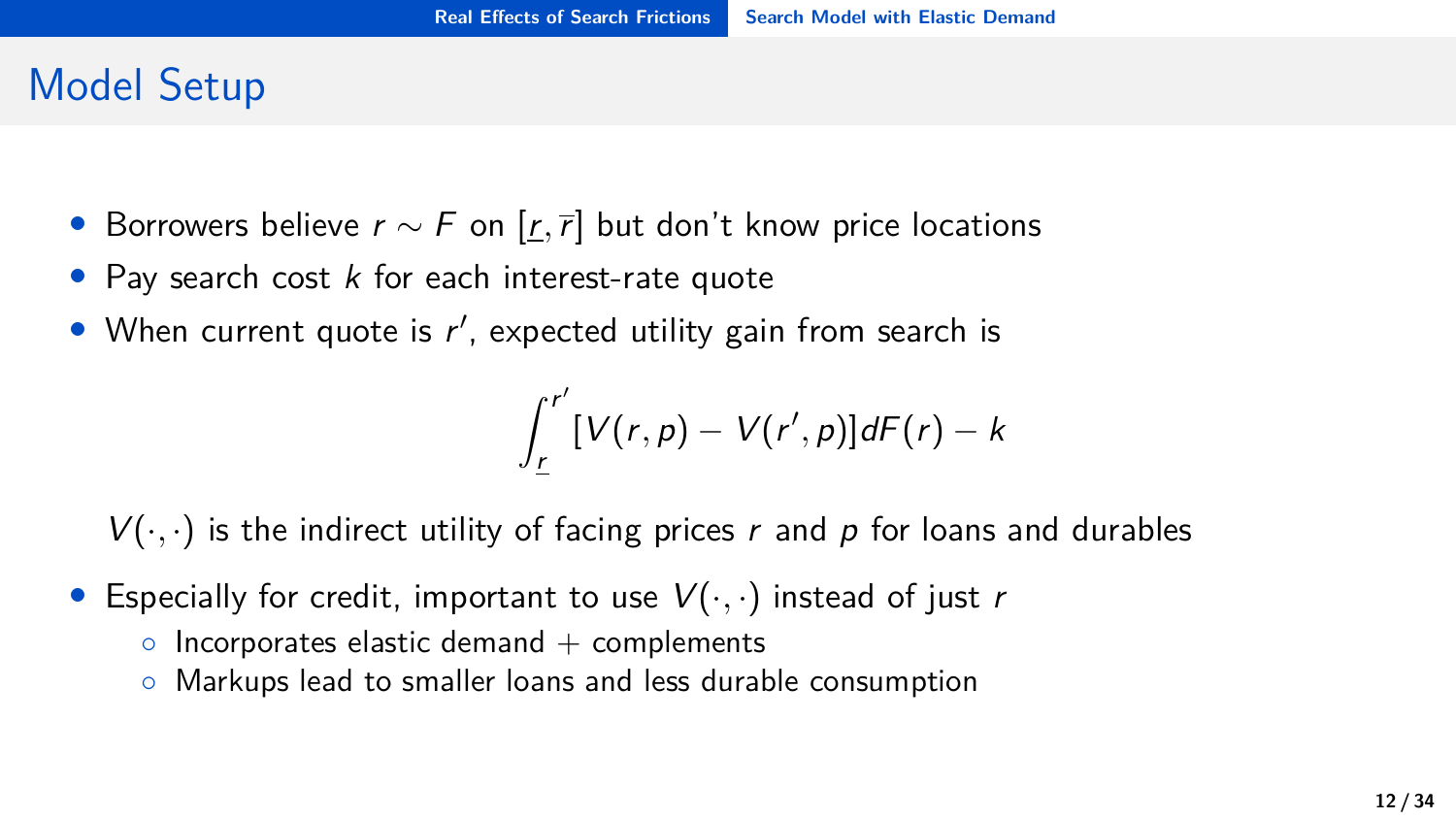#### **Welfare**

Deadweight loss has three components:

- **1** Lenders monopoly power ⇒ lenders other than the lowest-cost lender survive
- **2** Each lender marks up cost  $c_i$  to charge monopoly prices
- **3** Elastic demand ⇒ borrower demand less loans + goods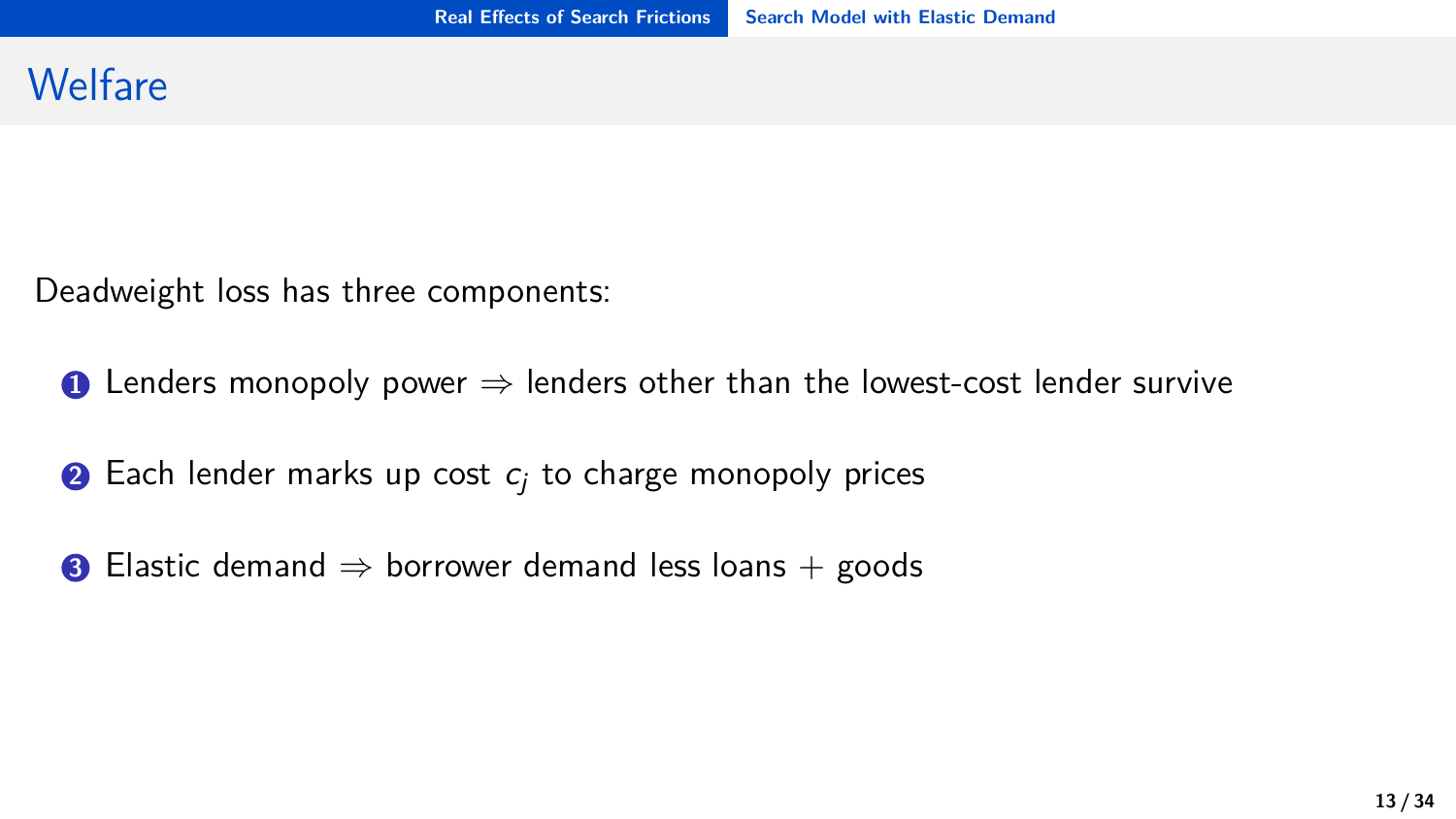# Components of DWL

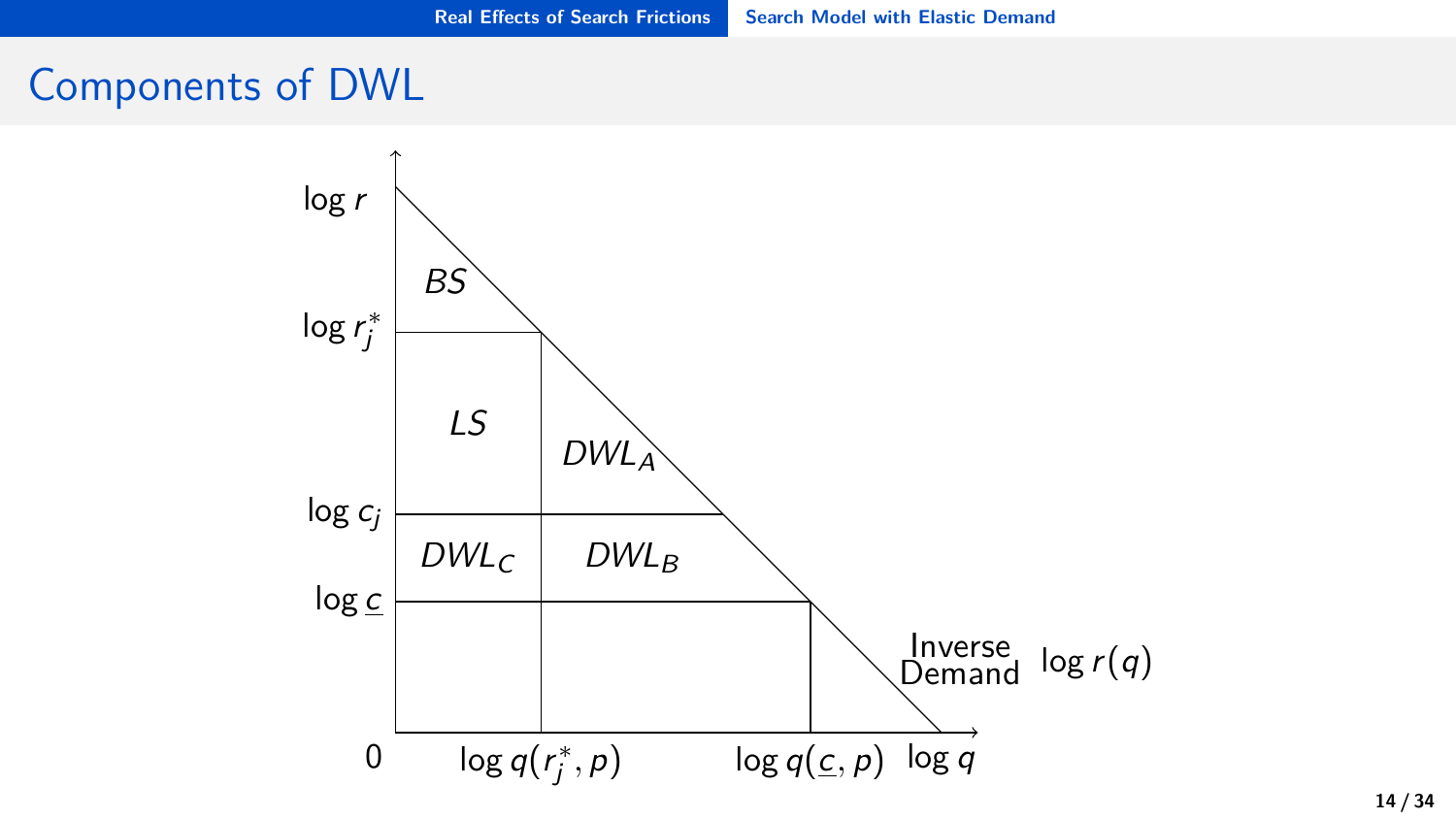### Model Implications and Testable Predictions

- **1** Price dispersion and loan markups increasing in search costs
- **2** Loan sizes decreasing in search costs
- **3** Durable consumption decreasing in search costs
- **4** Welfare loss increasing in search costs (and elasticity of demand)
- **6** Market shares invariant to markups when search costs are high
- $\rightarrow$  Identification: quasi-experimental variation in draw of  $r'$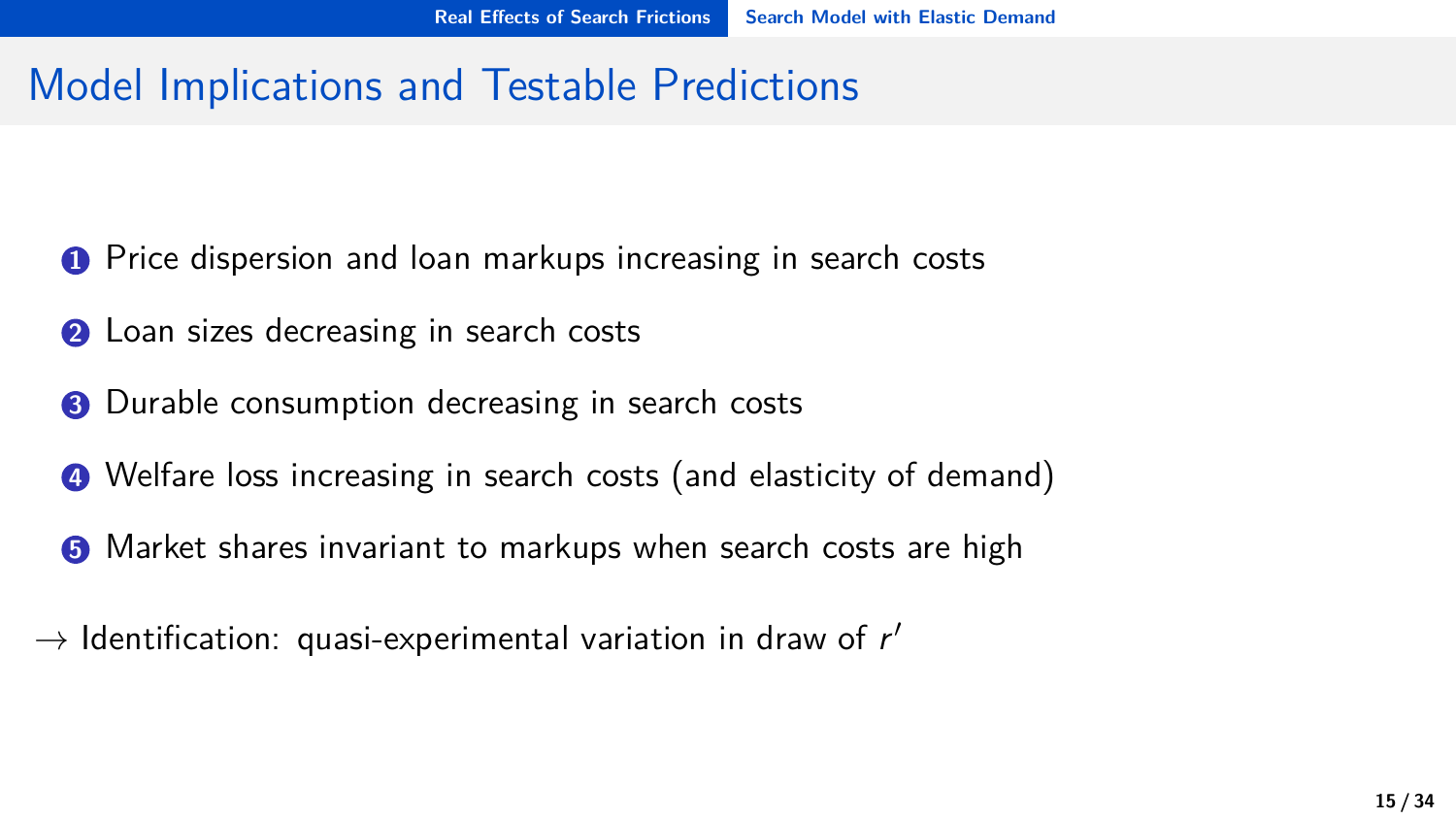### <span id="page-20-0"></span>**Outline**

- Auto loans setting and data
- Search model with elastic demand
- **Measuring interest rate dispersion**
- Discontinuous pricing policies
- Direct evidence on search costs and search behavior
- Consequences of search frictions on loans and consumption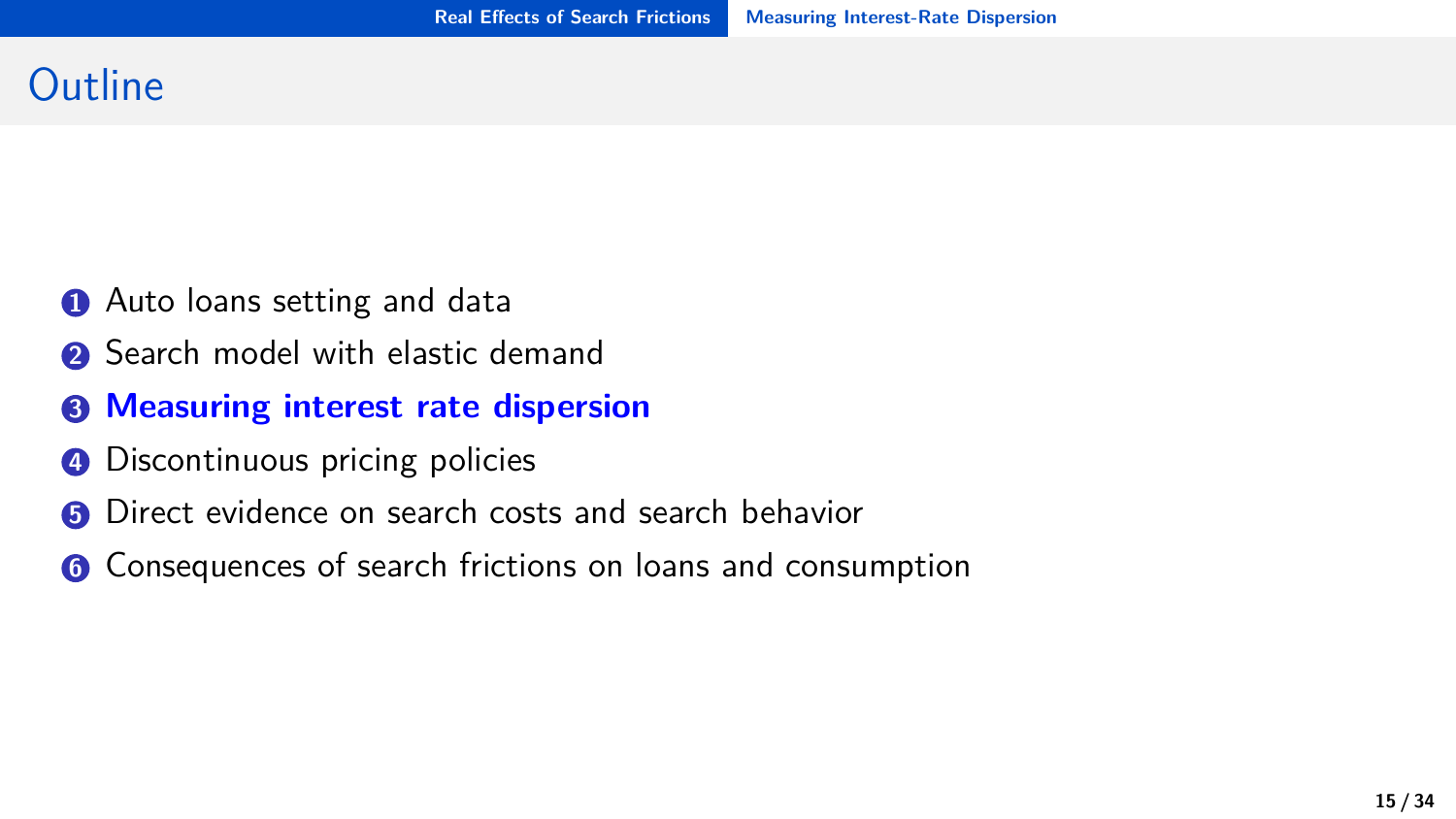### Estimated Price Dispersion



- Match on (t*,*T*,* FICO*,* P*,* DTI*,* CZ)
- Average borrower paying 130 bp more than observationally similar borrower
- Avg 3 price quotes required to find best  $r$
- Average markup 27 bp higher in high-search-cost markets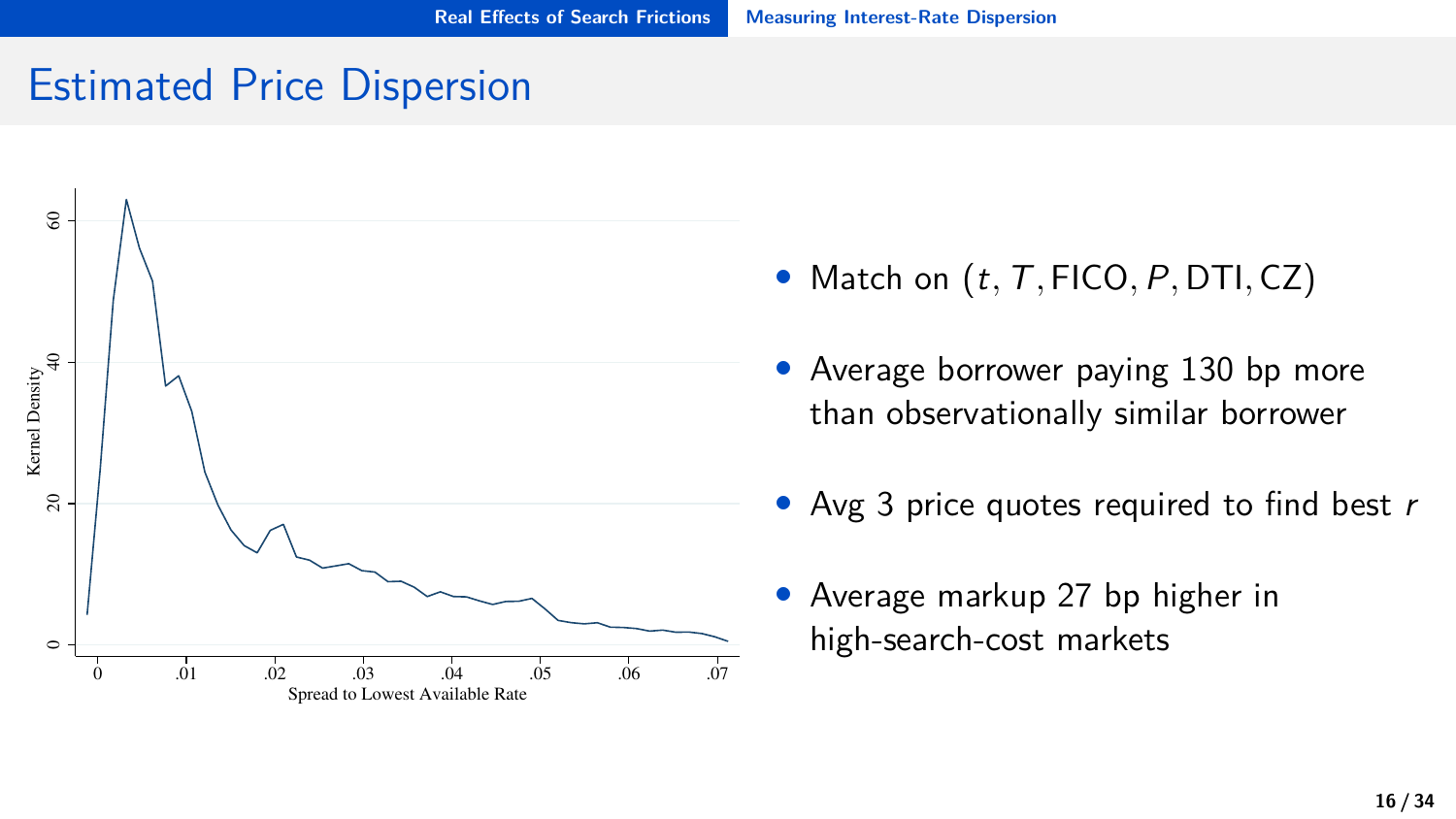# Potential Reasons for Observed Price Dispersion

- **1** Costly price discovery
- **2** Unobserved (borrower/product) heterogeneity
- **3** Measurement error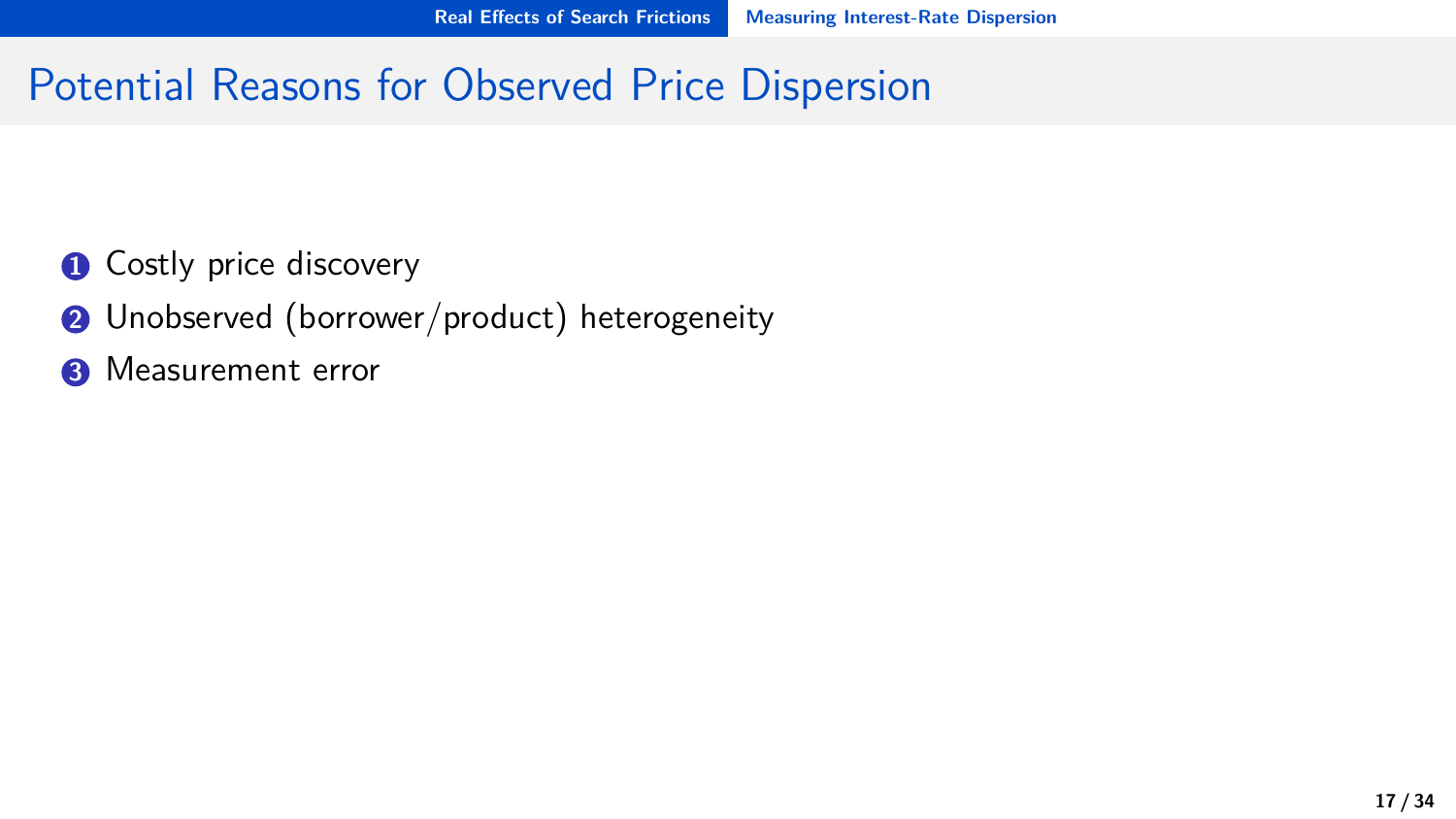# Potential Reasons for Observed Price Dispersion

- **1** Costly price discovery
- **2** Unobserved (borrower/product) heterogeneity
- **3** Measurement error
- Strategy: test for  $\#1$  in a setting where we can rule out  $\#2$  and  $\#3$
- Exploit quasi-experimental variation in *benefits* to search
- Endgame: estimate *consequences* of costly search by comparing people with high return to search in high- vs. low-search-cost areas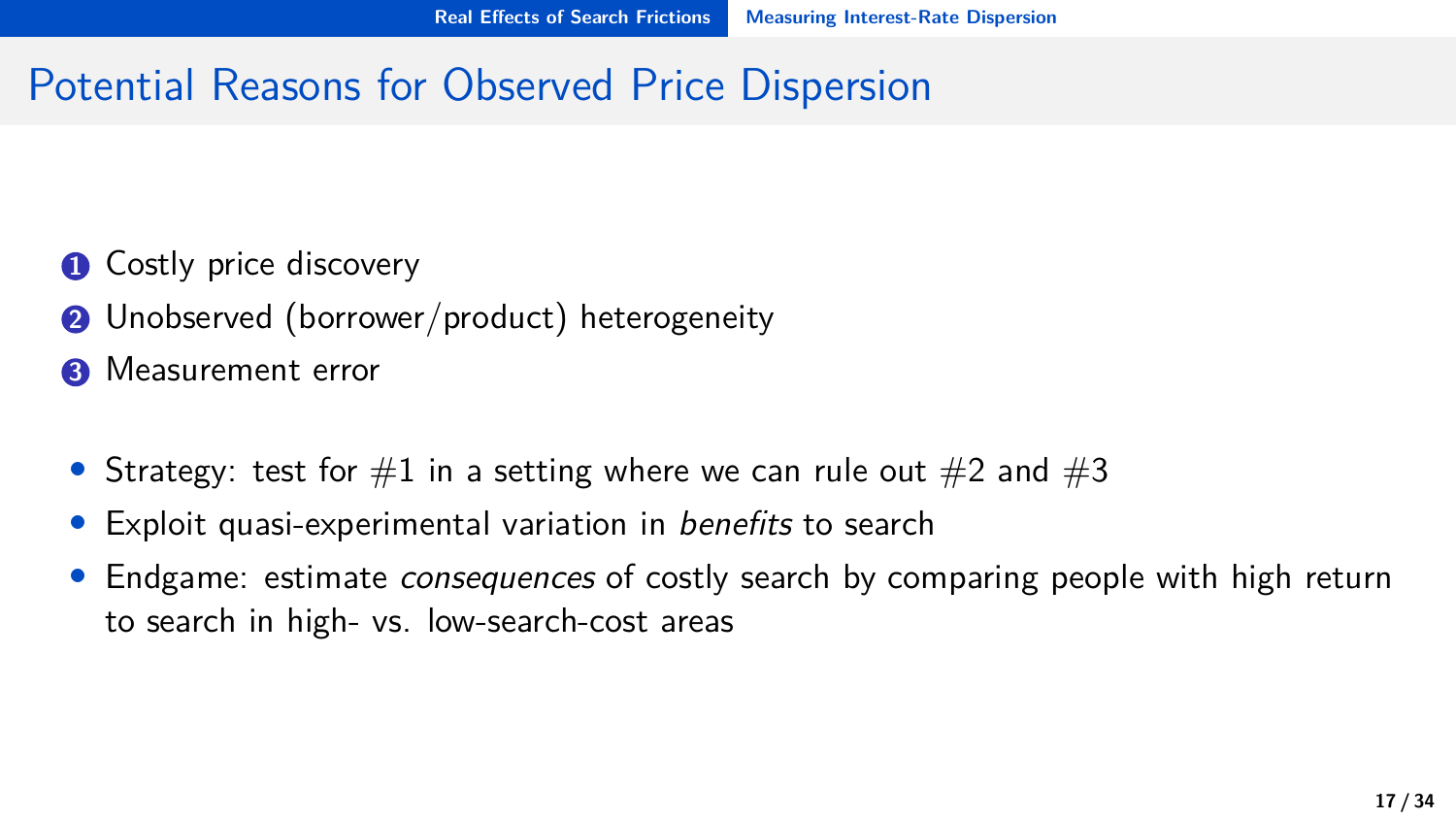### <span id="page-24-0"></span>**Outline**

- Auto loans setting and data
- Search model with elastic demand
- Measuring interest rate dispersion
- **Discontinuous pricing policies**
- Direct evidence on search costs and search behavior
- Consequences of search frictions on loans and consumption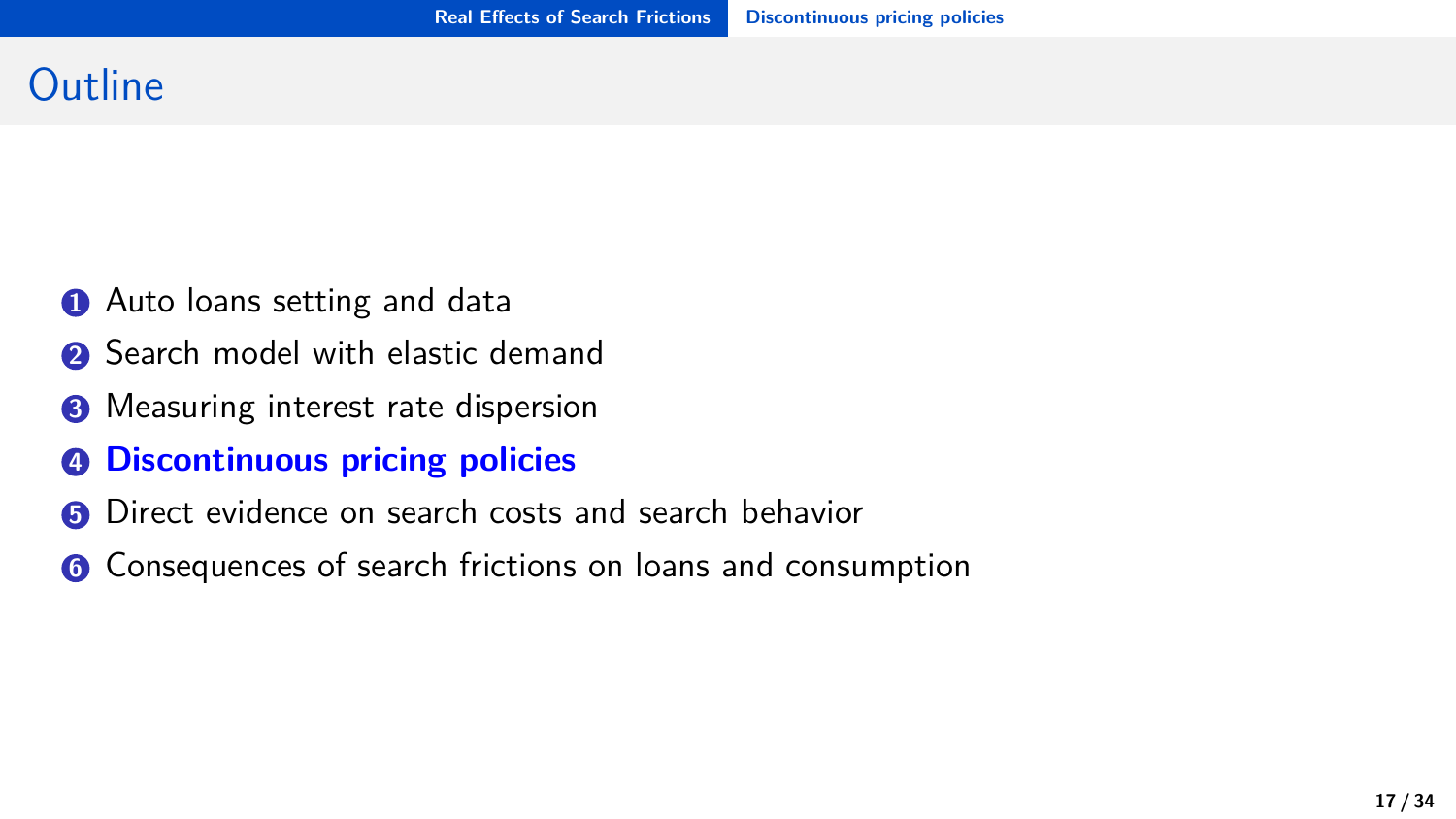Example Credit Union with three discontinuities



[whence](#page-51-0) **18 / 34**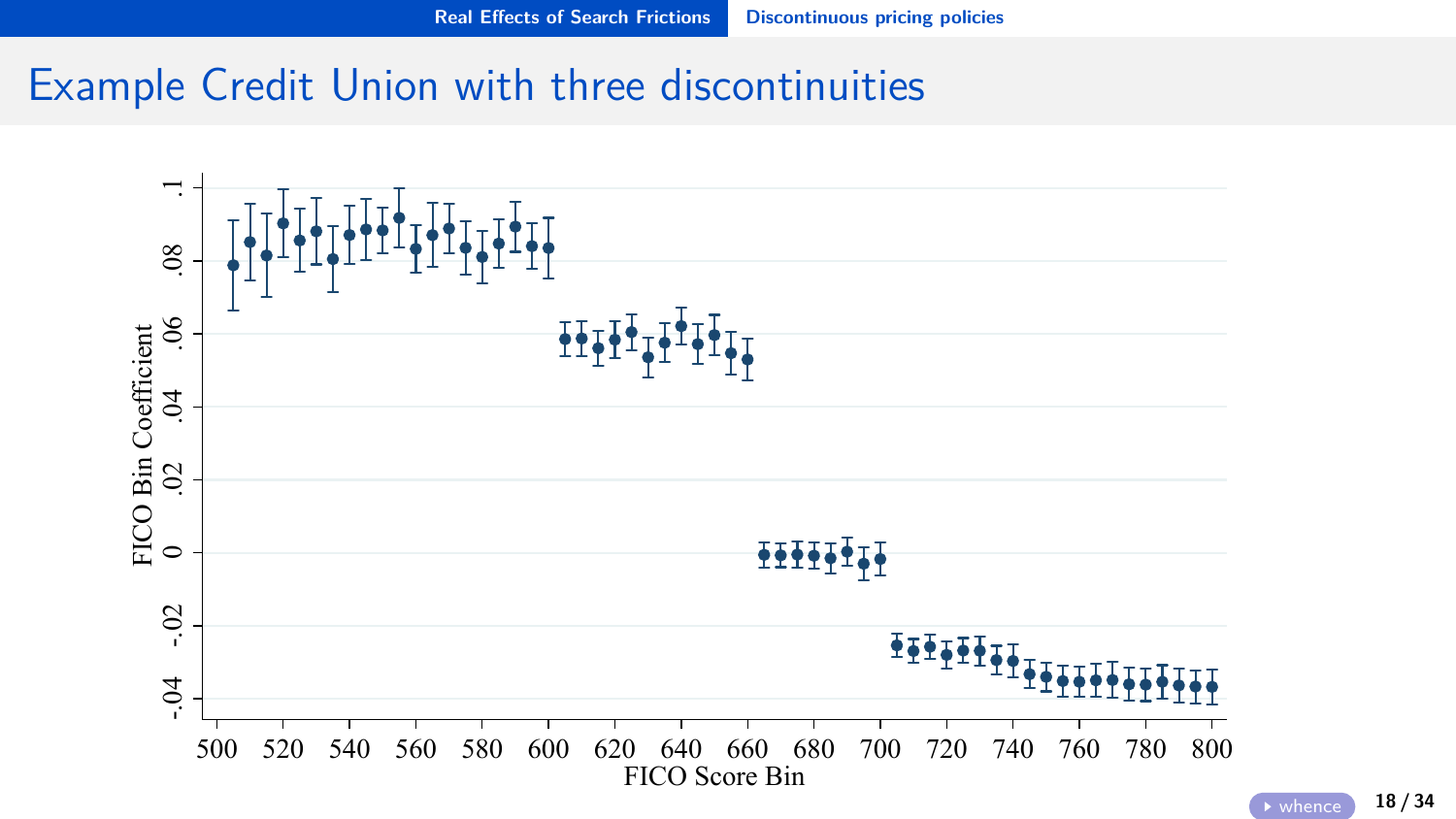#### Example Credit Union with five discontinuities

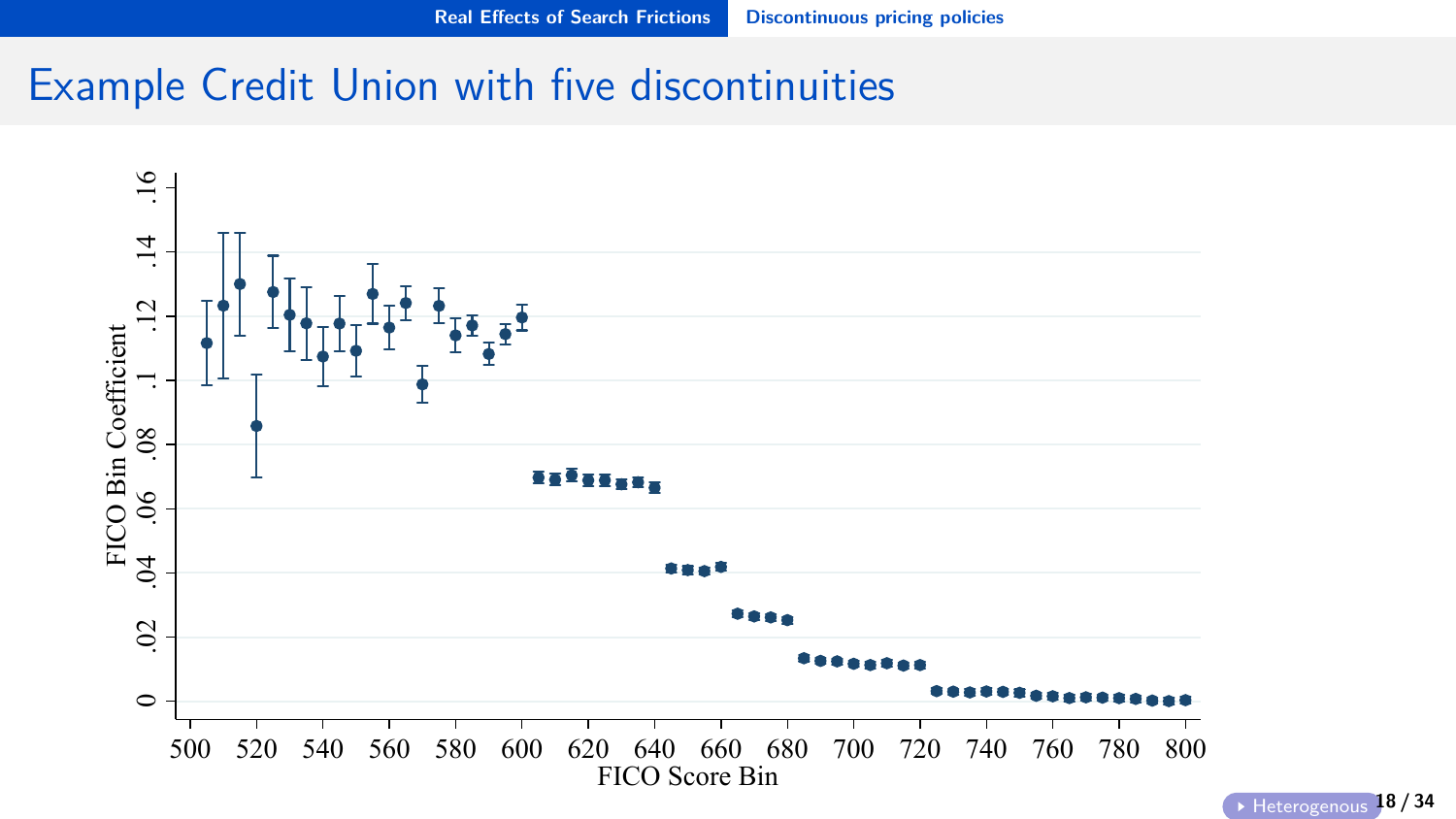# Empirical Strategy

- <span id="page-27-0"></span>• Regression Discontinuity around detected lending thresholds  $D$
- Normalize FICO scores to each cutoff and estimate

$$
r_{\text{ight}} = \sum_{d \in \mathcal{D}} 1(FICO_{il} \in \mathcal{D}_d) \left( \delta \cdot 1(\widetilde{FICO}_{id} \geq 0) + f(\widetilde{FICO}_{id}; \pi) + \psi_{dl} \right) + \alpha_{gt} + \varepsilon_{\text{ight}}
$$

• Quadratic RD function of running variable

$$
f(\widetilde{FICO};\pi) = \pi_1 \widetilde{FICO} + \pi_2 \widetilde{FICO}^2 + 1(\widetilde{FICO} \ge 0) \left( \pi_3 \widetilde{FICO} + \pi_4 \widetilde{FICO}^2 \right)
$$

- Uniform kernel:  $1(FICO_{il} \in \mathcal{D}_d) \equiv$  loan *i* within 20 points of discontinuity d at lender *l*
- Discontinuity  $\times$  lender, Commuting Zone  $\times$  quarter fixed effects
- ▶ [Detection details](#page-54-0)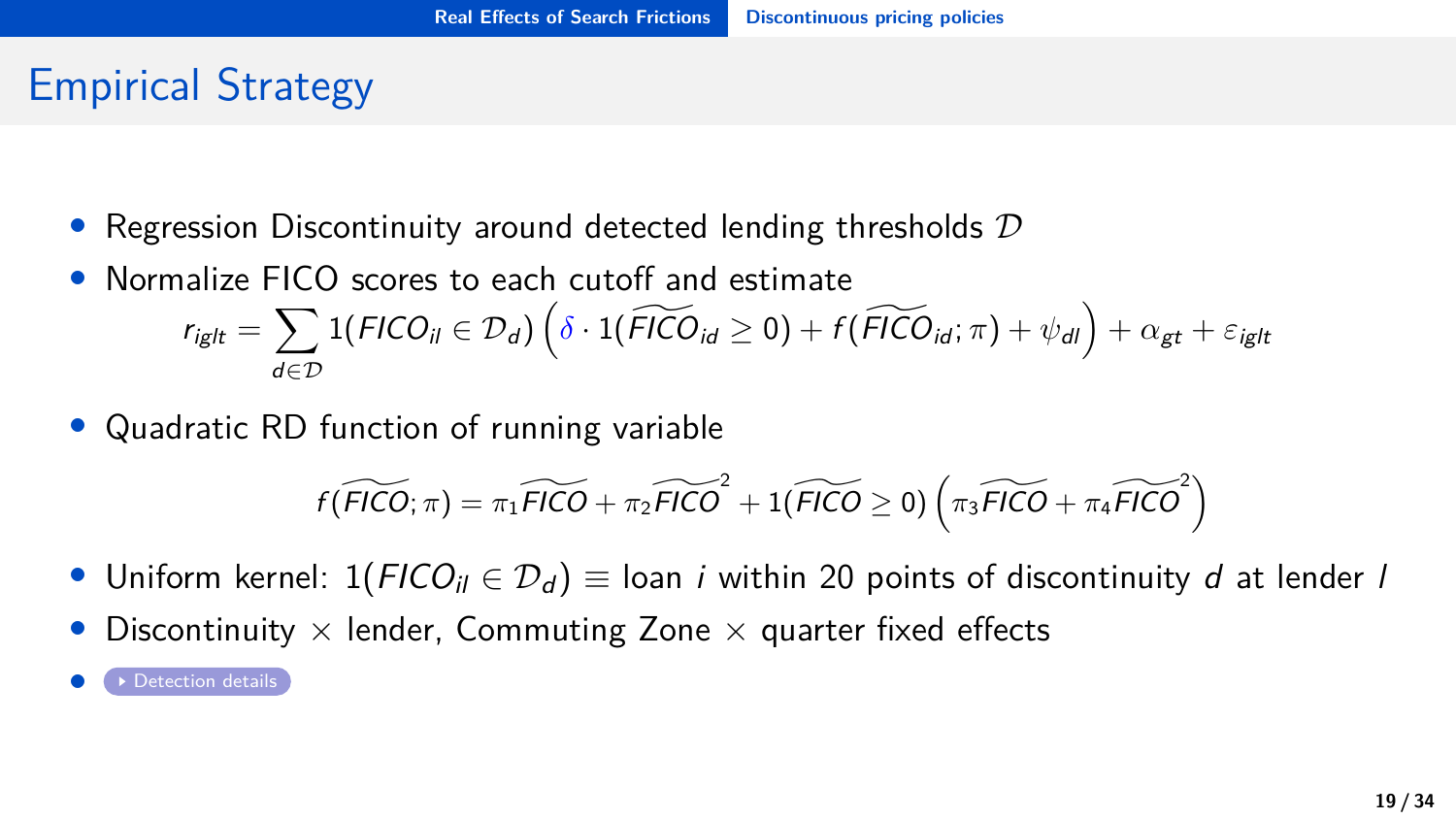#### First stage for  $FICO = 700$  cutoff

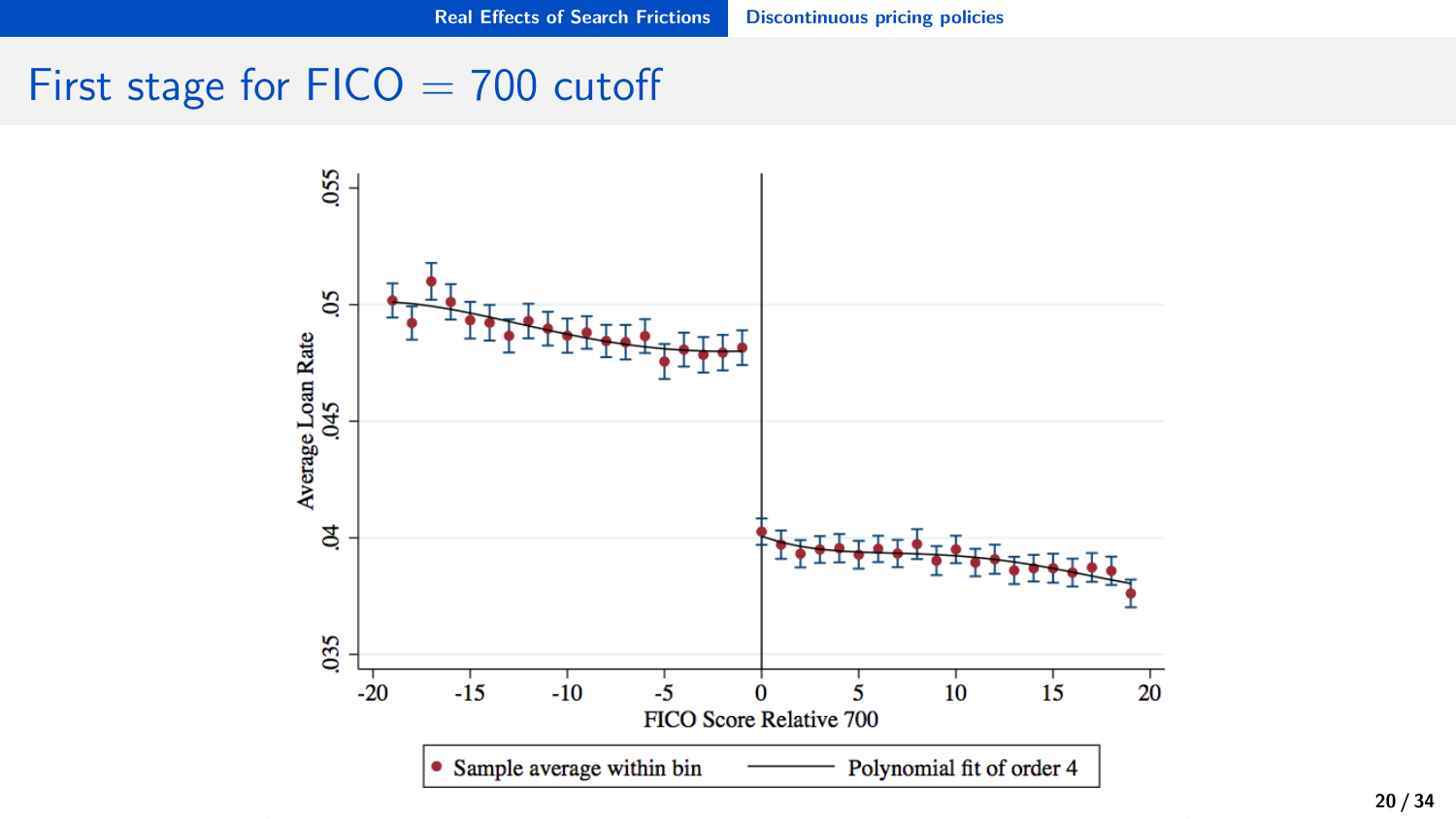#### LHS borrowers face high returns to search across lenders

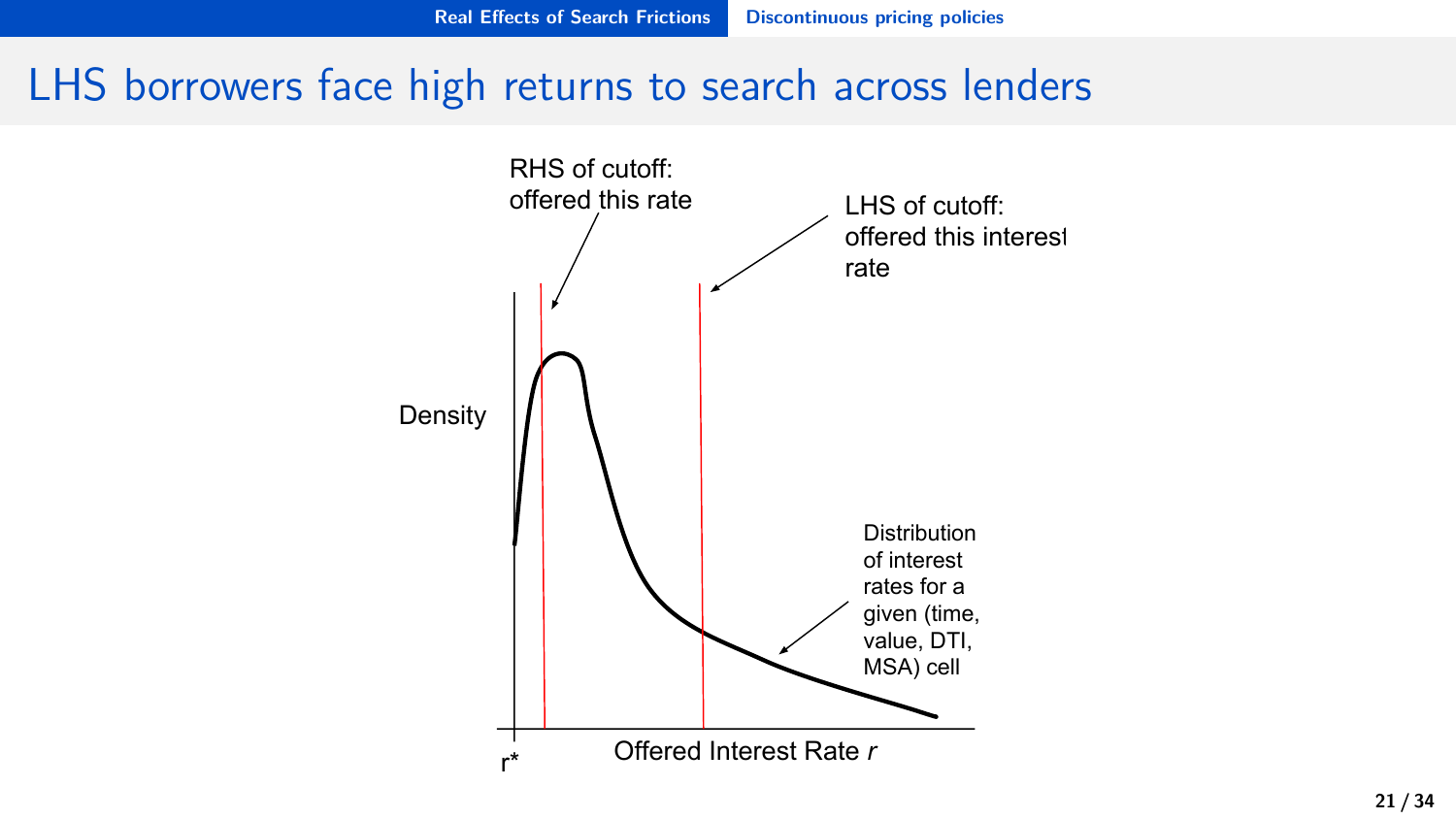### Is there selection around interest-rate discontinuities?

- Are LHS and RHS borrowers ex-ante different along any observable dimension?
	- e.g., (un)awareness of pricing policies correlated with demand, riskiness
- Rule out selection via smoothness of observables at discontinuity:
	- $\sqrt{\phantom{a}}$  Application loan size
	- $\sqrt{\phantom{a}}$  Application Debt-to-Income
	- $\sqrt{\ }$  Borrower age
	- $\sqrt{\ }$  Borrower gender
	- $\sqrt{\ }$  Borrower ethnicity
	- $\sqrt{\ }$  No bunching in applications around discontinuities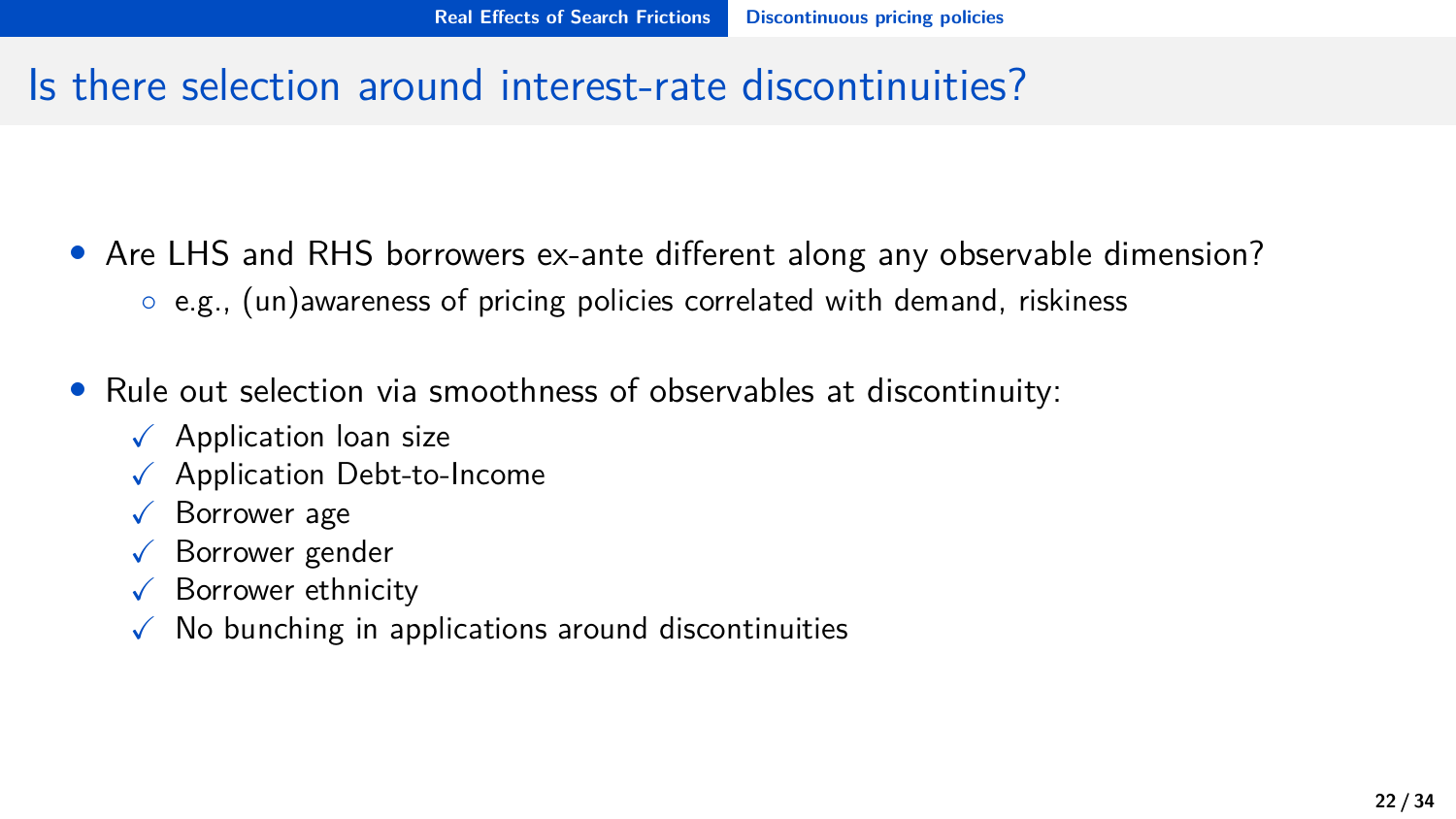#### Balance checks: Application Debt-to-Income Ratio

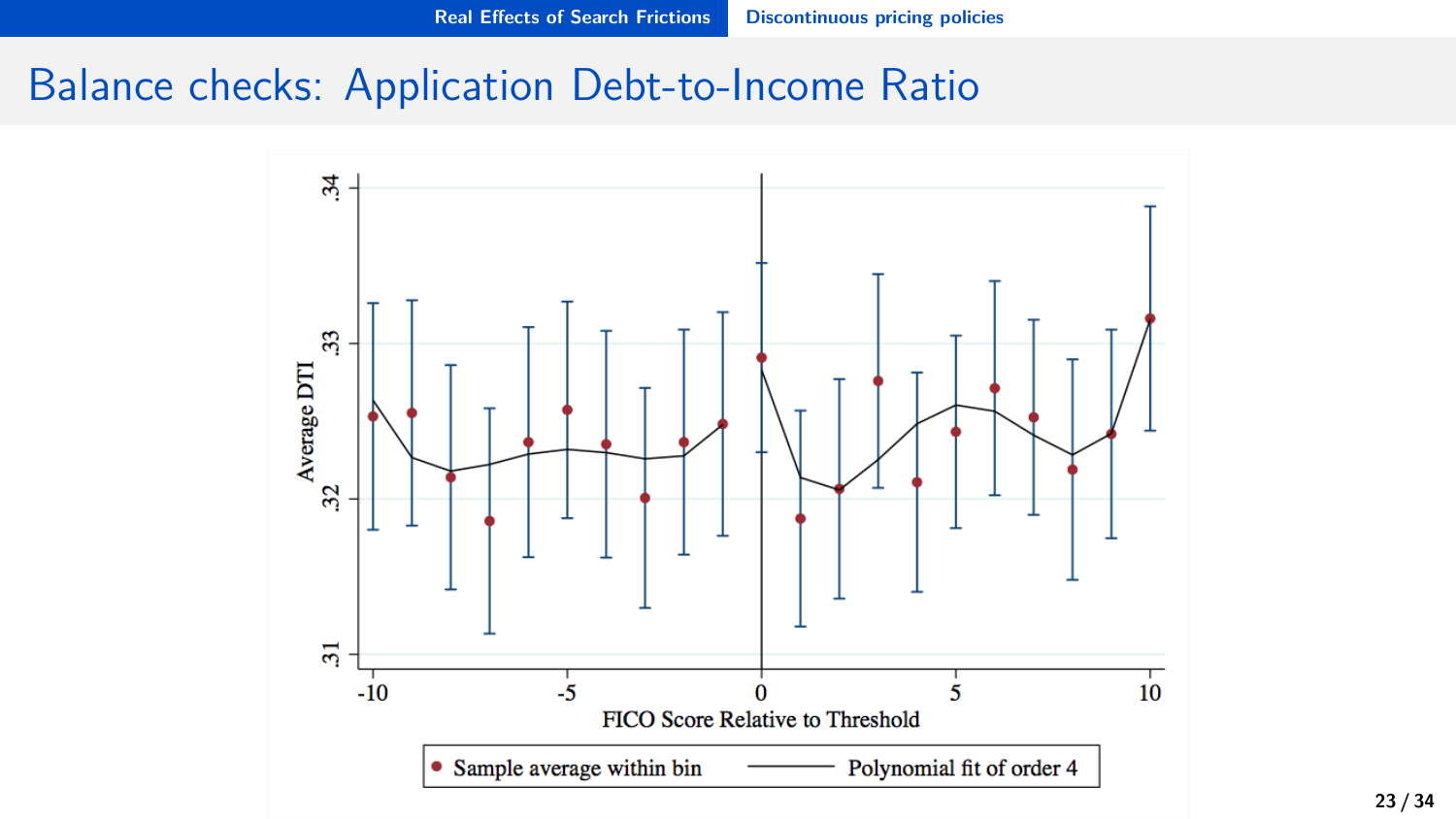#### Balance checks: Applicant Age

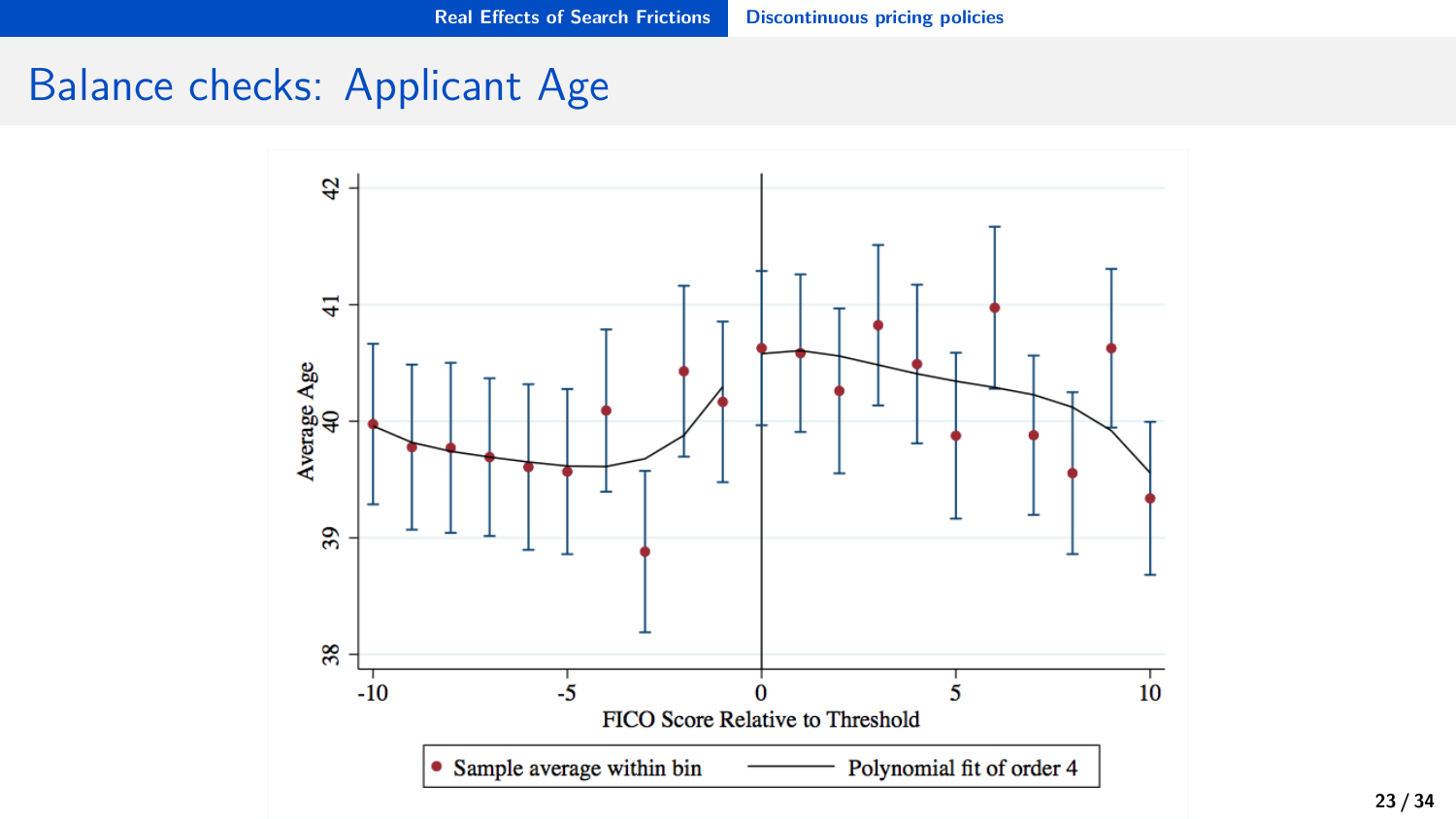#### Balance checks: Applicant Ethnicity

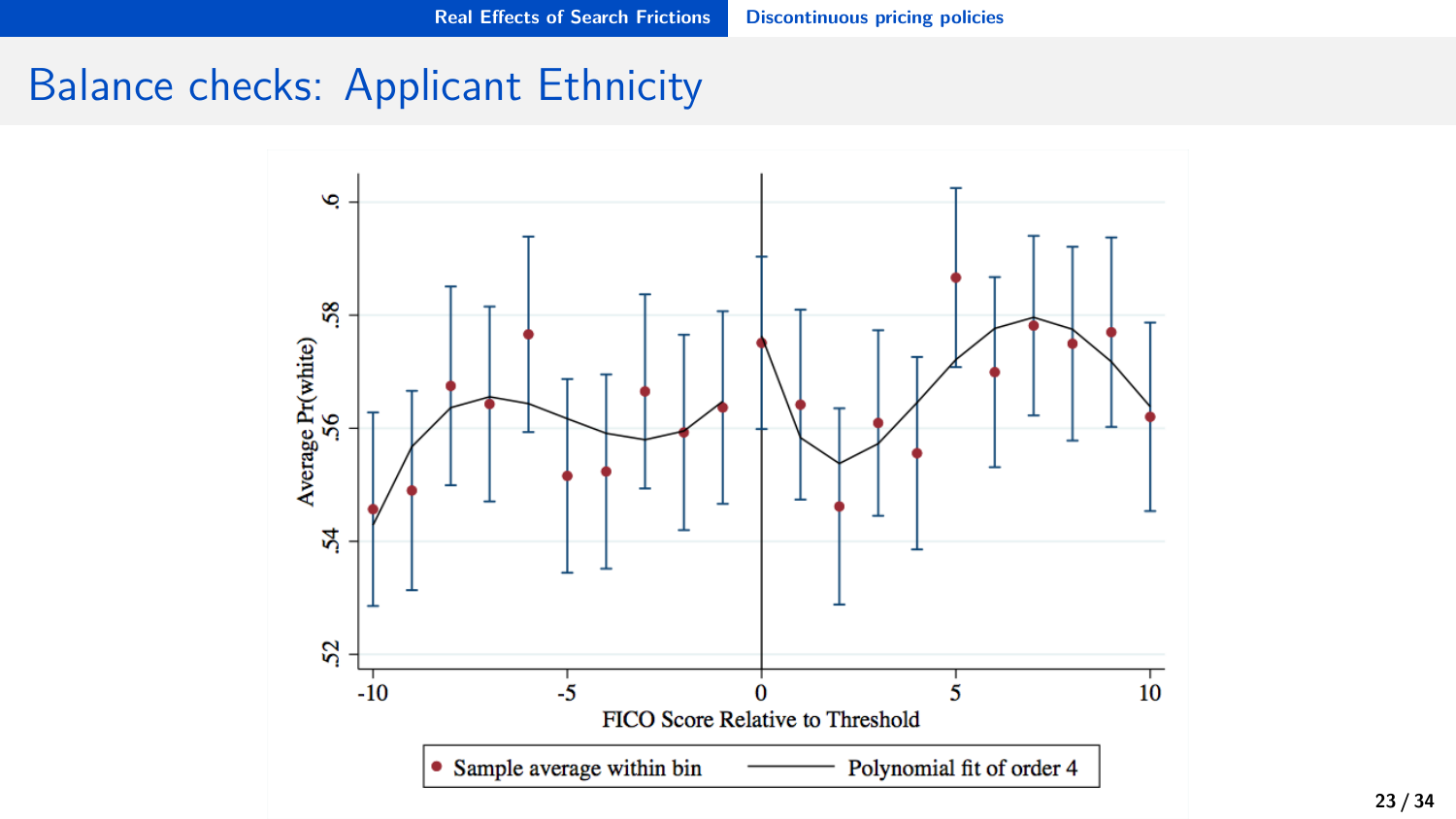### Balance checks: Application Loan Amount

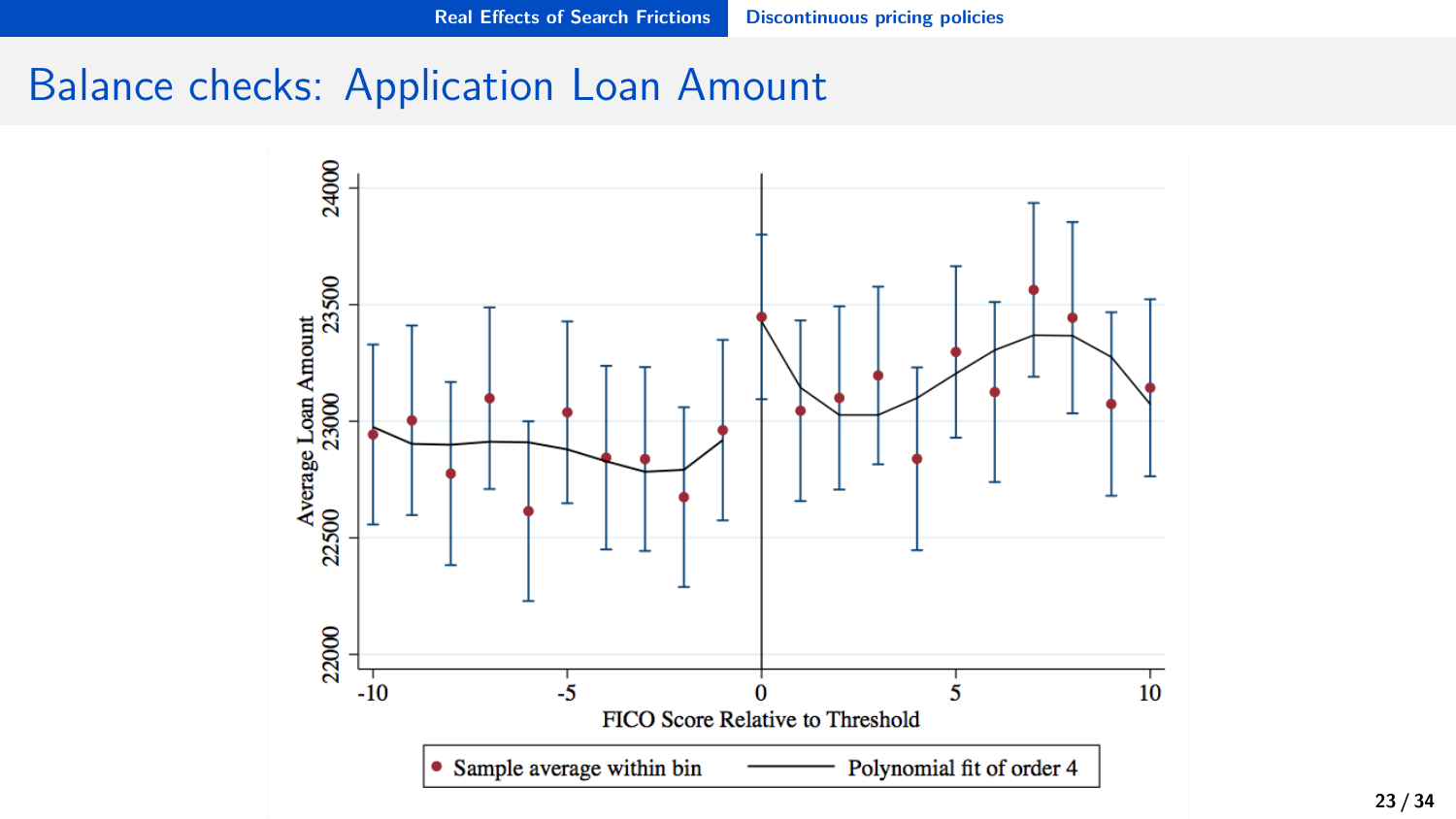#### Balance checks: Applicant Gender

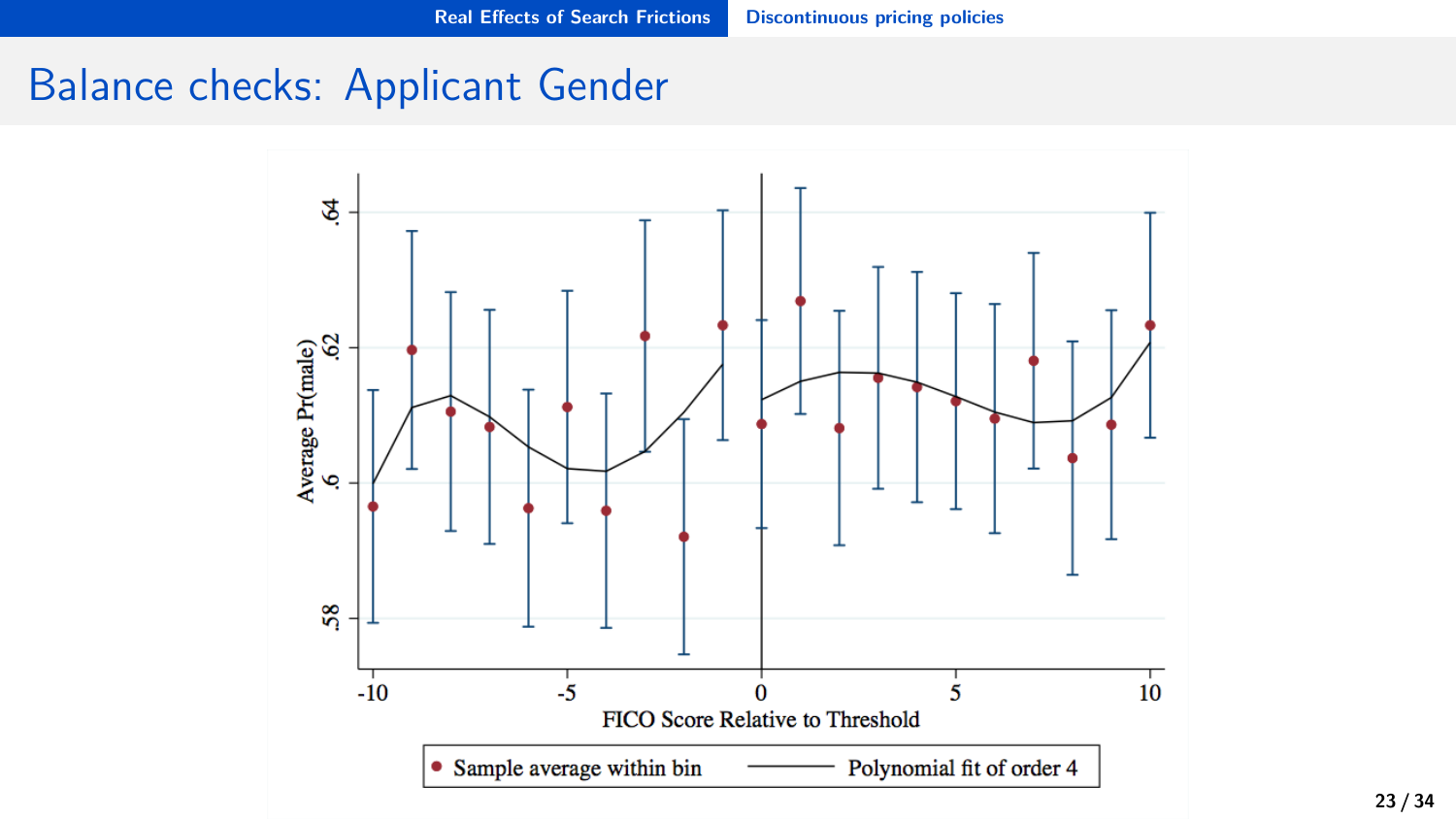### No bunching in running variable: Application Counts

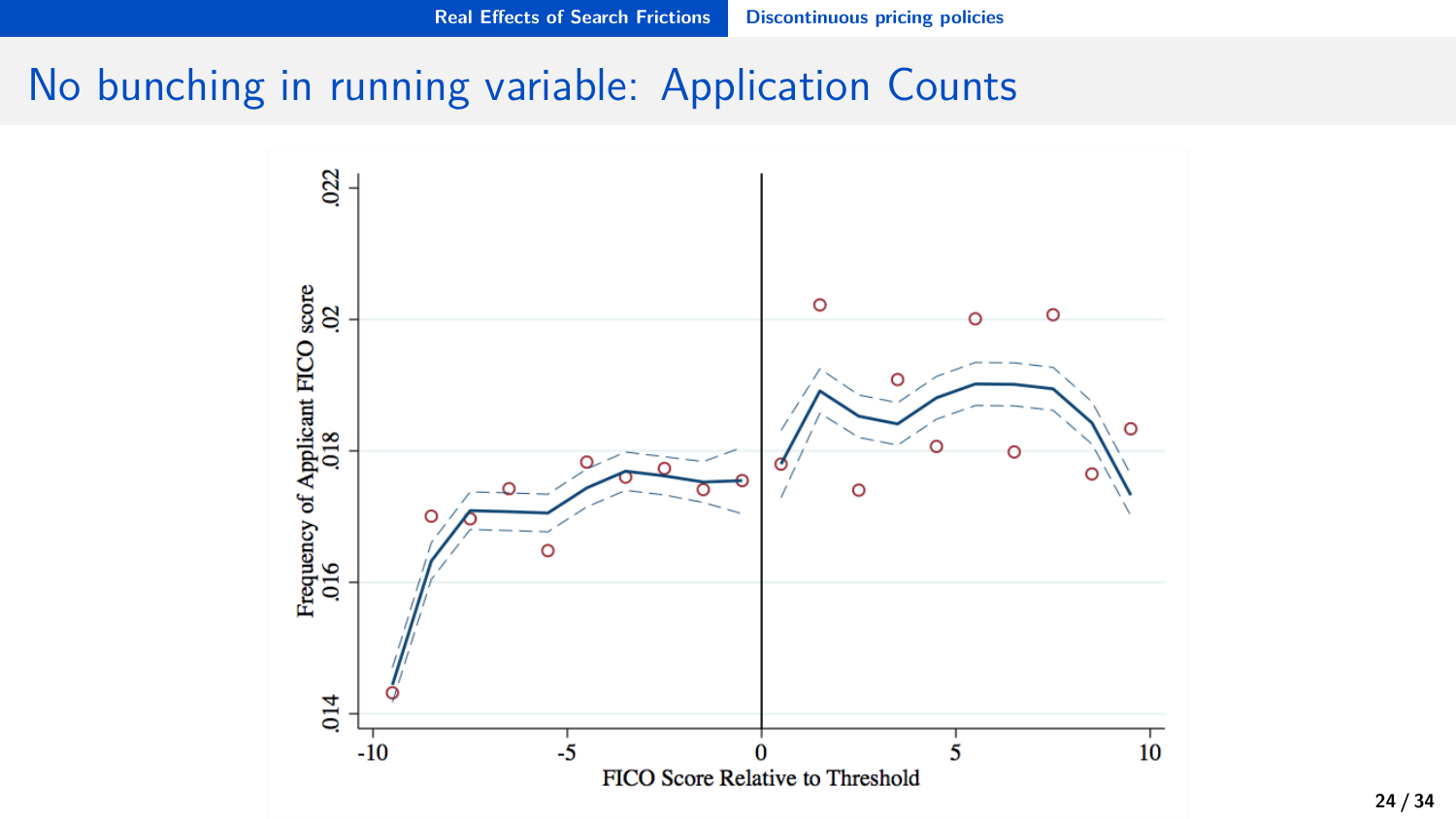### <span id="page-37-0"></span>Why don't borrowers on LHS find better available rates?

#### • Dimensions of search costs

- Temporal specificity (given car/price may expire)
- Cost of attention to stressful/overwhelming financial paperwork
- Concerned with impact of FICO pulls (Liberman et al., 2017)
- Beliefs about price dispersion or time to search
- Our focus: physical search plays important role
	- Average commute: 26 min, average borrower: 15 min drive to lender
- Why would physical distance matter?
	- Paperwork, brand awareness, individual-level pricing, tight timing
	- Evidence matters in lending (Degryse and Ongena, 2005 and Nguyen, 2016)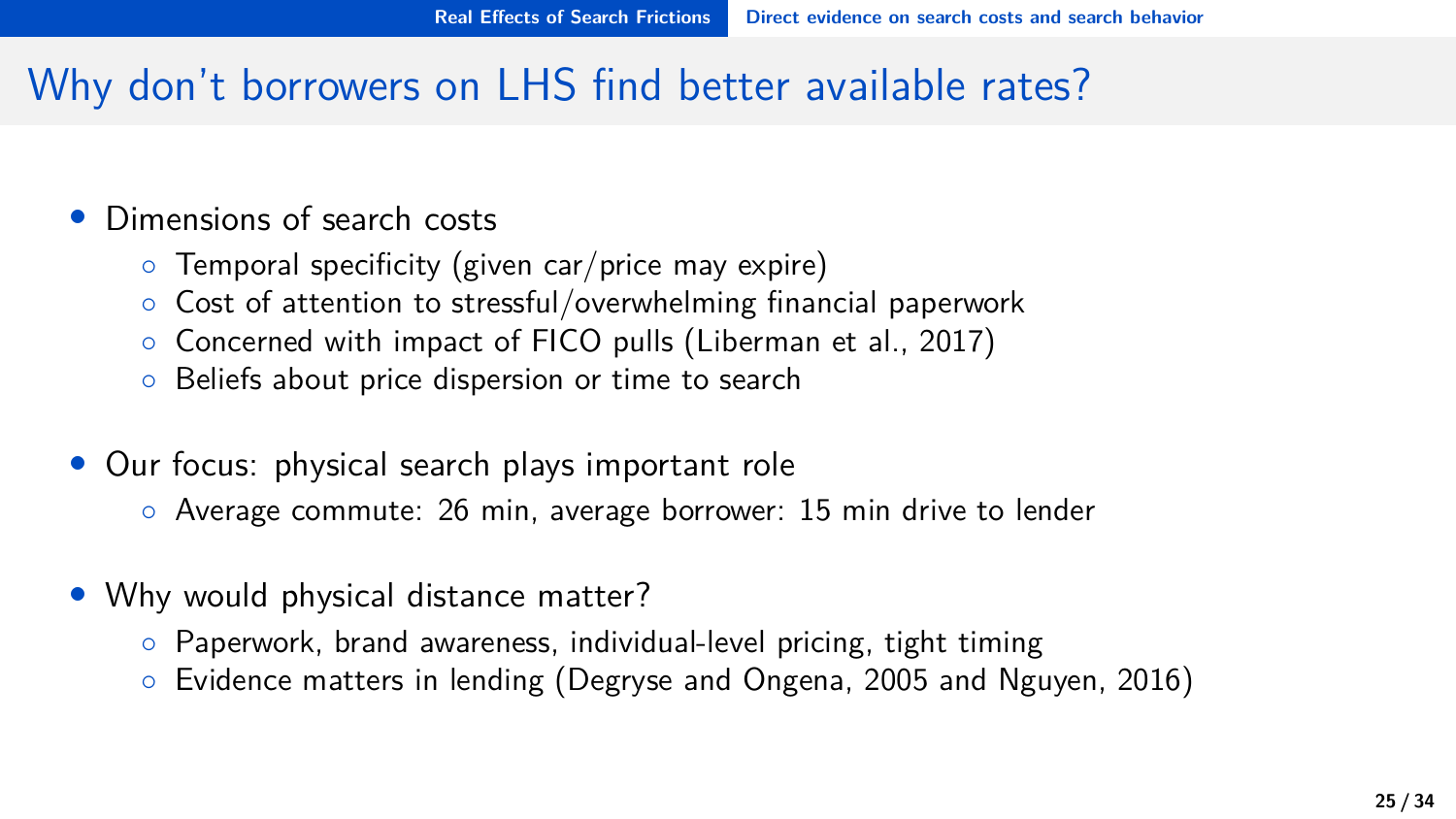### Bringing costly search to the data

To ask whether costly search inhibits price discovery, we need

**1** A measure of borrower search

**2** Variation in search costs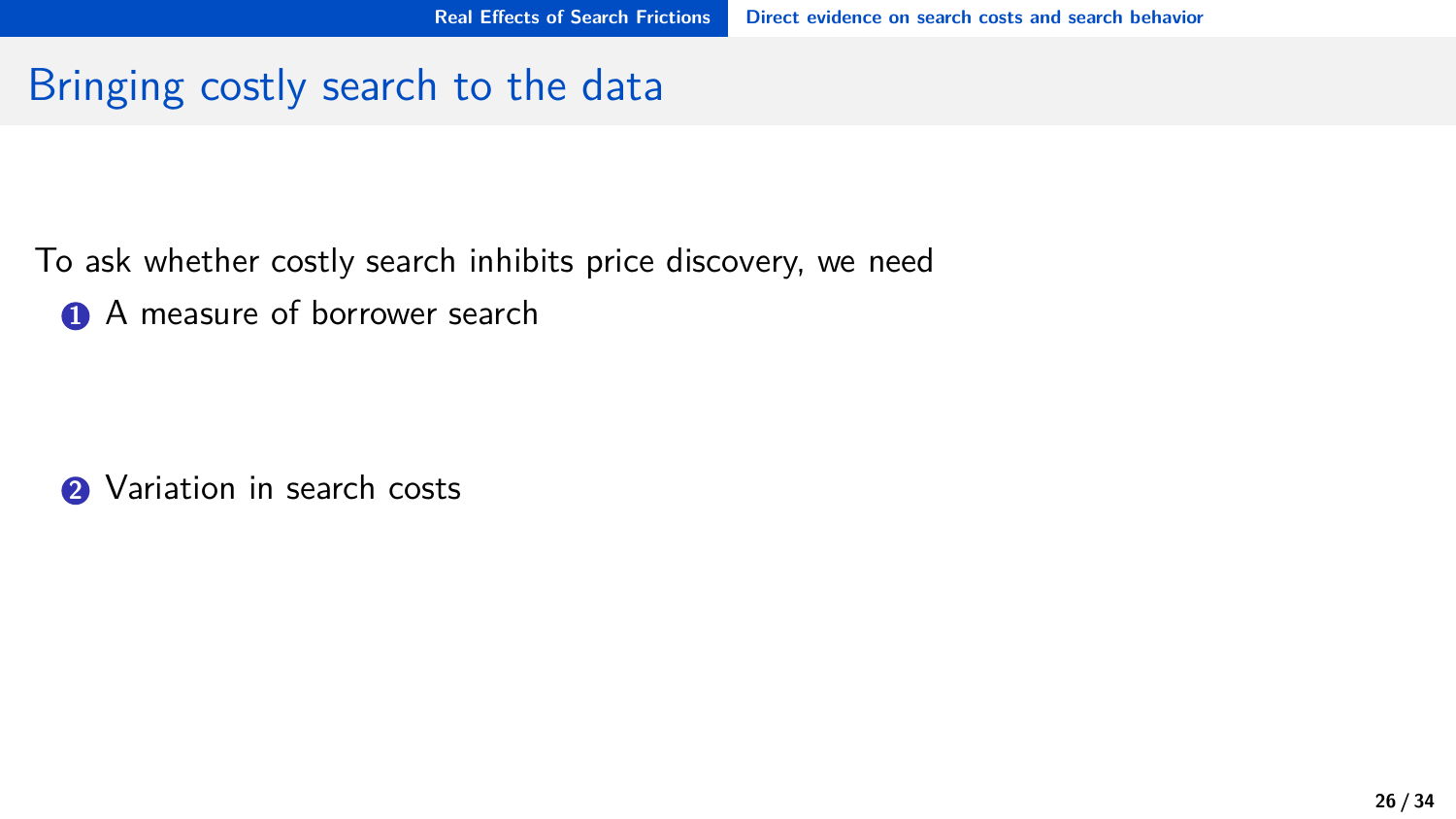# Bringing costly search to the data

To ask whether costly search inhibits price discovery, we need

- **1** A measure of borrower search
	- Total number of applications per borrower
	- Accepting/Rejecting approved loans from application data
	- $\circ$  Takeup  $\equiv 1$ (Offered loan is accepted)

**2** Variation in search costs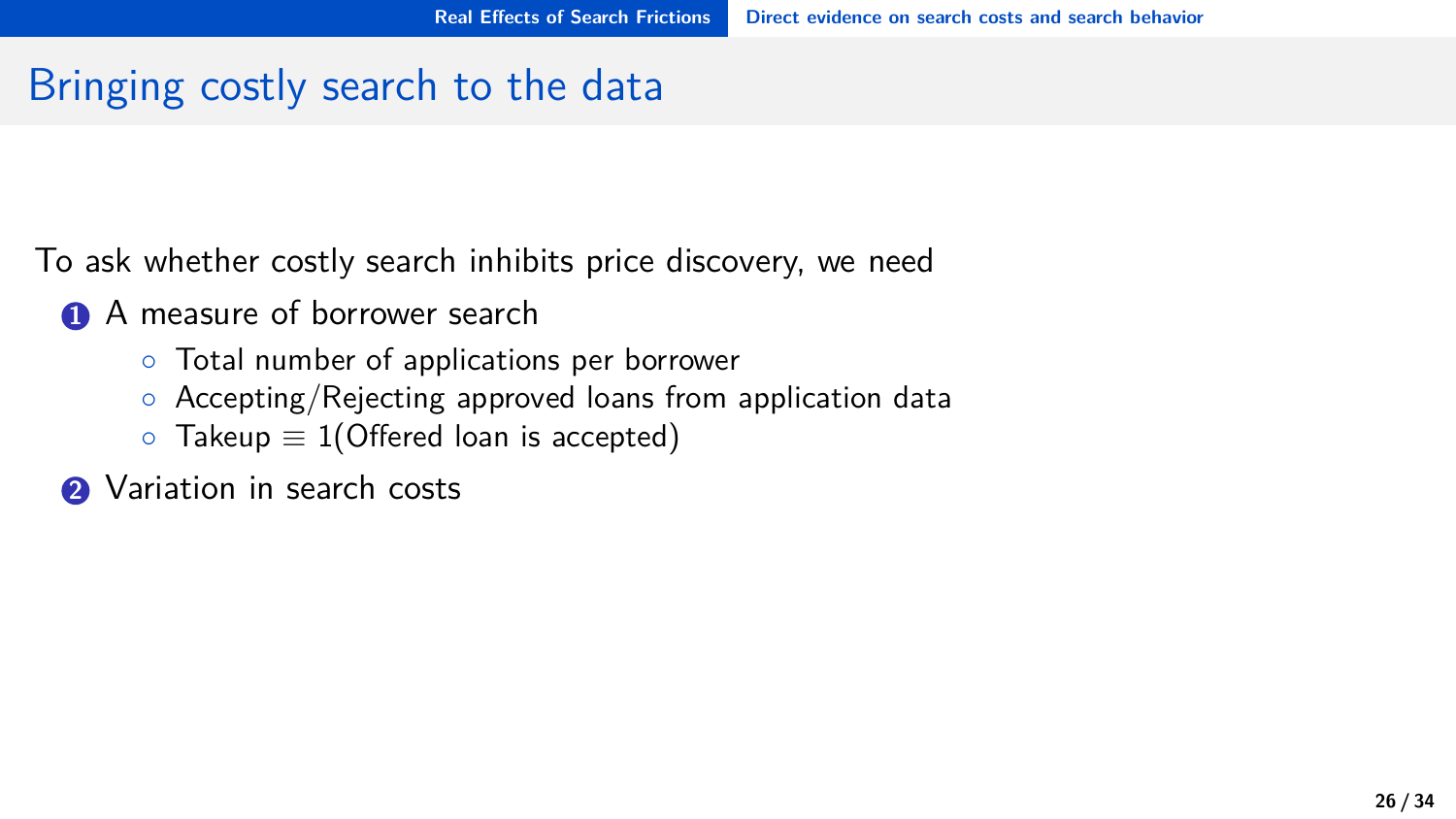# Bringing costly search to the data

To ask whether costly search inhibits price discovery, we need

- **1** A measure of borrower search
	- Total number of applications per borrower
	- Accepting/Rejecting approved loans from application data
	- $\circ$  Takeup  $\equiv 1$ (Offered loan is accepted)
- **2** Variation in search costs
	- Geocode FDIC+NCUA branch data to calculate driving times
	- $\circ$  For each borrower:  $\#$  of institutions within a 20-minute drive
	- High search costs  $\equiv$  1(<10 lenders within 20 minute drive)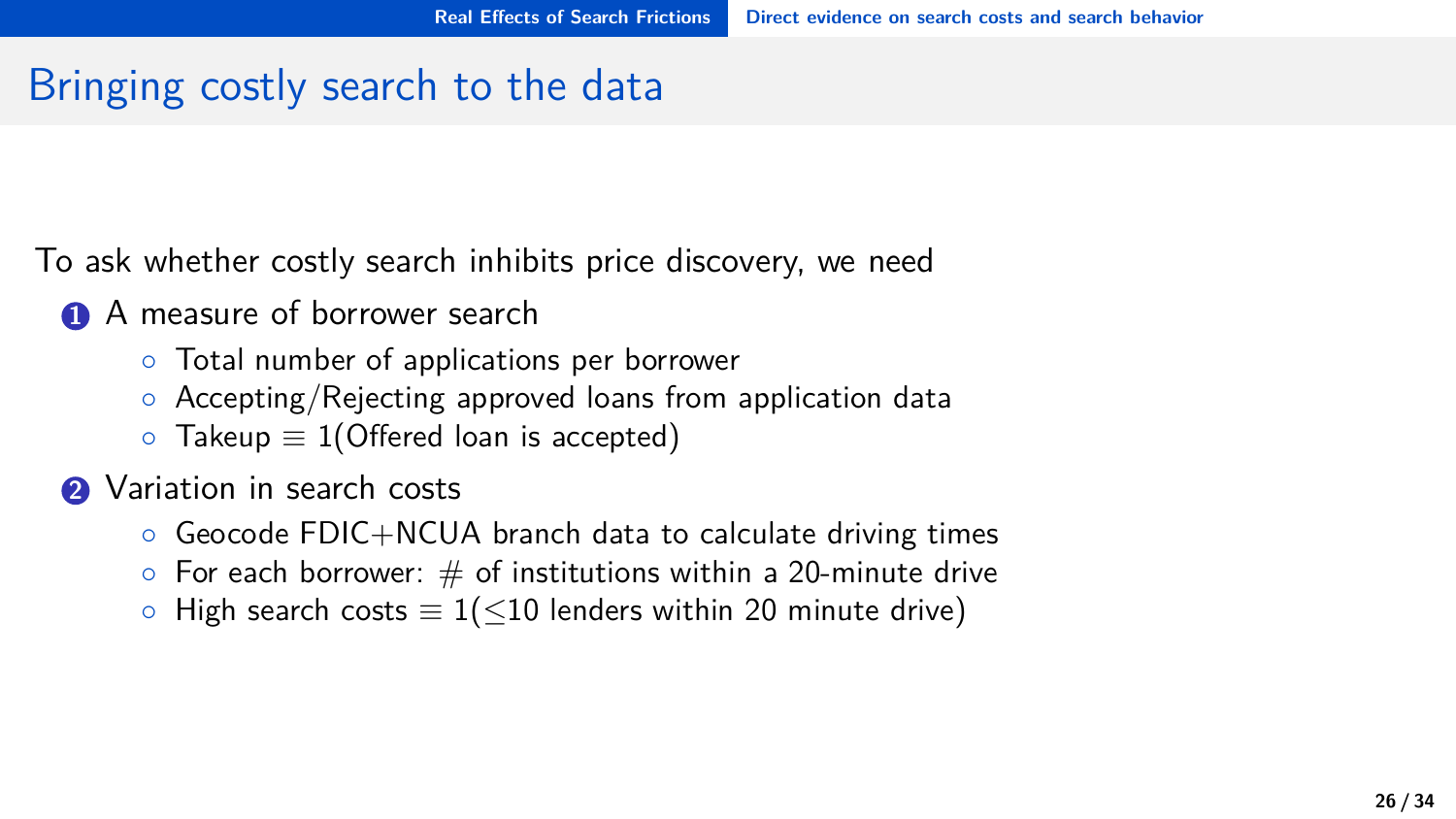#### Indirect measure of search varies with search costs

$$
takeup_{igt} = \sum_{d \in \mathcal{D}} 1(FICO_{il} \in \mathcal{D}_d) \left( \delta \cdot 1(\widetilde{FICO}_{id} \geq 0) + \widetilde{F(FCO}_{id}; \pi) + \psi_{dl} \right) + \alpha_{gt} + \varepsilon_{igt}
$$

- Estimate for high/low search cost areas
- Investigate if markups more consequential in low search-cost areas
- Verify discontinuities similar across high/low search-cost areas
- Check robustness to possible endogeneity of search-cost measure
- Validate with structural estimates from Hortaçsu Syverson  $(2004)$  + market shares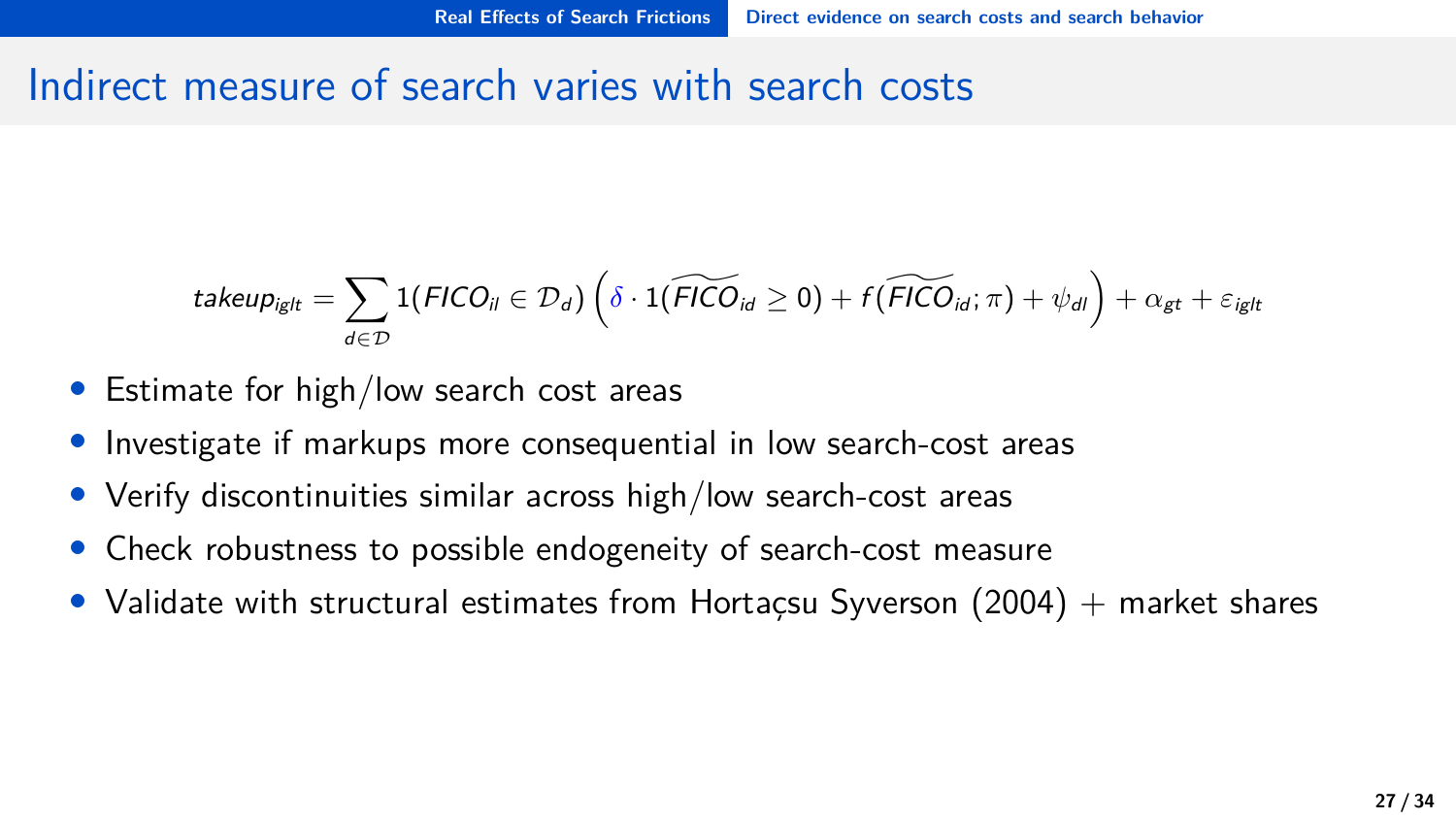#### <span id="page-42-0"></span>Indirect measure of search varies with search costs

| Search Costs               | Full       | High       | Low                                            | Difference  |
|----------------------------|------------|------------|------------------------------------------------|-------------|
|                            | (1)        | (2)        | (3)                                            | $(2) - (3)$ |
|                            |            |            | Dependent Variable = $1$ (Loan Offer Accepted) |             |
| Discontinuity              | $0.121***$ | $0.020***$ | $0.137***$                                     | $-0.116***$ |
| Coefficient                | (0.015)    | (0.005)    | (0.016)                                        | (0.006)     |
|                            |            |            |                                                |             |
| Discon. $\times$ Lender FE |            |            |                                                |             |
| $CZ \times$ Quarter FE     |            |            |                                                |             |
| N                          | 30,743     | 4,436      | 26,307                                         |             |
| $R^2$                      | 0.27       | 0.45       | 0.25                                           |             |

 $\rightarrow$  Low–search-cost borrowers relatively less likely to accept markups

• Robust to varying definition of high search cost area [Results](#page-57-0) P[Endogeneity](#page-58-0)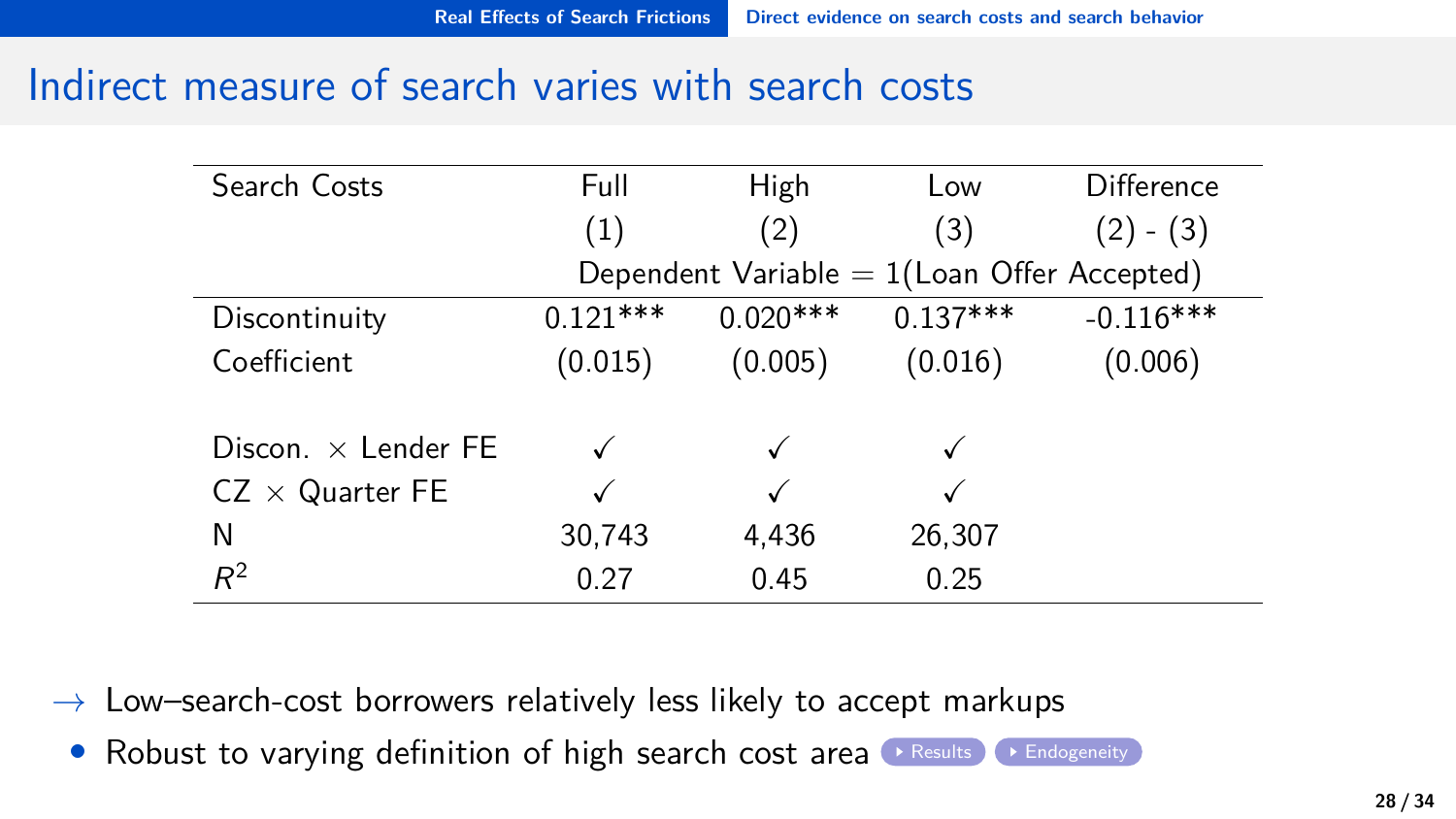### **Outline**

- Auto loans setting and data
- Search model with elastic demand
- Measuring interest rate dispersion
- Discontinuous pricing policies
- Direct evidence on search costs and search behavior
- **Consequences of search frictions on loans and consumption**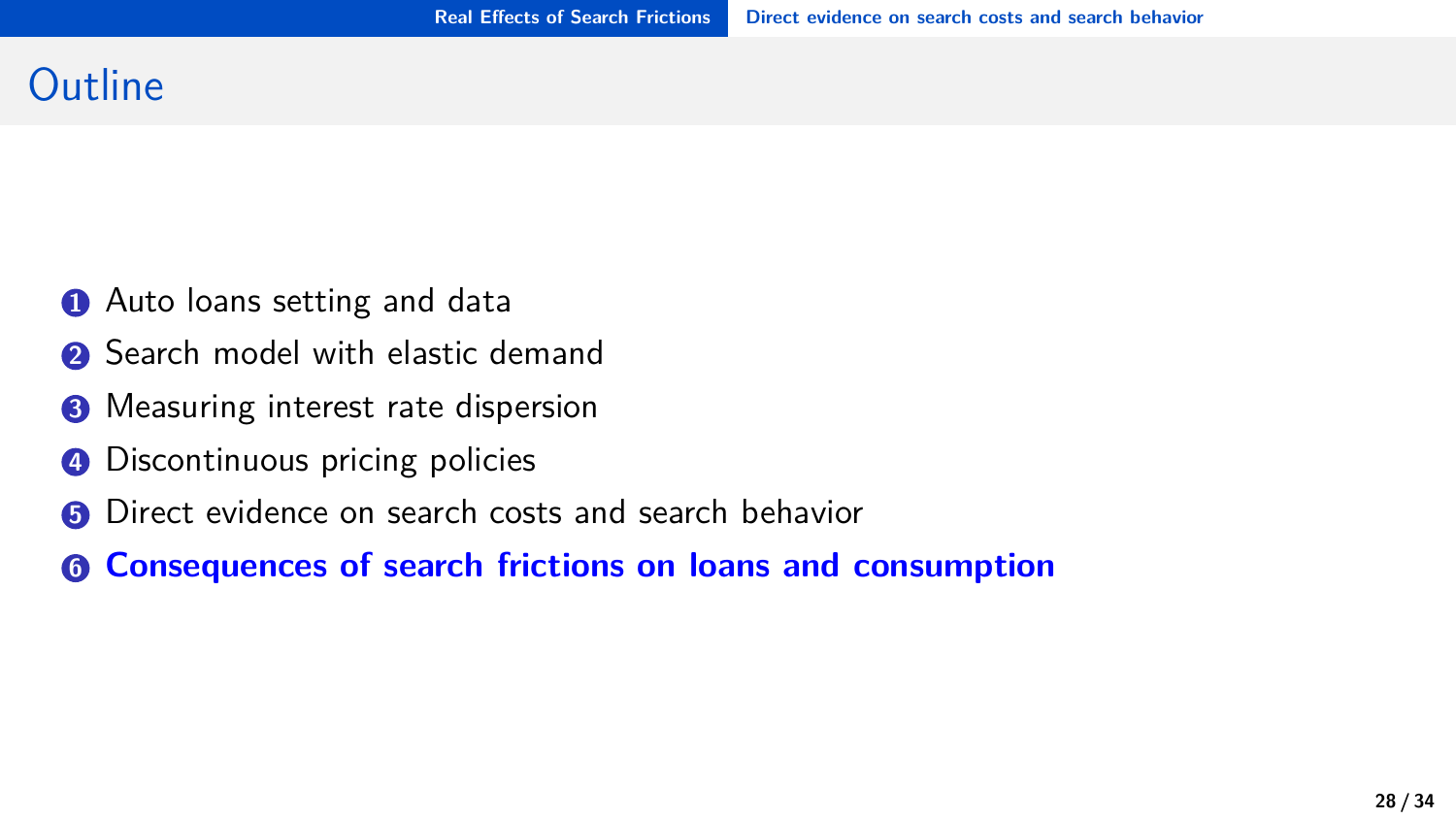# <span id="page-44-0"></span>Selection into take-up?

- <span id="page-44-1"></span>• Want to show real effects of costly search given take-up
- But *accepting* a dominated loan offer is an endogenous choice...
- Conditional on take-up: check for balance of application  $X_s + e^{2\pi i}$  vs
	- $\checkmark$  # days delinquent
	- $\checkmark$  default (90+ days past due)
	- $\checkmark$  charge-off (was loan written off by lender)
	- X ∆FICO score since origination

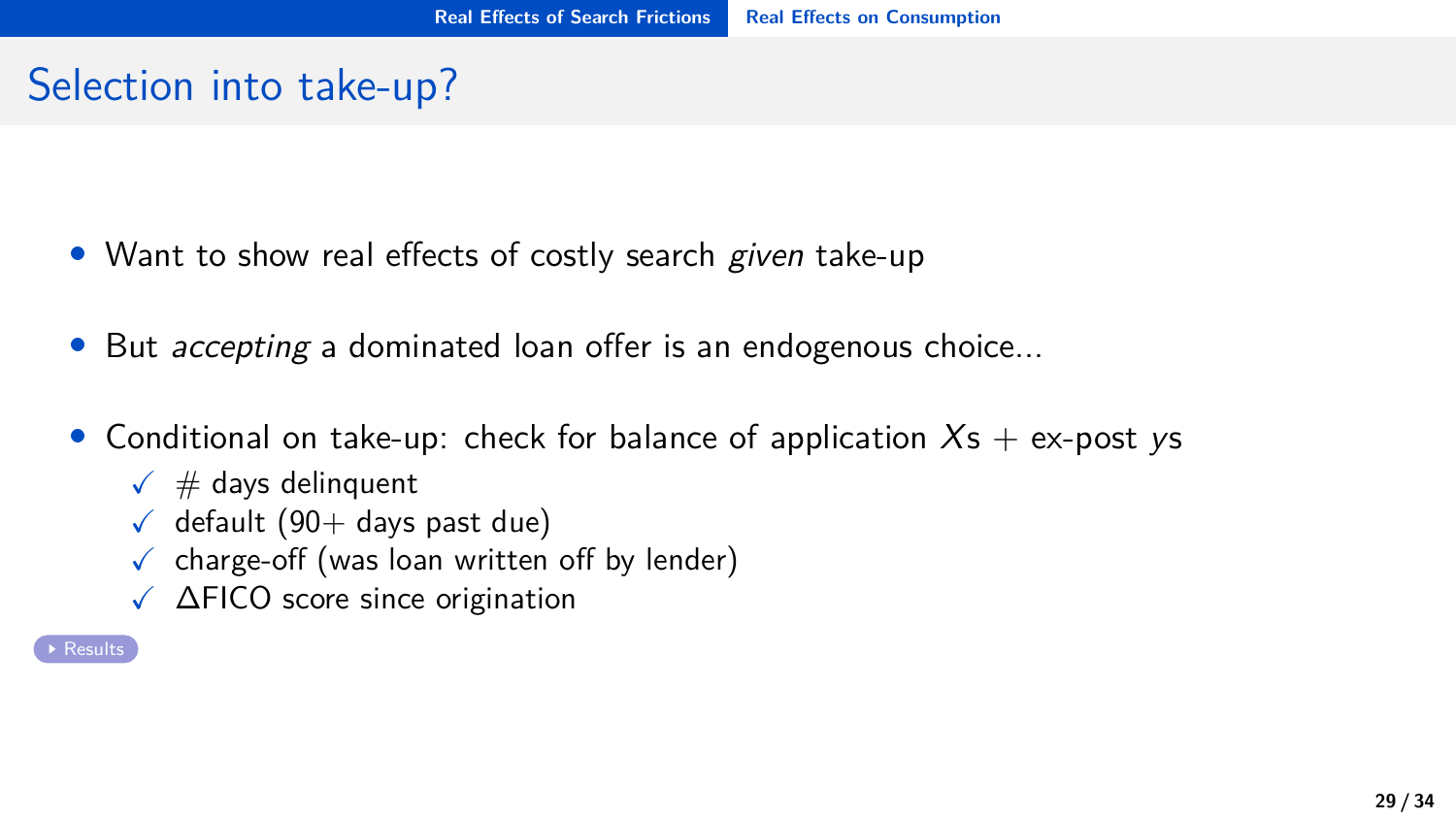## Real Effects: Loan Choice Impacts Real Consumption

|                            | (1)      | (2)          | (3)       | $\left( 4\right)$ |
|----------------------------|----------|--------------|-----------|-------------------|
|                            | Price    | Loan Amount  | LTV       | Payment           |
| Discontinuity              | 376.58** | 566.21***    | $0.013**$ | 0.17              |
| Coefficient                | (175.72) | (167.93)     | (0.005)   | (1.02)            |
|                            |          |              |           |                   |
| Discon. $\times$ Lender FE | ✓        | ✓            | ✓         |                   |
| $CZ \times$ Quarter FE     |          | $\checkmark$ |           |                   |
| Ν                          | 514,834  | 514,834      | 514,834   | 514,834           |
| $R^2$                      | 0.052    | 0.059        | 0.029     | 0.056             |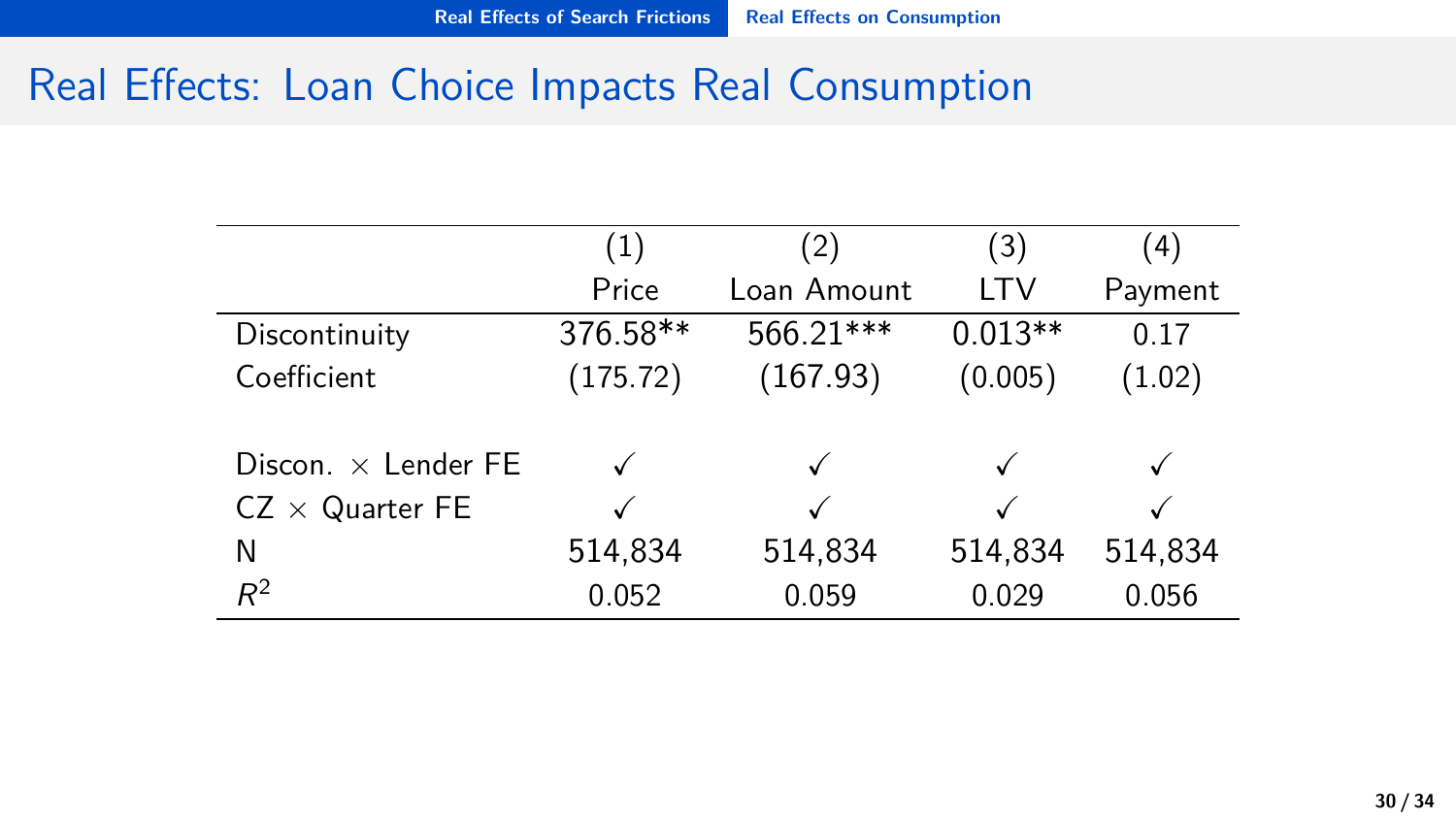#### Second stage plot: Purchase prices

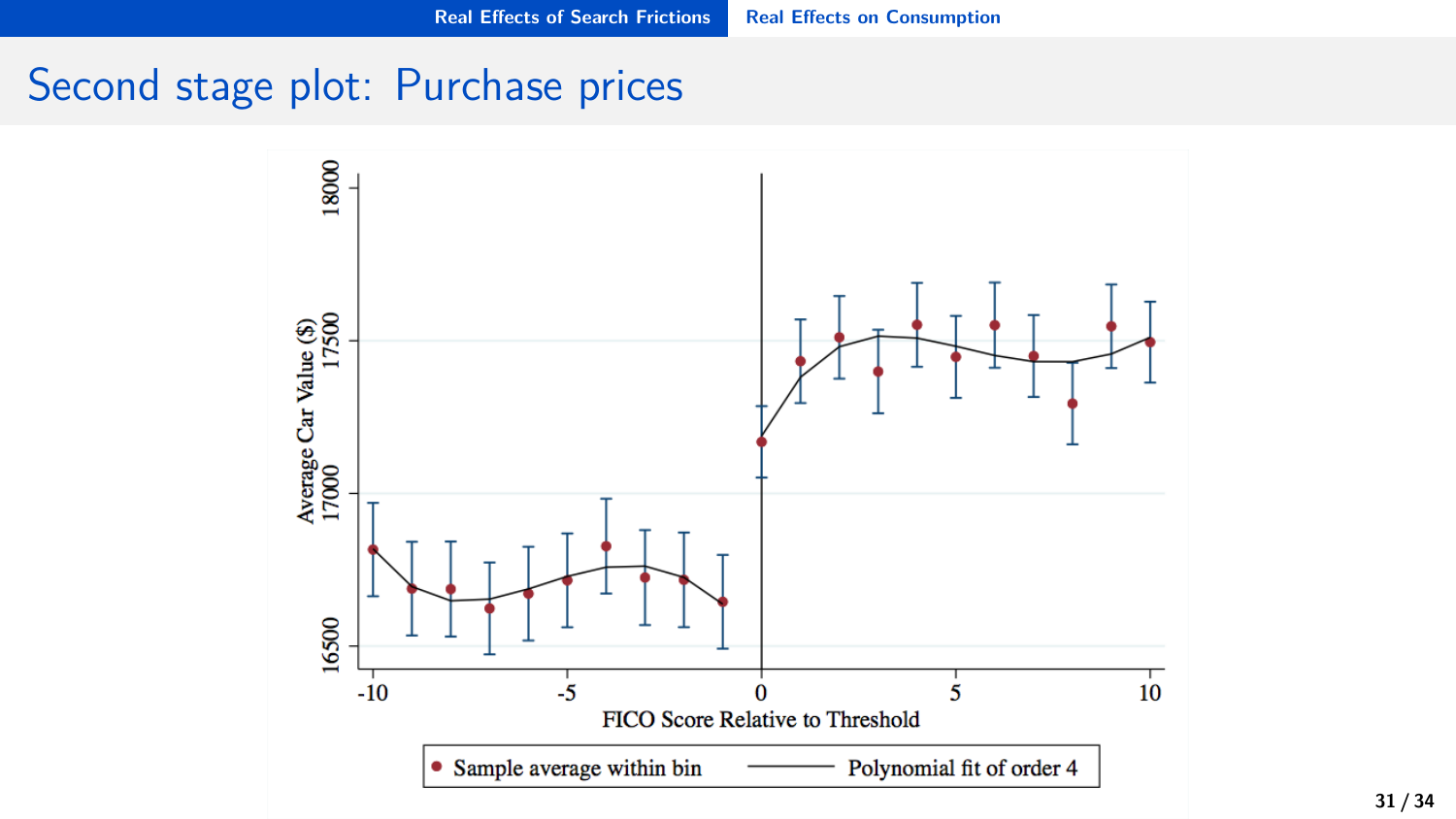# <span id="page-47-0"></span>Evidence on Substitution Patterns ([Mileage](#page-56-0))

|                            | (1)       | (2)       | (3)        |
|----------------------------|-----------|-----------|------------|
|                            | Car Value | Car Value | Car Age    |
| Discontinuity              | 344.69*** | 79.71     | $-1.76***$ |
| Coefficient                | (123.78)  | (49.25)   | (0.043)    |
|                            |           |           |            |
| Discon. $\times$ Lender FF |           |           |            |
| $CZ \times$ Quarter FE     |           |           |            |
| Make-Model FF              |           |           |            |
| Year-Make-Model FF         |           |           |            |
| N                          | 468,800   | 468,800   | 468,800    |
| $R^2$                      | 0.353     | 0.767     | 0.352      |

• Costly search  $\Rightarrow$  market power  $\Rightarrow$  each lender faces downward sloping demand  $\Rightarrow$ consumption response to price dispersion  $\Rightarrow$  DWL: fewer and lower quality goods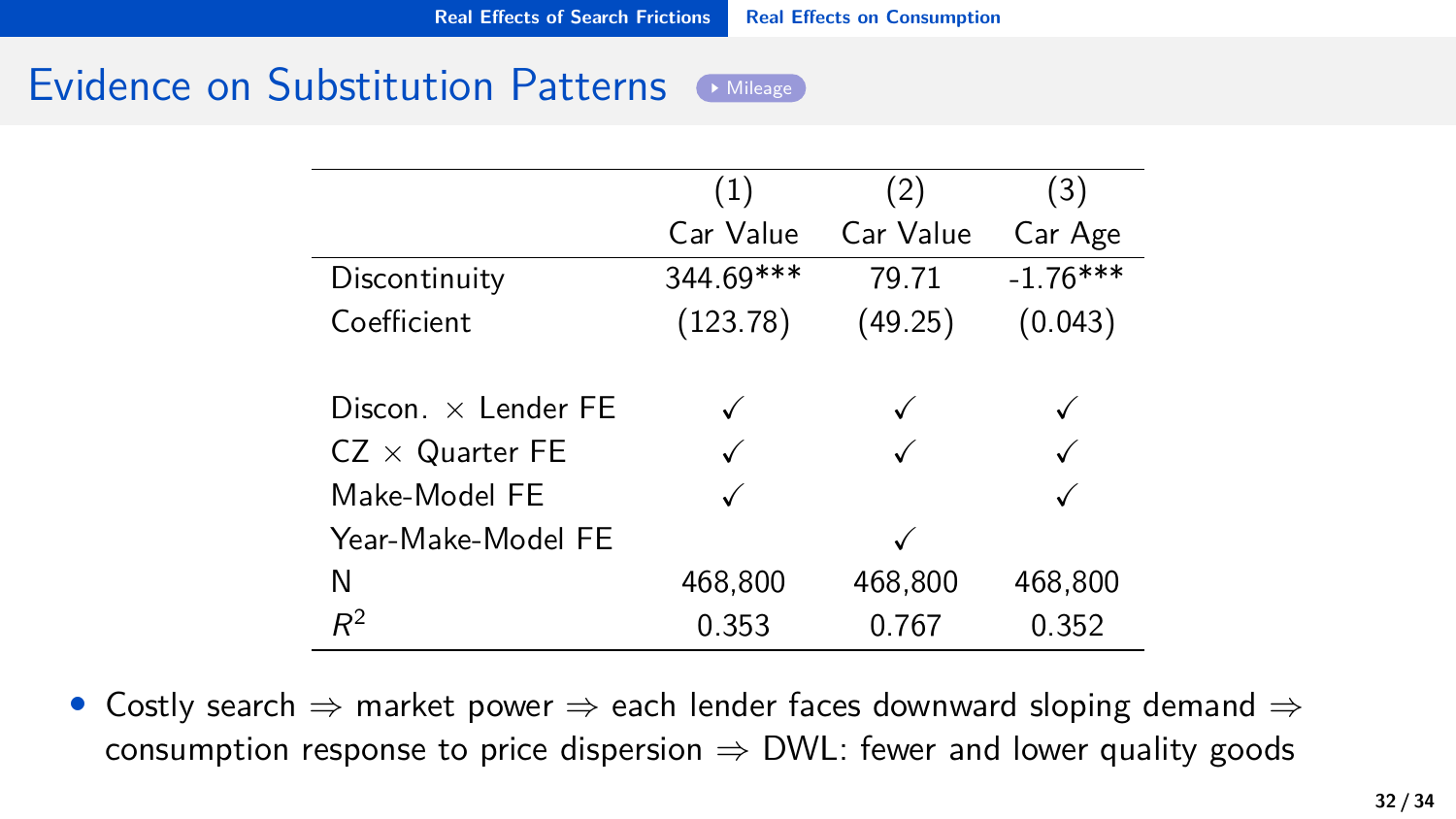# Ruling out alternative explanations

#### Market concentration

- Selection into take-up
- Exclusivity of credit unions
- Endogeneity of search cost measure
- Risk-based pricing on other dimensions
- Steering by car dealers to lenders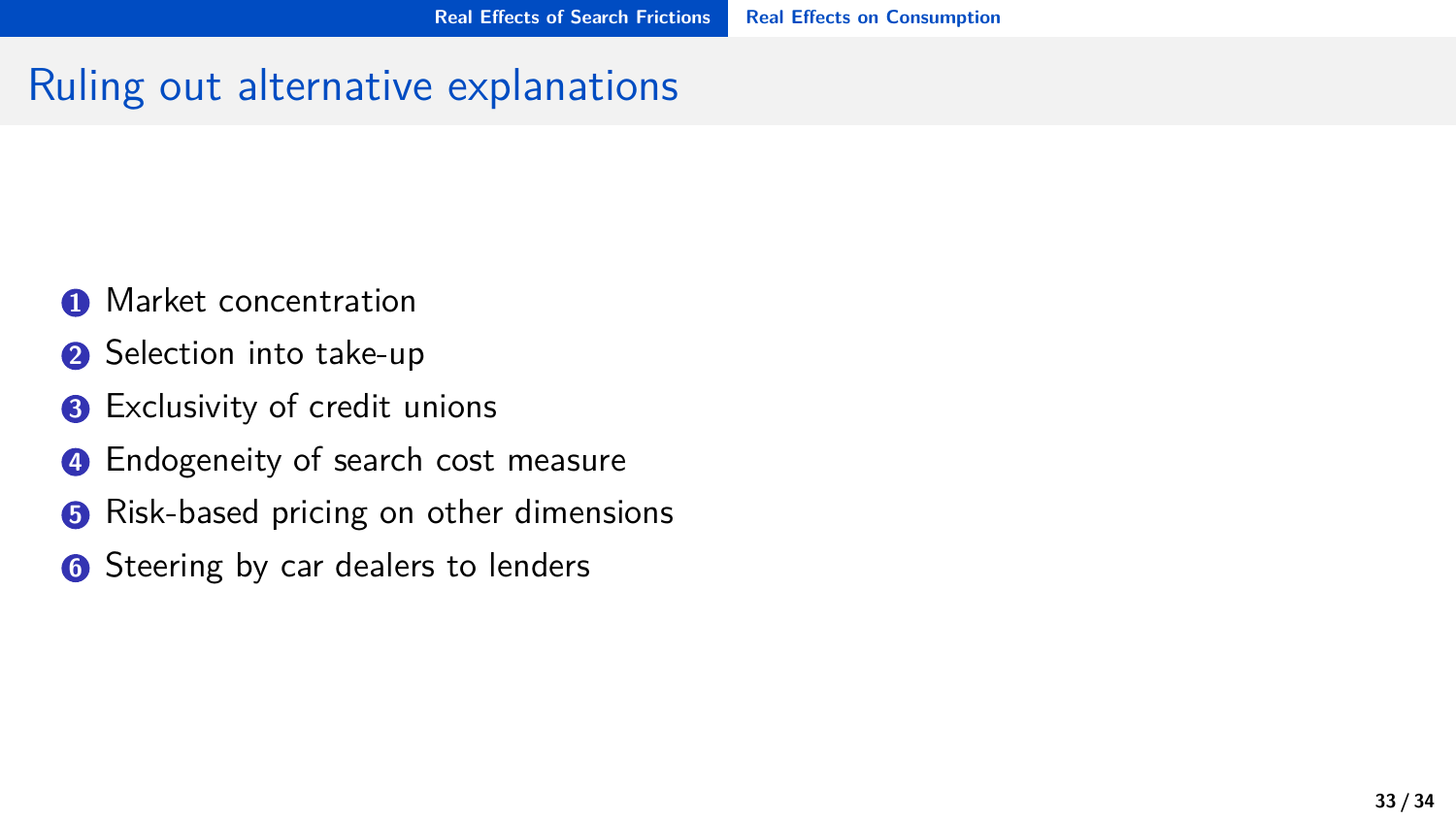# <span id="page-49-0"></span>Conclusion

- Market for auto loans full of price dispersion, search frictions
- Used rich data to isolate exogenous variation in the benefits of search
- Evidence that search costs influence search behavior
- Search costs  $\Rightarrow$  finance less, buy older, \$400 less car
- In the real world, elastic demand  $+$  costly search  $\Rightarrow$  DWL
- Costly-search fueled credit markups affect welfare through extensive  $+$  intensive margins

costly search  $\Rightarrow$  credit markups  $\Rightarrow$  smaller loans  $\Rightarrow$  lower consumption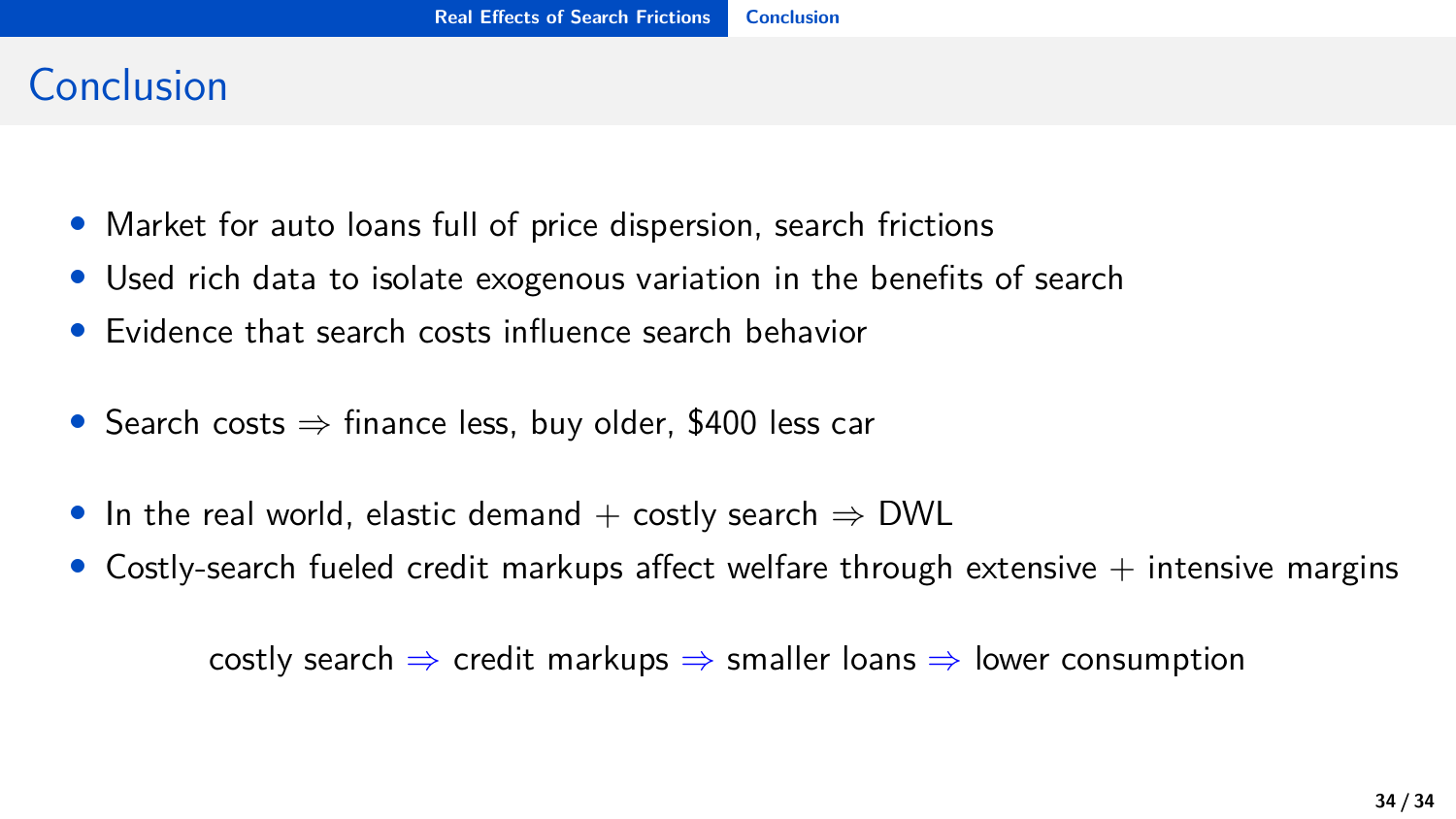#### Representativeness

- <span id="page-50-0"></span>• Credit-union clientele skew slightly older
- Less diverse (73% estimated to be white vs. 64.5% in Census)
- Median FICO at origination is 711 (vs. 695 for US borrowers)
- Could be a population with preference for local
- Still representative of very large segment of market
- [Back](#page-11-0)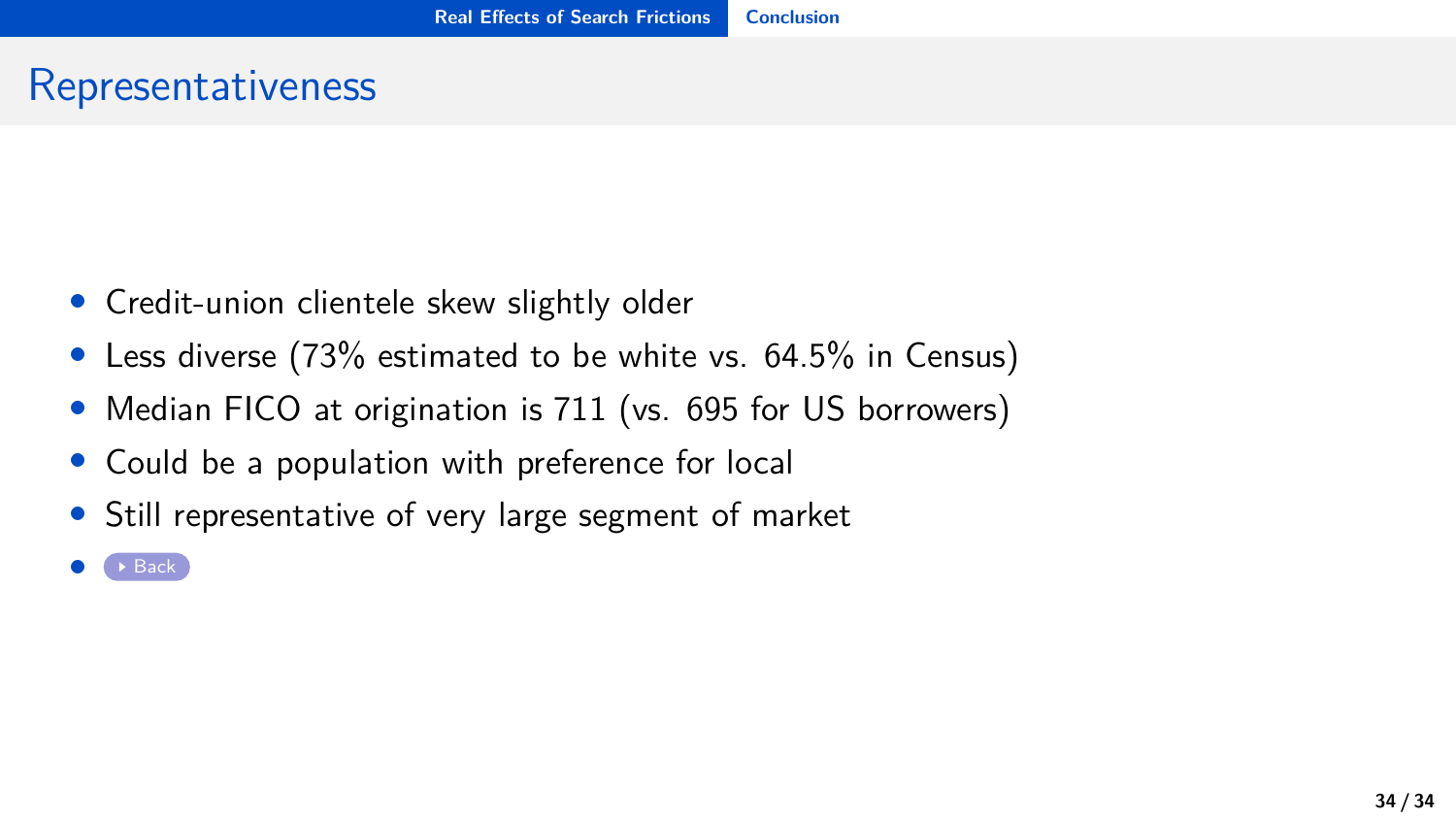# Aside: why would lenders price this way?

- <span id="page-51-0"></span>• Hard coded from pre-Big Data era (Hutto & Lederman, 2003)
- Persistence of rate-sheet pricing
- Particular processing cost structure (Bubb & Kauffman 2014; Livshitz et al. 2016)
- Worry about overfitting (Al-Najjar and Pai 2014; Rajan et al. 2015)
- **\*** n.b., costly search makes it hard to gain market share by undercutting
- While interesting curiosity, justification less impt for our purposes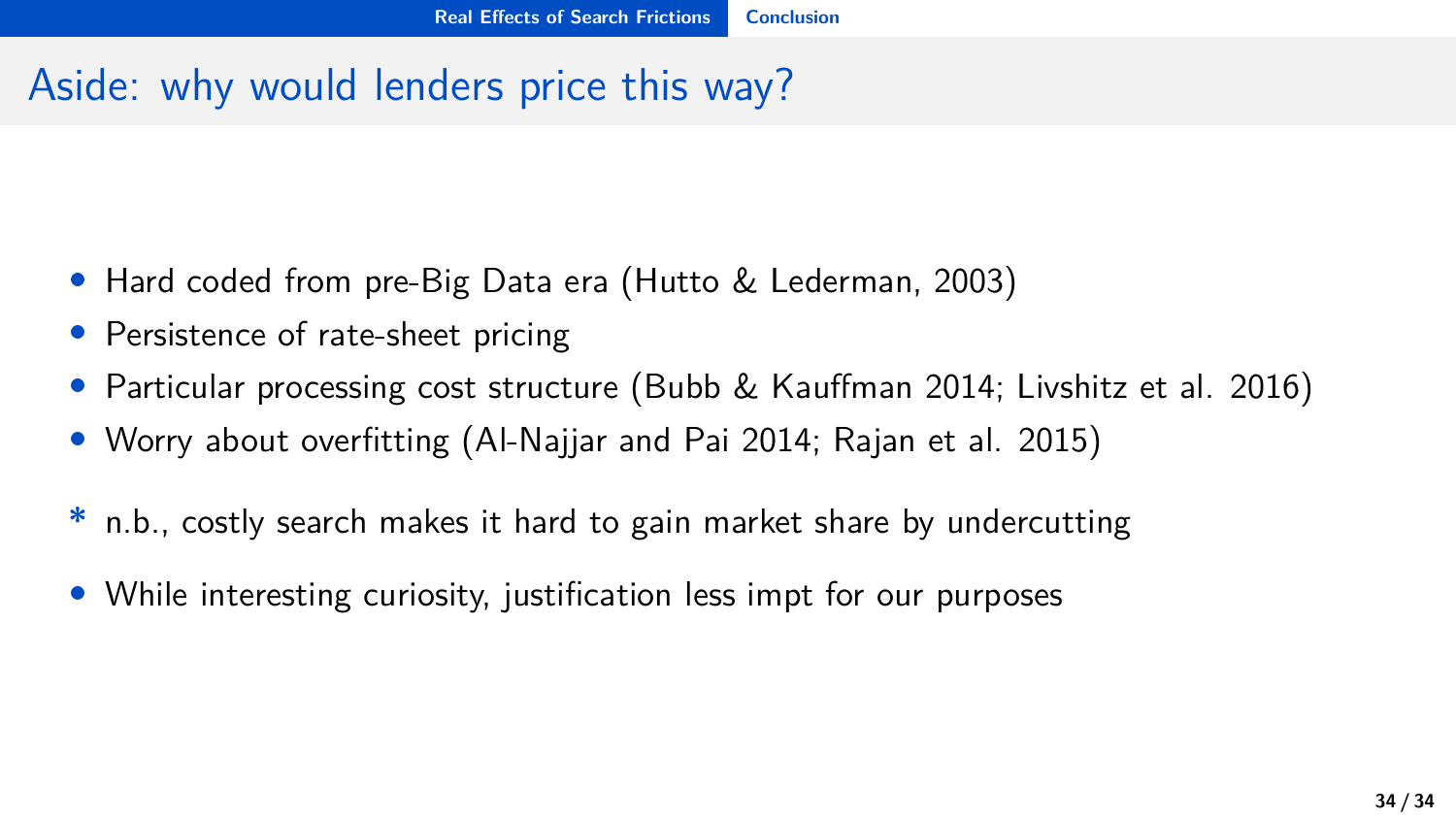#### Example rate sheet



**Consumer Loan Rate Sheet Effective March 1, 2017**

| New Auto Loans: Model Years 2015 and Newer                                     |                                  |       |                                |                                   |            |       |                                   |            |                     |            |                     |        |                                     |
|--------------------------------------------------------------------------------|----------------------------------|-------|--------------------------------|-----------------------------------|------------|-------|-----------------------------------|------------|---------------------|------------|---------------------|--------|-------------------------------------|
| Repayment<br>Period                                                            | <b>Minimum</b><br>Loan<br>Amount |       | <b>Credit Score</b><br>$740 +$ | <b>Credit Score</b><br>739 to 700 |            |       | <b>Credit Score</b><br>699 to 660 | 659 to 610 | <b>Credit Score</b> | 609 to 560 | <b>Credit Score</b> |        | <b>Credit Score</b><br>559 or below |
|                                                                                |                                  | APR^  | <b>DPR</b>                     | APR^                              | <b>DPR</b> | APR^  | <b>DPR</b>                        | APR^       | <b>DPR</b>          | APR^       | <b>DPR</b>          | APR^   | <b>DPR</b>                          |
| Up to 36 Months <sup>1</sup>                                                   | \$500                            | 2.24% | 0.0061%                        | 2.74%                             | 0.0075%    | 3.99% | 0.0075%                           | 8.24%      | 0.0226%             | 13.49%     | 0.0370%             | 14.49% | 0.0397%                             |
| 37 - 60 Months                                                                 | \$5,000                          | 2.74% | 0.0075%                        | 3.24%                             | 0.0089%    | 4.49% | 0.0116%                           | 8.74%      | 0.0239%             | 13.99%     | 0.0383%             | 14.99% | 0.0411%                             |
| 61 - 66 Months                                                                 | \$6,000                          | 2.99% | 0.0082%                        | 3.49%                             | 0.0096%    | 4.74% | 0.0116%                           | 8.99%      | 0.0246%             | 14.24%     | 0.0390%             | 15.24% | 0.0418%                             |
| 67 - 75 Months                                                                 | \$10,000                         | 3.24% | 0.0089%                        | 3.74%                             | 0.0102%    | 4.99% | 0.0130%                           | 9.24%      | 0.0253%             | 14.49%     | 0.0397%             | 15.49% | 0.0424%                             |
| $76 - 84$ Months <sup>2</sup>                                                  | \$15,000                         | 3.49% | 0.0096%                        | 3.99%                             | 0.0109%    | 5.24% | 0.0158%                           | 9.49%      | 0.0260%             | N/A        |                     | N/A    |                                     |
| 2015 and newer hybrid vehicles qualify for an additional 0.25% rate reduction. |                                  |       |                                |                                   |            |       |                                   |            |                     |            |                     |        |                                     |

We may finance up to 100% Retail NADA or KBB unless the vehicle has over 100,000 miles in which case we may lend up to 100% of NADA or KBB for Tier 1 borrowers and up to 80% of NADA or KBB for Tier 2-6 borrowers. Maximum term for vehicles with over 100,000 miles is 66 months.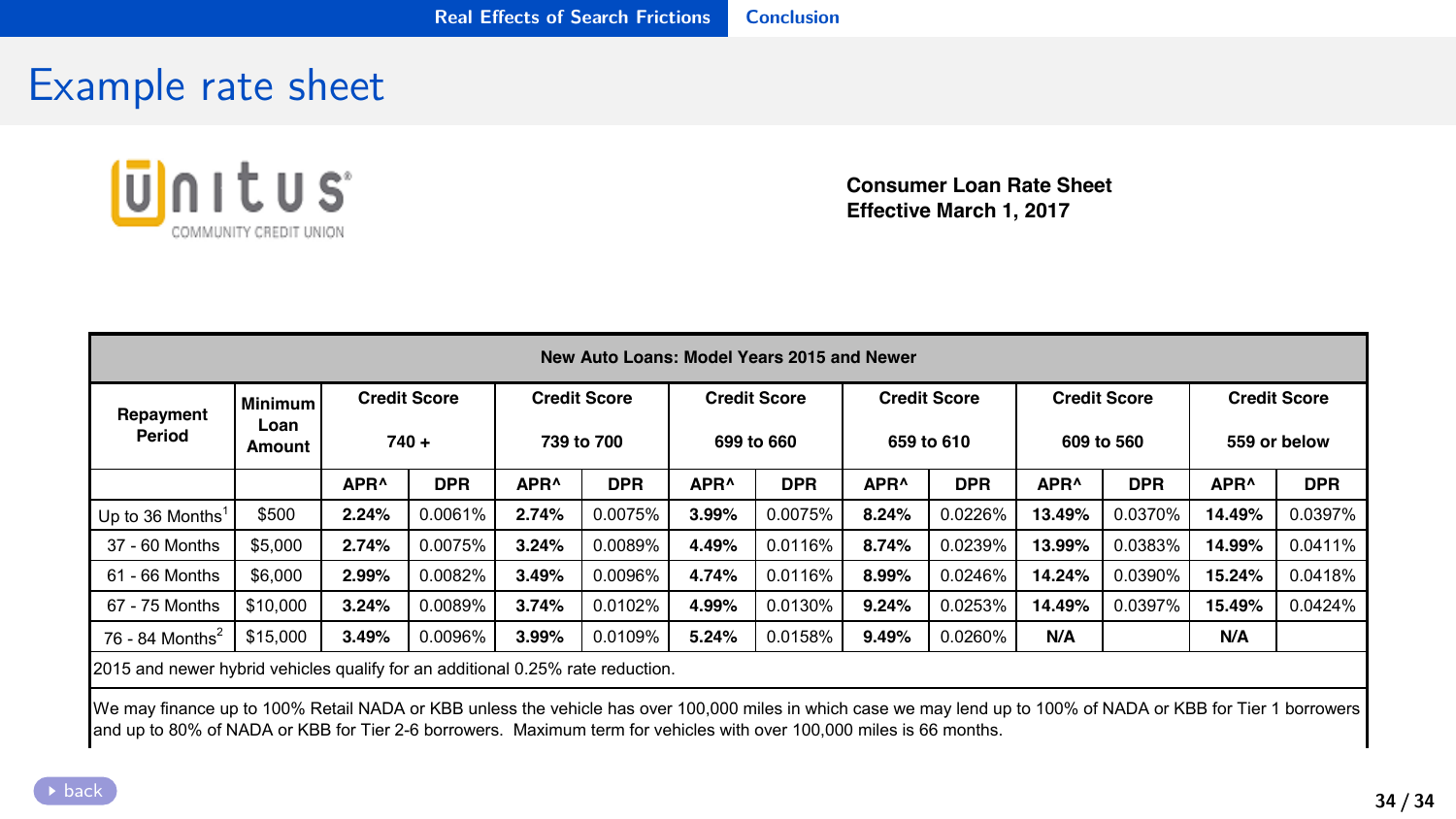<span id="page-53-0"></span>Wide heterogeneity across institutions in policies

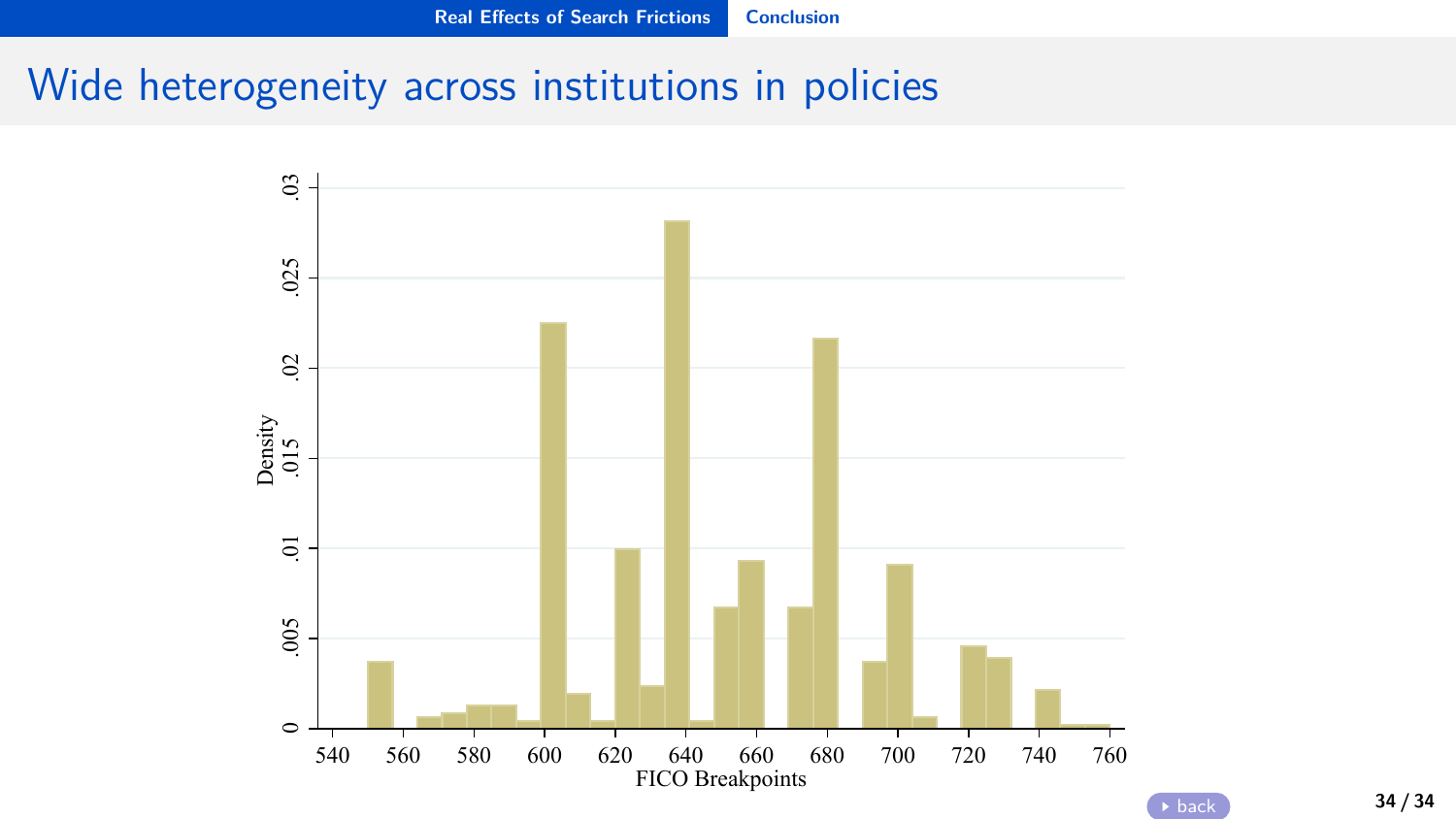# Detecting Discontinuities

<span id="page-54-0"></span>• Regress loan interest rates onto 5-point FICO bin dummies for a given lender l

$$
r_{il} = \alpha + \sum_{b} \delta_{bl} 1(FICO_i \in Bin_b) + \varepsilon_{il}
$$

- Define a discontinuity as a FICO score cutoff with
	- a 50 bps difference in adjacent coefficients (economically significant)
	- p-value of difference less than .001 (statistically significant)
	- $\circ$  p-values between the leading and following bins  $> 1$  (not just volatility)

 $\blacktriangleright$  hack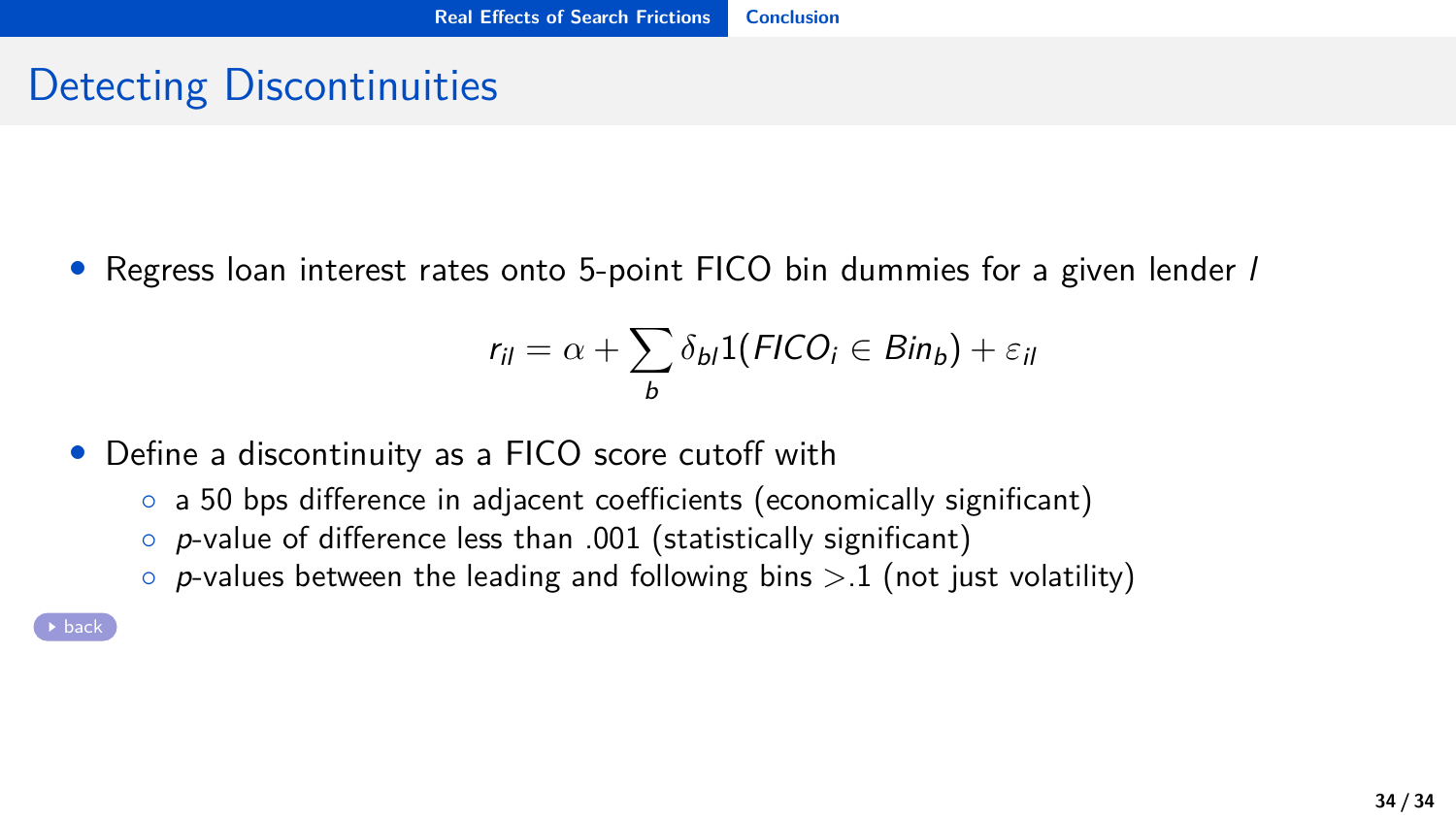# Pricing Discontinuities Largest for low FICOs



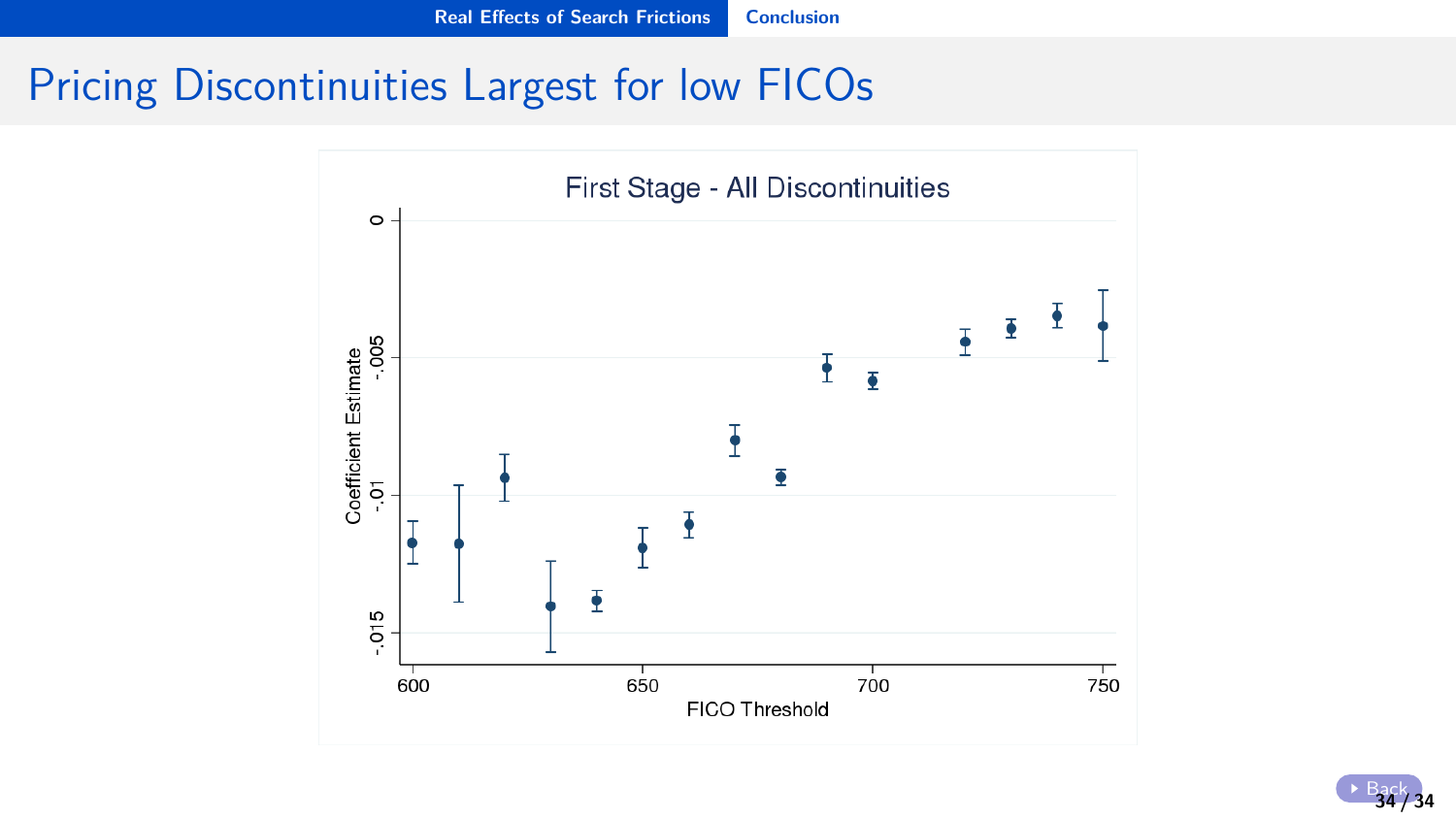# <span id="page-56-0"></span>Older cars generally have higher mileage D[Back](#page-47-0)

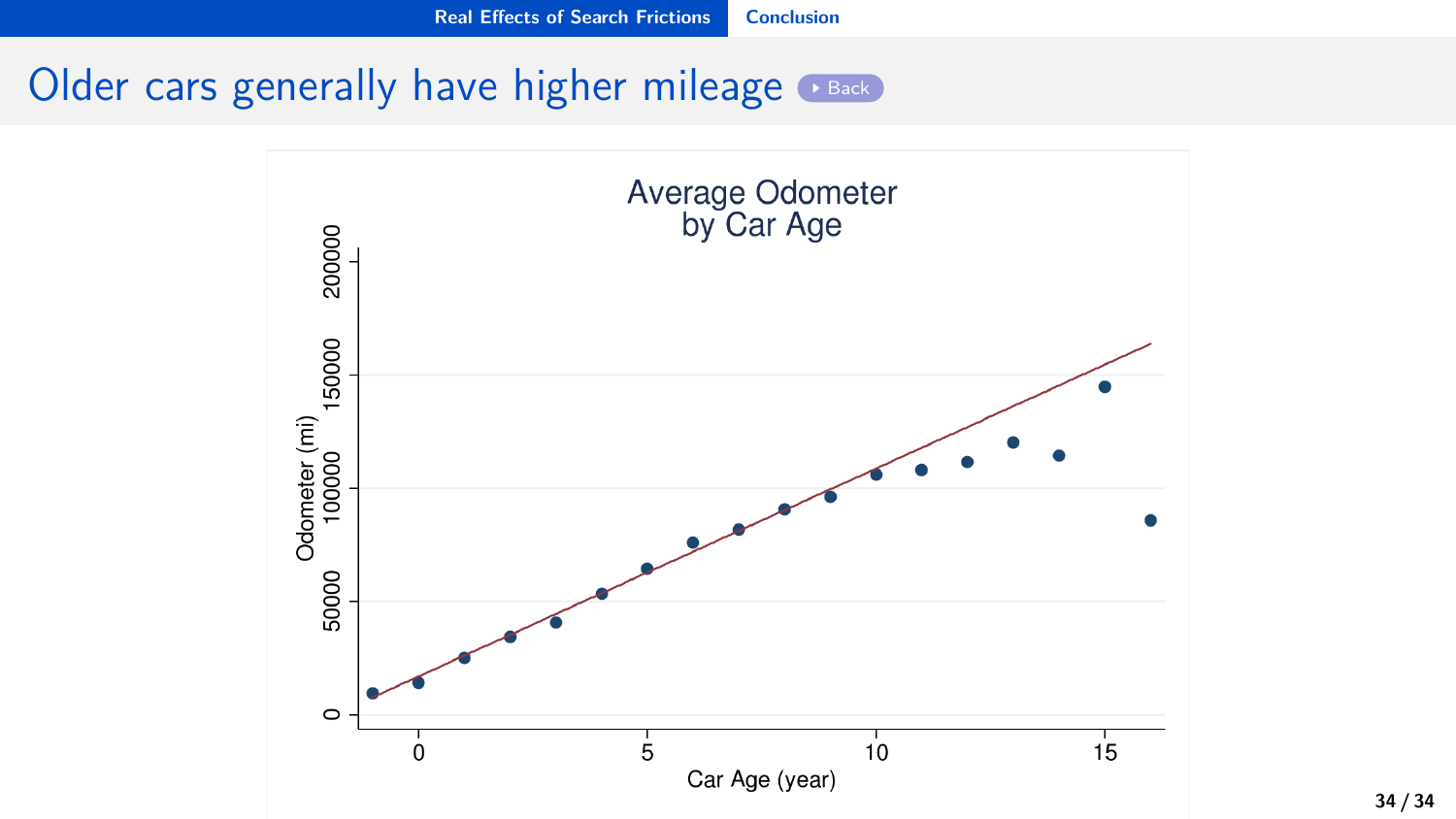### <span id="page-57-0"></span>Robustness to varying definition of high search cost

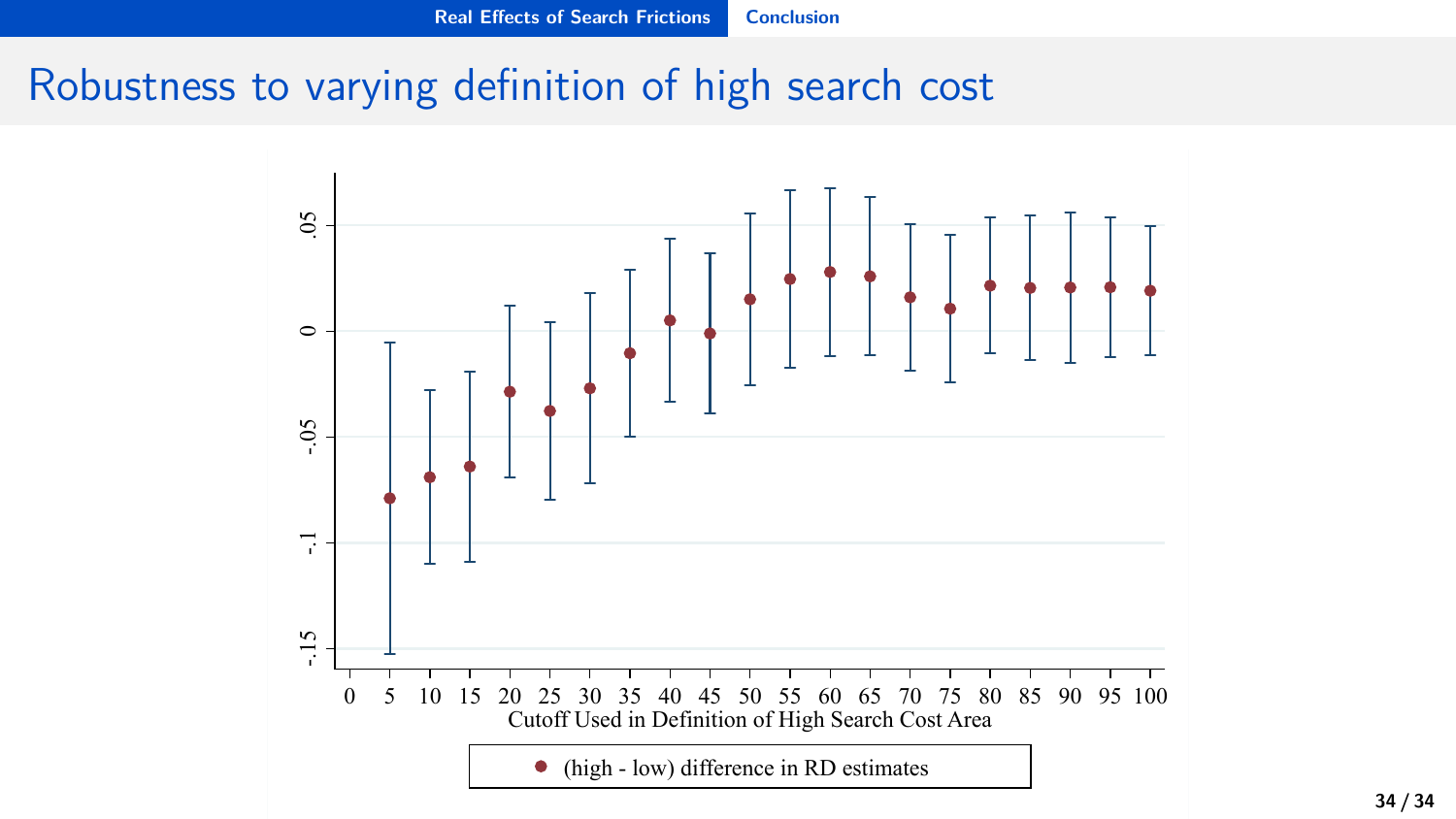# Addressing endogeneity of search-cost measure

<span id="page-58-0"></span>• Number of proximate financial institutions possibly correlated with **1** time-varying differences (local economic shocks, etc.) and/or **2** time-invariant differences (financial sophistication, etc.)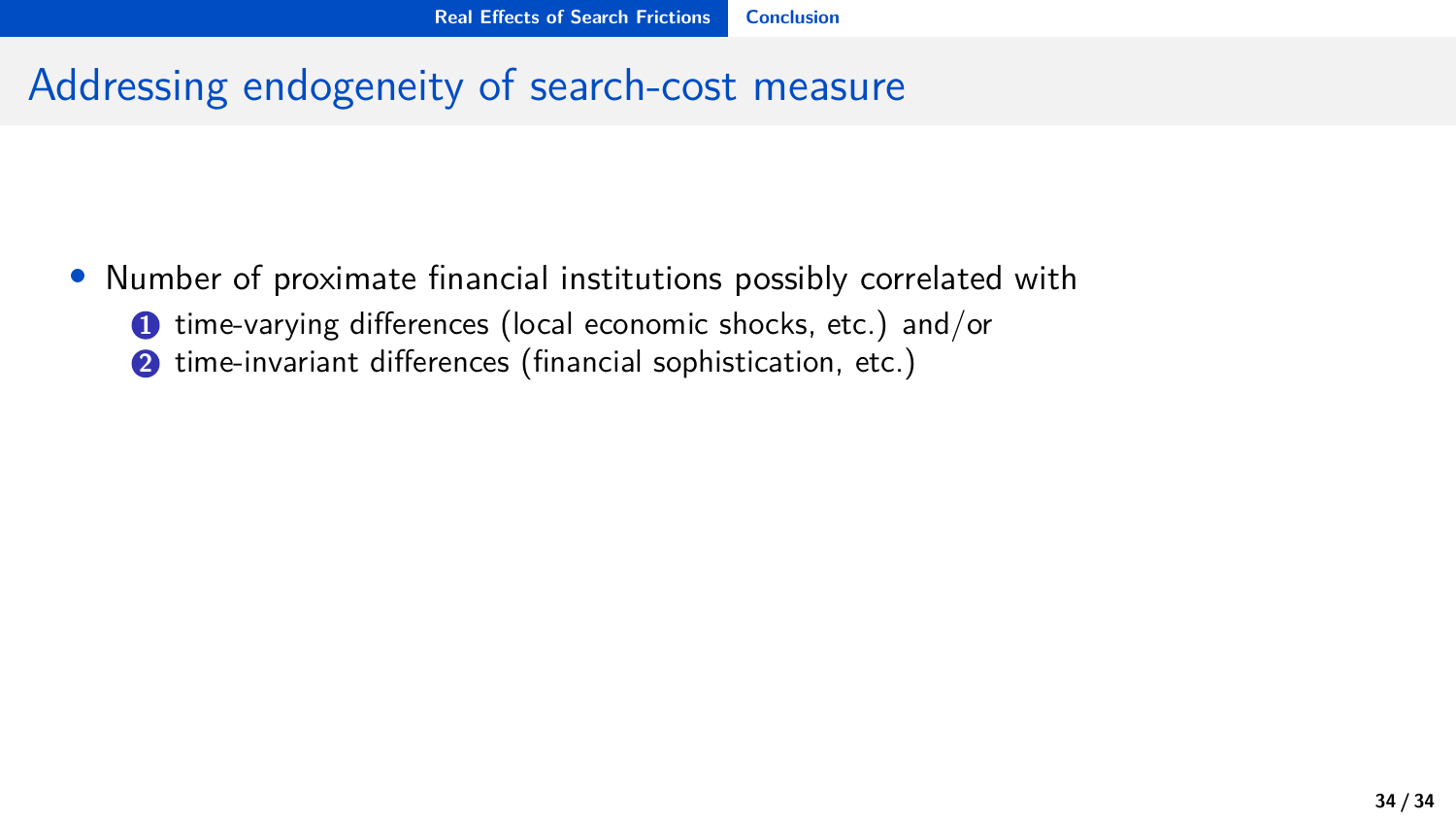# Addressing endogeneity of search-cost measure

- Number of proximate financial institutions possibly correlated with **1** time-varying differences (local economic shocks, etc.) and/or **2** time-invariant differences (financial sophistication, etc.)
- Address (1) with Bartik instrument using 1990 branch network
- Address (2) with
	- **(a)** zip8 FEs and
	- **(b)** diff-in-diffs around branch closings

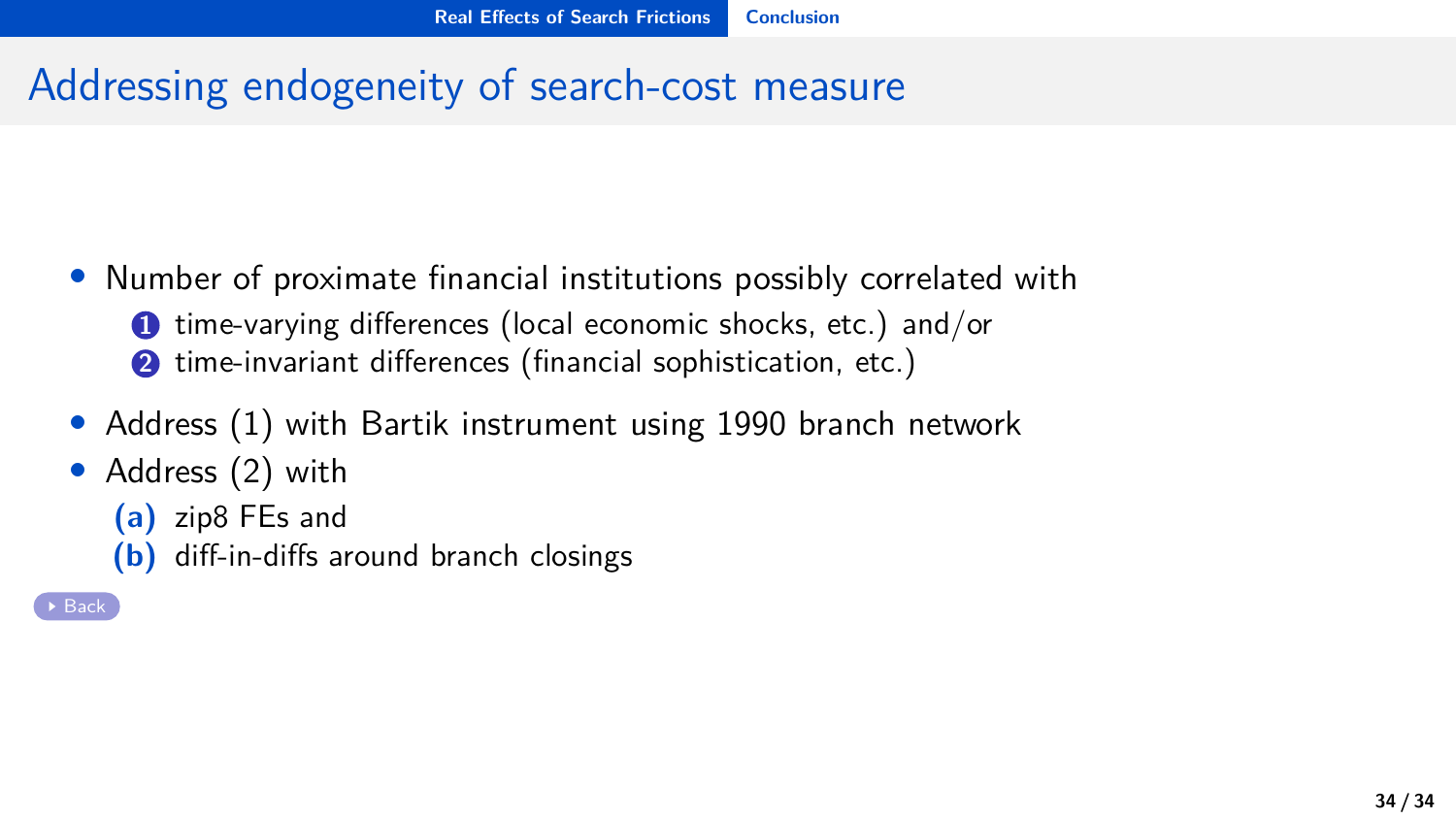# Time-varying endogeneity of search costs

- Easy to think of time-varying joint endogeneity between takeup and search costs, e.g. endogenous branch closings
- Abstract away from *time-varying* endogeneity of search costs with shift-shares instrument for number of proximate financial institutions
- Use NETS, FDIC, and NCUA data

$$
\#PFIs_{ct}^{Bartik} = \#PFIs_{c,1990} \times \frac{\overline{\#PFIs}_{-c,t}}{\overline{\#PFIs}_{-c,1990}}
$$

 $\bullet$  Define High Search Costs if  $\# PFIs_{ct}^{Bartik} \leq 10$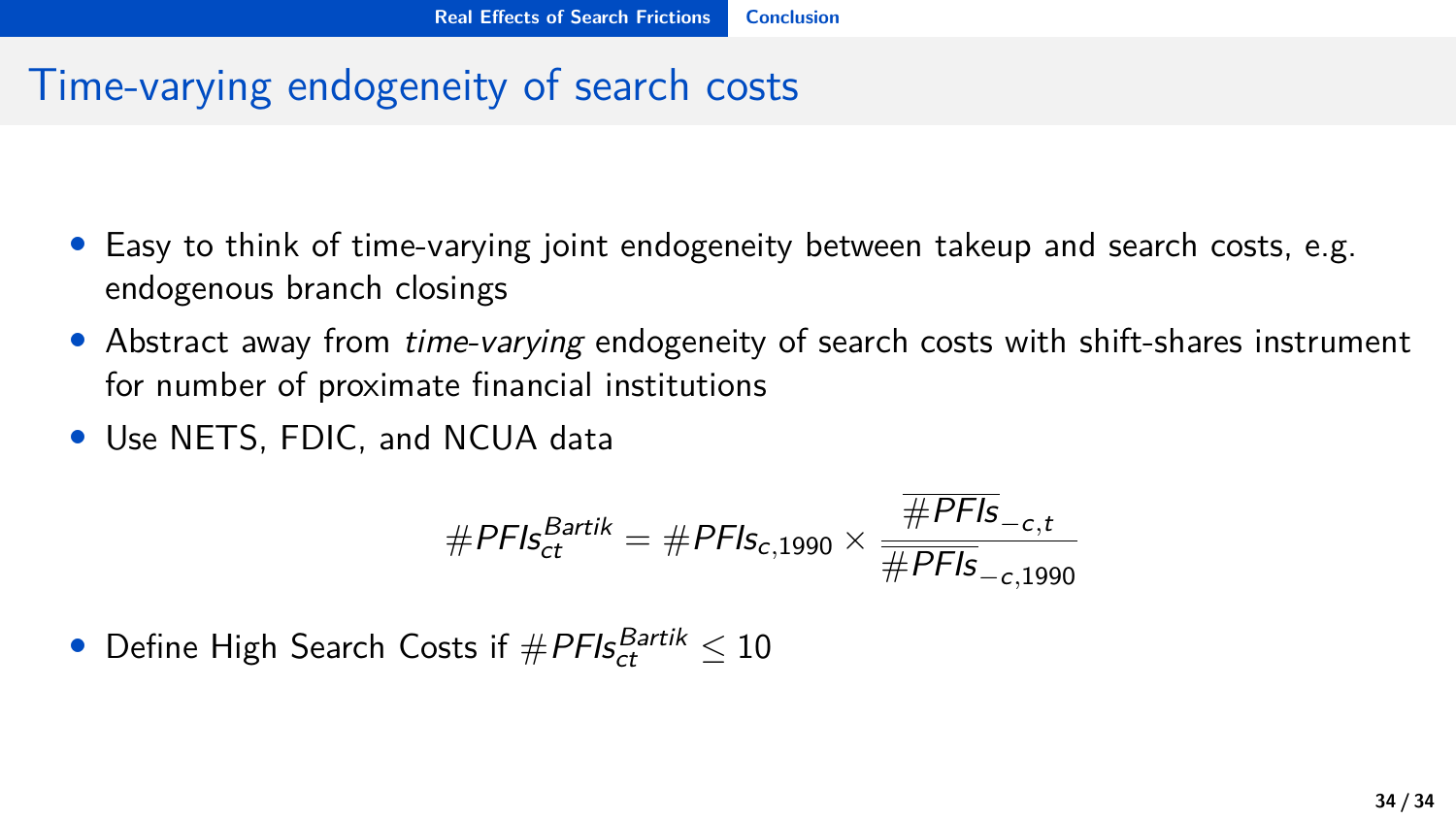# Results with Bartik Instrument

$$
\textit{takeup}_{\textit{ict}} = \eta_{\textit{cz}(i)} + \delta_t + \gamma \cdot \widetilde{\textit{FICO}}_{\textit{ict}} + \delta \cdot 1 (\widetilde{\textit{FICO}}_{\textit{ict}} \geq 0) + \beta \cdot \widetilde{\textit{FICO}}_{\textit{ict}} \cdot 1 (\widetilde{\textit{FICO}}_{\textit{ict}} \geq 0) + \varepsilon_{\textit{ict}}
$$

| $Takeup_{ict} = 1$ (Loan Offer Accepted) |         |            |             |  |  |
|------------------------------------------|---------|------------|-------------|--|--|
| <b>Bartik Search Costs</b>               | High    | Low        | Diff        |  |  |
|                                          | (1)     | (2)        | $(1)-(2)$   |  |  |
| Discontinuity Coefficient                | 0.050   | $0.135***$ | $-0.085***$ |  |  |
|                                          | (0.045) | (0.037)    | (0.006)     |  |  |
| Discontinuity $\times$ Lender FE         |         |            |             |  |  |
| $CZ \times Q$ uarter FE                  |         |            |             |  |  |
| N                                        | 5,591   | 25,152     |             |  |  |

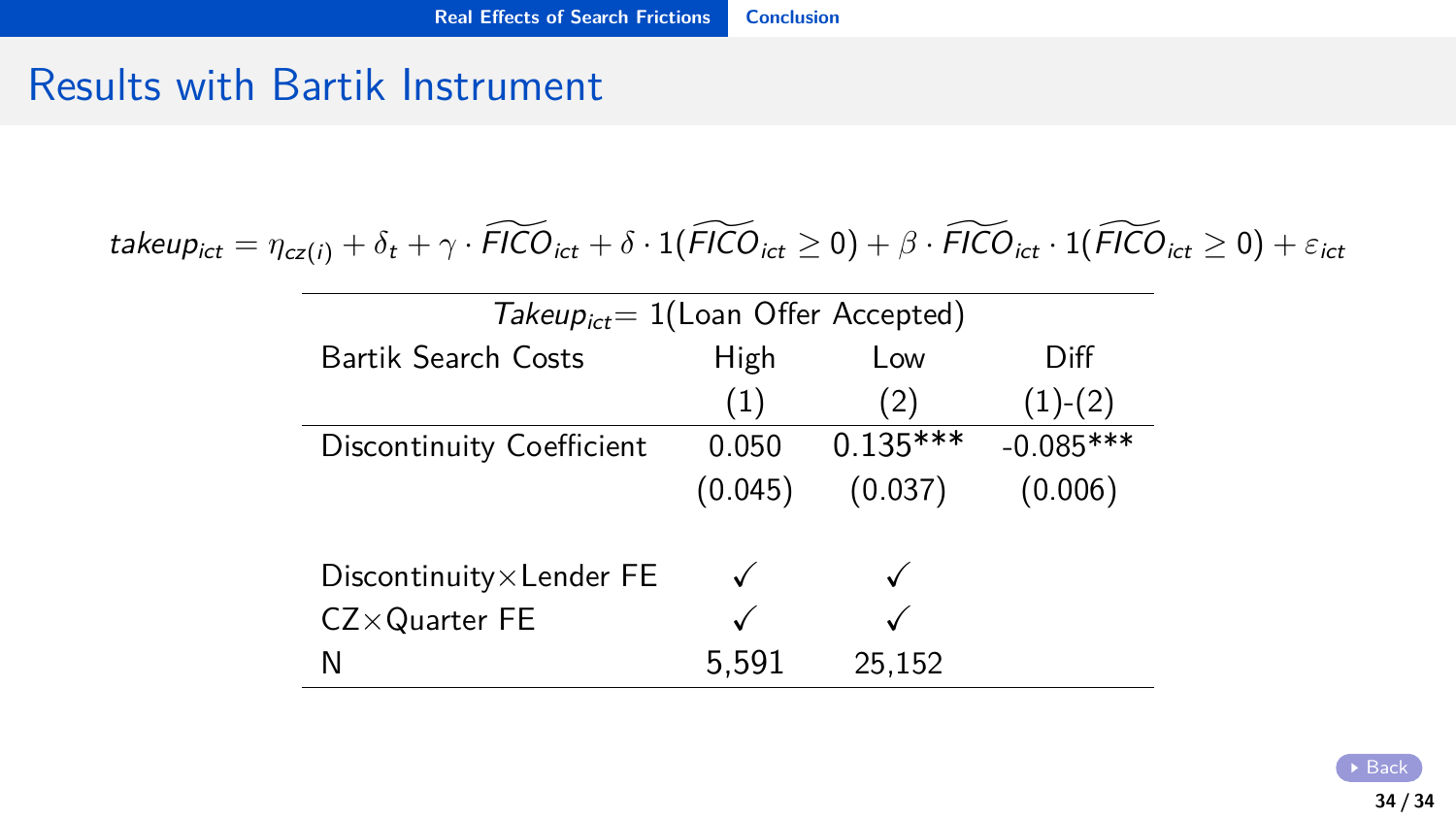### Time-invariant endogeneity

- Remaining problem is whether branch proximity is correlated with other things that determine effect of discontinuity
- Time-invariant characteristics may determine branch network and takeup, e.g., financial sophistication
- Usual problem with Bartik instruments: possibility of endogenous initial conditions
- Looking within CZ may not be enough—CZs large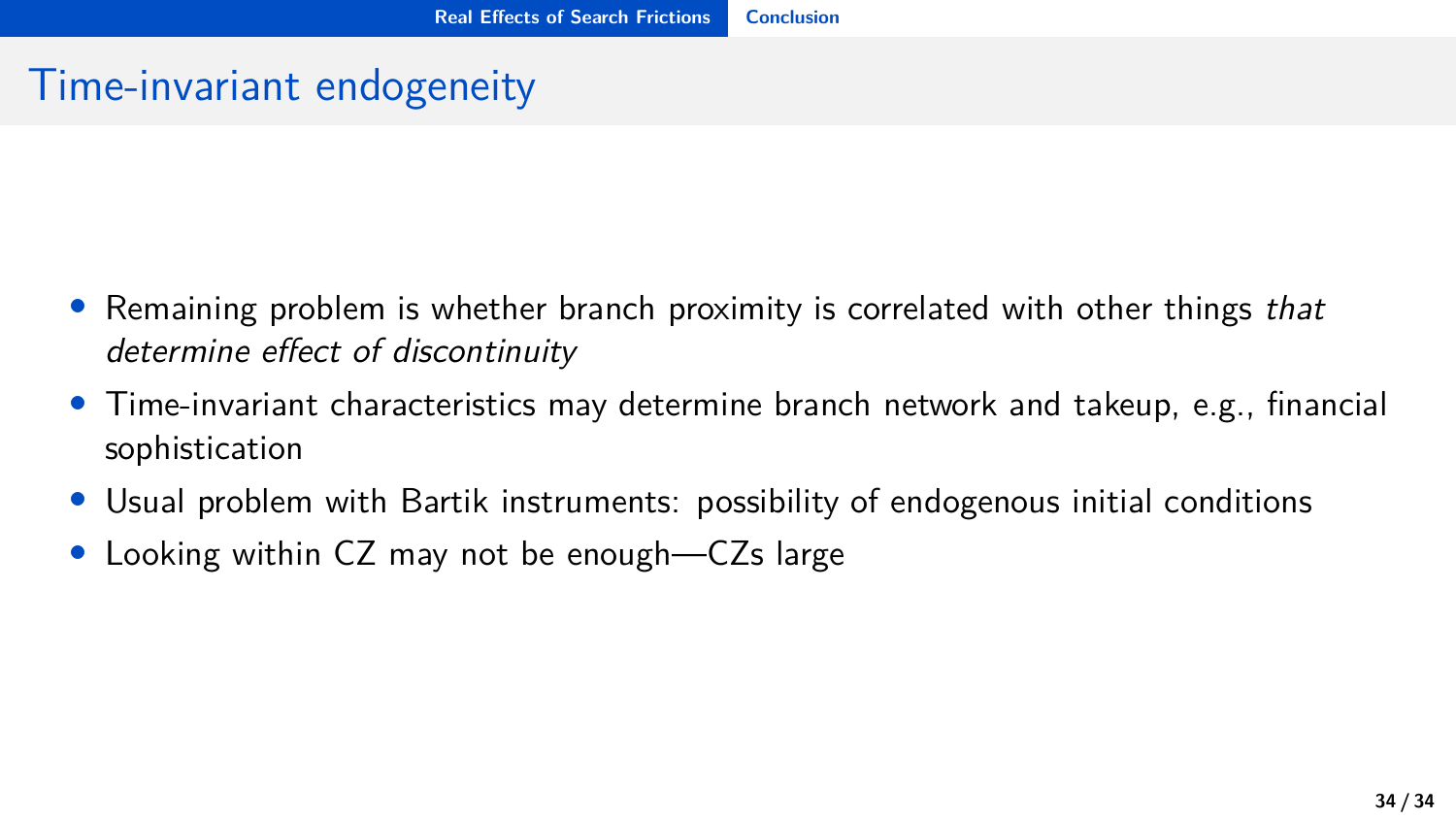# Addressing time-invariant endogeneity

• Two solutions given Bartik robustness:

**1.** Zip8 fixed effects in RD, identify off how RD differs for places that changed their

$$
\mathit{takeup}_{\mathit{igt}} = \eta_{\mathit{g}} + \delta_{\mathit{t}} + \gamma \cdot \widetilde{\mathit{FICO}_{\mathit{ict}}} + \delta \cdot 1(\widetilde{\mathit{FICO}_{\mathit{ict}}} \geq 0) + \beta \cdot \widetilde{\mathit{FICO}_{\mathit{ict}}} \cdot 1(\widetilde{\mathit{FICO}_{\mathit{ict}}} \geq 0) + \varepsilon_{\mathit{ict}}
$$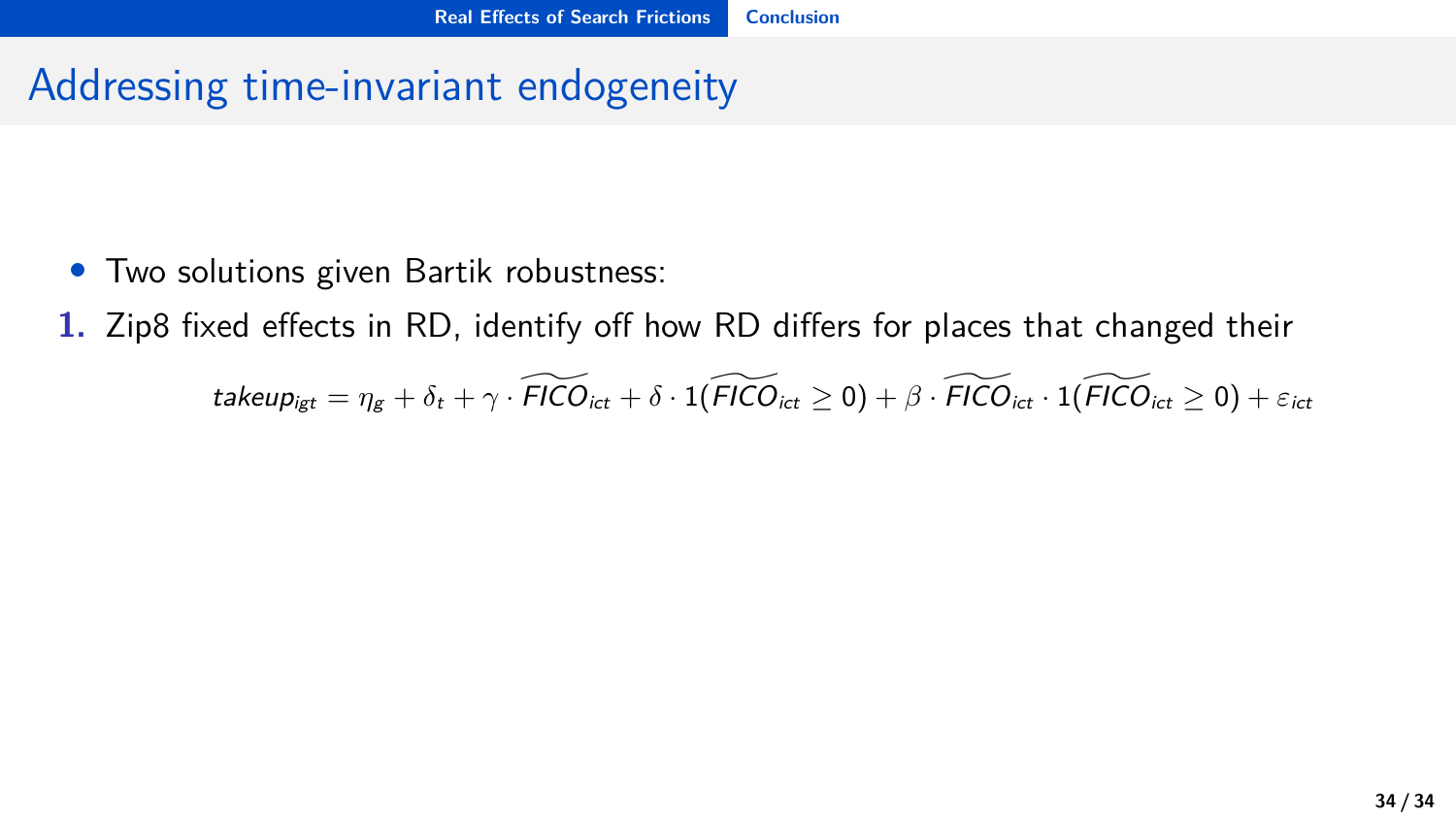# Addressing time-invariant endogeneity

- Two solutions given Bartik robustness:
- **1.** Zip8 fixed effects in RD, identify off how RD differs for places that changed their

$$
\textit{takeup}_{\textit{igt}} = \eta_g + \delta_t + \gamma \cdot \widetilde{\textit{FICO}}_{\textit{ict}} + \delta \cdot 1 (\widetilde{\textit{FICO}}_{\textit{ict}} \geq 0) + \beta \cdot \widetilde{\textit{FICO}}_{\textit{ict}} \cdot 1 (\widetilde{\textit{FICO}}_{\textit{ict}} \geq 0) + \varepsilon_{\textit{ict}}
$$

**2.** Difference-in-differences design that focuses on changes to search cost status

takeup<sub>igt</sub> =  $\eta_g + \delta_t + \gamma$ High Search Cost<sub>gt</sub> +  $\beta$ FICO<sub>igt</sub> +  $\varepsilon_{igt}$ 

 $\Delta$ takeup<sub>gt</sub> =  $\eta_{cz(g)} + \delta_{t,\Delta t} + \gamma \Delta$ High Search Cost<sub>gt</sub> +  $\beta \Delta FICO_{gt} + \varepsilon_{gt}$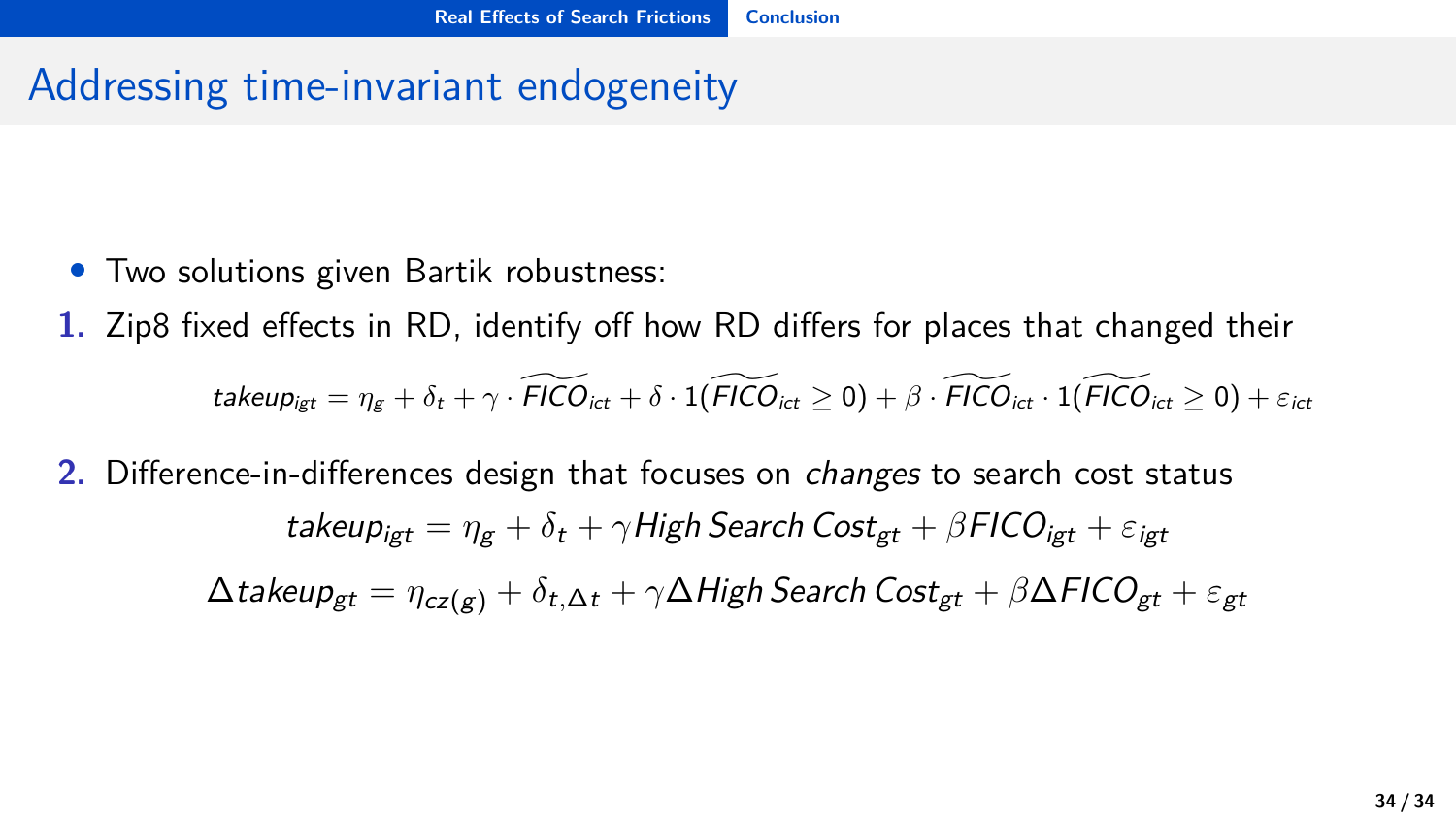# Zip8 FEs in RD Design

$$
\textit{takeup}_{\textit{igt}} = \eta_{\textit{g}} + \delta_{\textit{t}} + \gamma \cdot \widetilde{\textit{FICO}}_{\textit{ict}} + \delta \cdot 1(\widetilde{\textit{FICO}}_{\textit{ict}} \geq 0) + \beta \cdot \widetilde{\textit{FICO}}_{\textit{ict}} \cdot 1(\widetilde{\textit{FICO}}_{\textit{ict}} \geq 0) + \varepsilon_{\textit{ict}}
$$

| Search Costs Sample       | High    | Low        | <b>Difference</b> |
|---------------------------|---------|------------|-------------------|
| Discontinuity Coefficient | 0.066   | $0.190***$ | $-0.125$          |
|                           | (0.057) | (0.035)    | (0.009)           |
|                           |         |            |                   |
| 8-digit Zip-code FE       |         |            |                   |
| Quarter FE                | ✓       |            |                   |
| Number of Observations    | 4.436   | 26,307     |                   |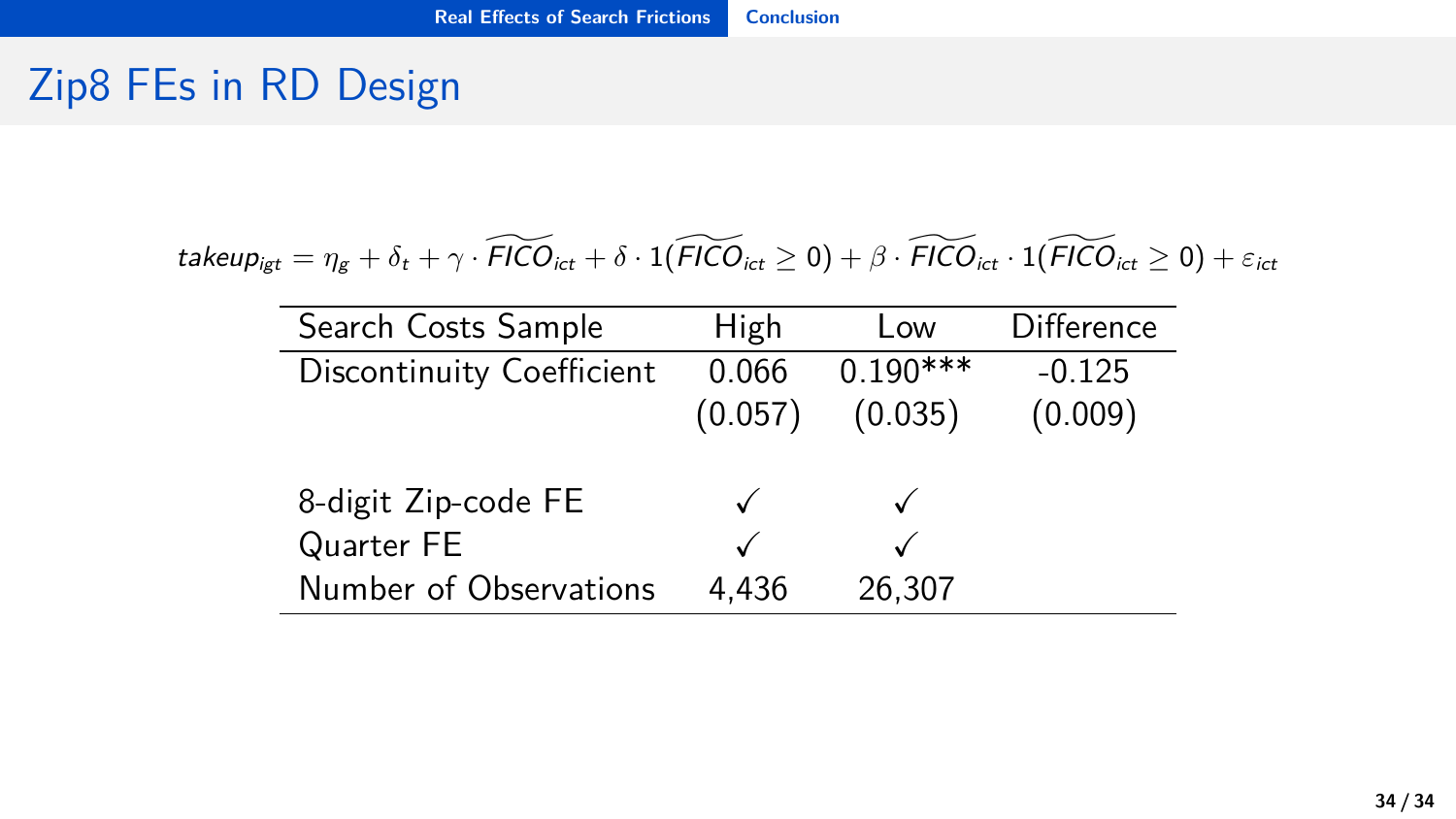# Takeup difference-in-differences

 $\Delta$ takeup<sub>gt</sub> =  $\eta_{cz(g)} + \delta_{t,\Delta t} + \gamma \Delta$ High Search Cost<sub>gt</sub> +  $\beta \Delta FICO_{gt} + \varepsilon_{gt}$ 

|                          | Levels     | Differences   |
|--------------------------|------------|---------------|
| High Search Cost Area    | $0.11**$   | $0.03*$       |
|                          | (0.04)     | (0.017)       |
| <b>FICO</b>              | $-0.00004$ | $-0.0002$ *** |
|                          | (0.0003)   | (0.00003)     |
| Geographic Fixed Effects | Zip9       | C7            |
| Time Fixed Fffects       | Quarter    | Quarter Pair  |
| Number of Observations   | 608        | 29,321        |
| R-squared                | 0.60       | 0.05          |

Robust standard errors clustered by time.

 $\rightarrow$  Borrowers in areas that became high search cost more likely to accept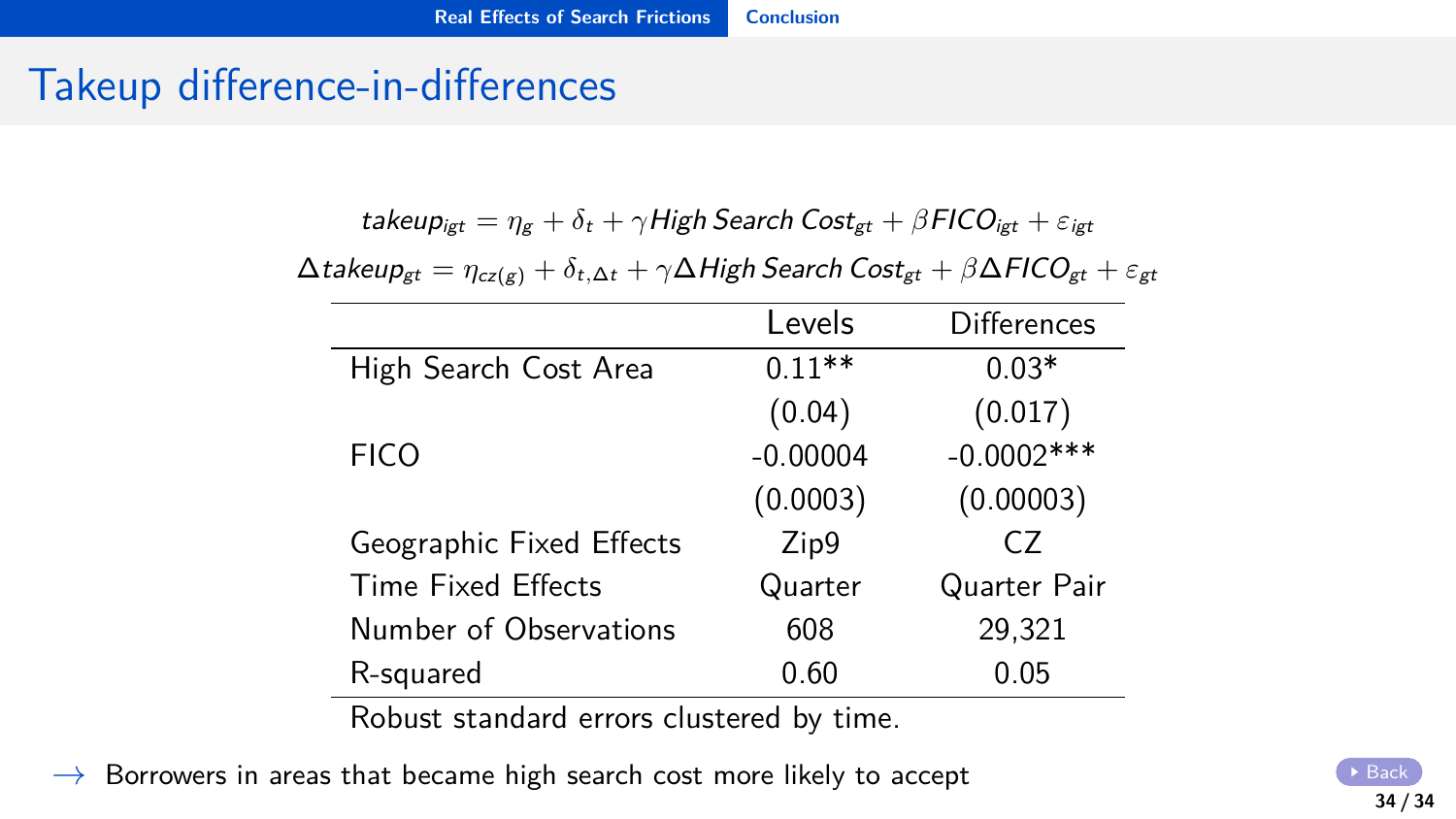# <span id="page-67-0"></span>Validating conditional on take-up results

|                            | $\left( 1\right)$ | $\left 2\right\rangle$ | $\left 3\right\rangle$ | (4)          |                       |
|----------------------------|-------------------|------------------------|------------------------|--------------|-----------------------|
|                            | Days Deling.      | Charge-off             | Default                | <b>AFICO</b> |                       |
| Discontinuity              | 4.185             | 0.004                  | 0.002                  | 0.001        |                       |
| Coefficient                | (3.101)           | (0.003)                | (0.003)                | (0.003)      |                       |
|                            |                   |                        |                        |              |                       |
| Discon. $\times$ Lender FE |                   |                        |                        |              | $\triangleright$ back |
| Commuting Zone FE          |                   |                        |                        |              |                       |
| Quarter FE                 |                   |                        |                        |              |                       |
| N                          | 331,590           | 514,834                | 514,834                | 405,236      |                       |
| $R^2$                      | 0.162             | 0.073                  | 0.091                  | 0.015        |                       |